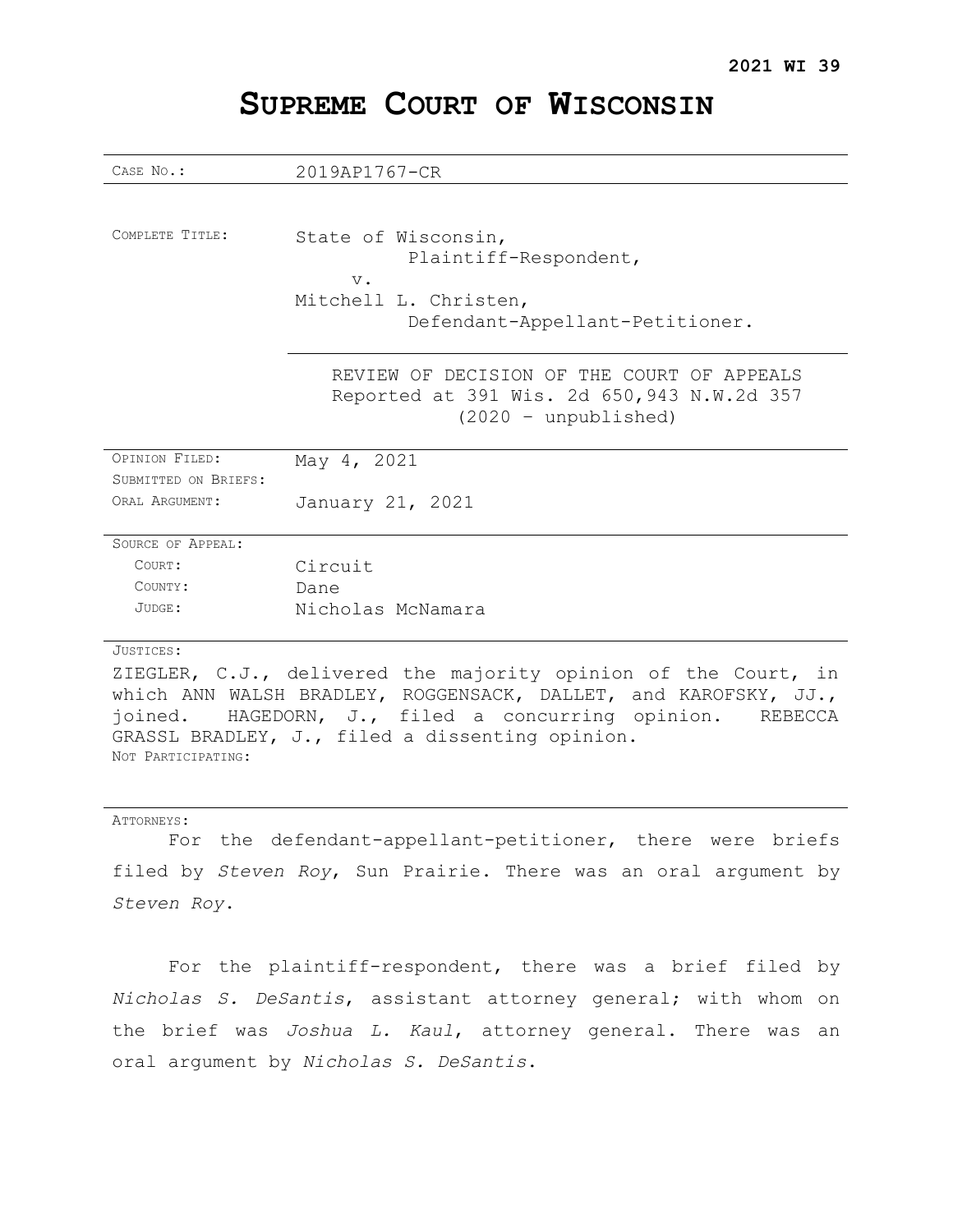#### NOTICE

**This opinion is subject to further editing and modification. The final version will appear in the bound volume of the official reports.** 

No. 2019AP1767-CR (L.C. No. 2018CM1998)

STATE OF WISCONSIN  $\cdot$  in Supreme court

**State of Wisconsin,** 

**Plaintiff-Respondent,** 

**v.**

 $\overline{a}$ 

**Mitchell L. Christen,** 

**Defendant-Appellant-Petitioner.** 

Clerk of Supreme Court

**FILED**

**MAY 4, 2021**

Sheila T. Reiff

ZIEGLER, C.J., delivered the majority opinion of the Court, in which ANN WALSH BRADLEY, ROGGENSACK, DALLET, and KAROFSKY, JJ., joined. HAGEDORN, J., filed a concurring opinion. REBECCA GRASSL BRADLEY, J., filed a dissenting opinion.

REVIEW of a decision of the Court of Appeals. *Affirmed.*

¶1 ANNETTE KINGSLAND ZIEGLER, C.J. This is a review of an unpublished decision of the court of appeals, State v. Christen, No. 2019AP1767-CR, unpublished slip op. (Wis. Ct. App. Mar. 17, 2020), affirming the Dane County circuit court's<sup>1</sup> judgment convicting Mitchell Christen of operating or going

<sup>1</sup> The Honorable Nicholas J. McNamara presided.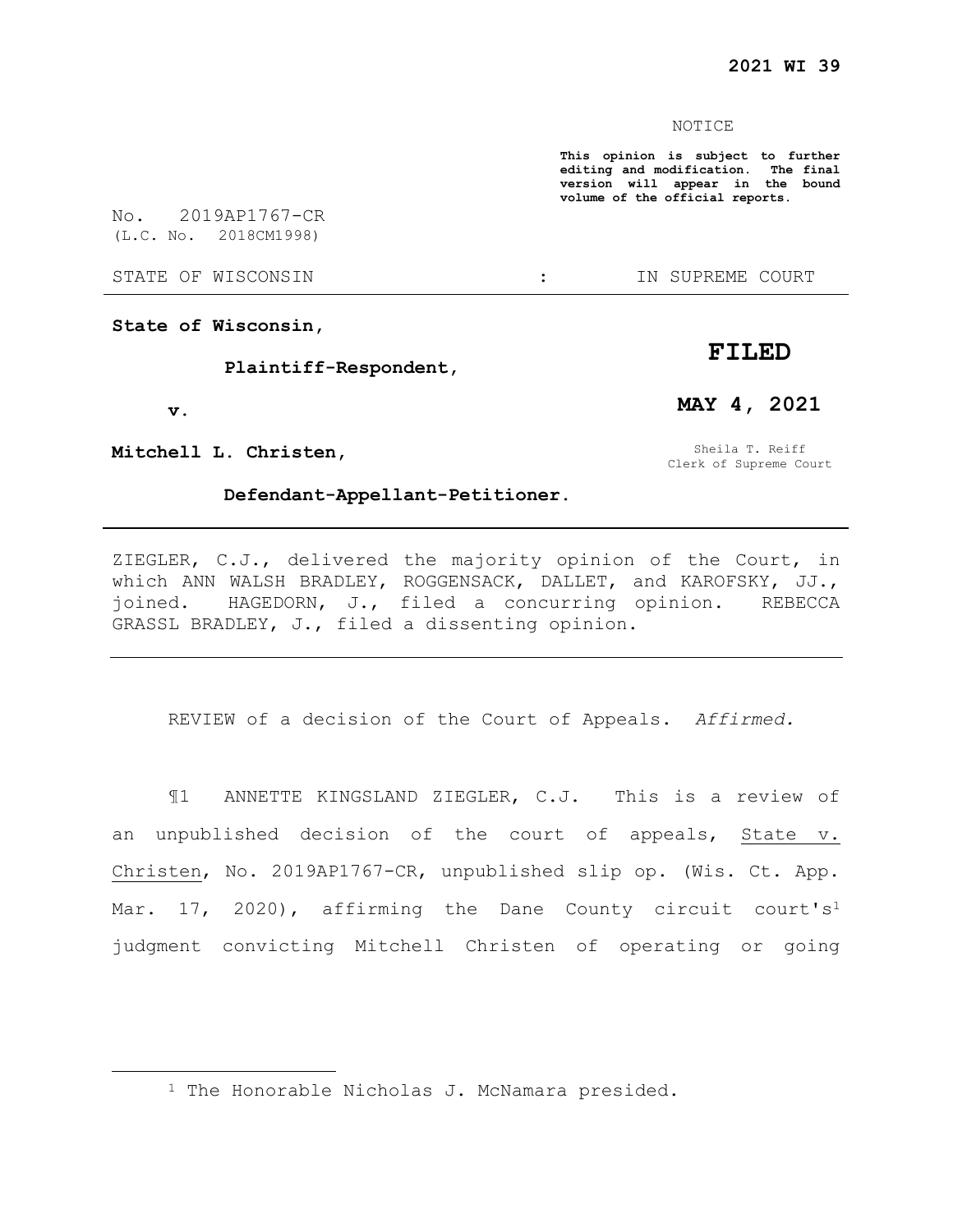armed with a firearm while intoxicated, contrary to Wis. Stat.  $$941.20(1)(b) (2017-18).$ <sup>2</sup>

¶2 Christen challenges his conviction arguing that Wis. Stat. § 941.20(1)(b) is unconstitutional as applied to him. He does not raise a facial challenge to the statute. Specifically, Christen claims that the statute violates his fundamental Second Amendment right to armed self-defense as held in District of Columbia v. Heller, 554 U.S. 570 (2008).<sup>3</sup> In Heller, the United States Supreme Court recognized that the core of the Second Amendment is the right to possess or carry a firearm for selfdefense. Id. at 635.

¶3 However, as to Christen's as-applied challenge, we conclude Wis. Stat. § 941.20(1)(b) does not strike at the core right of the Second Amendment because he did not act in selfdefense. Moreover, we conclude that § 941.20(1)(b) does not severely burden his Second Amendment right. Accordingly, we

 $\overline{a}$ 

<sup>2</sup> All subsequent references to the Wisconsin Statutes are to the 2017-18 version unless otherwise indicated.

<sup>&</sup>lt;sup>3</sup> We note that the United States Supreme Court in District of Columbia v. Heller, 554 U.S. 570 (2008), stated this right in a variety of ways: "the individual right to possess and carry weapons in case of confrontation," id. at 592; "an individual right to use arms for self-defense," id. at 603; and "the right of law-abiding, responsible citizens to use arms in defense of hearth and home," id. at 635. Each of these formulations makes clear that the Second Amendment protects the right of an individual to possess and carry weapons for self-defense. See State v. Roundtree, 2021 WI 1, ¶35, 395 Wis. 2d 94, 952 N.W.2d 765 (identifying the core Second Amendment right detailed in Heller as "the right of a law-abiding, responsible citizen to possess and carry a weapon for self-defense").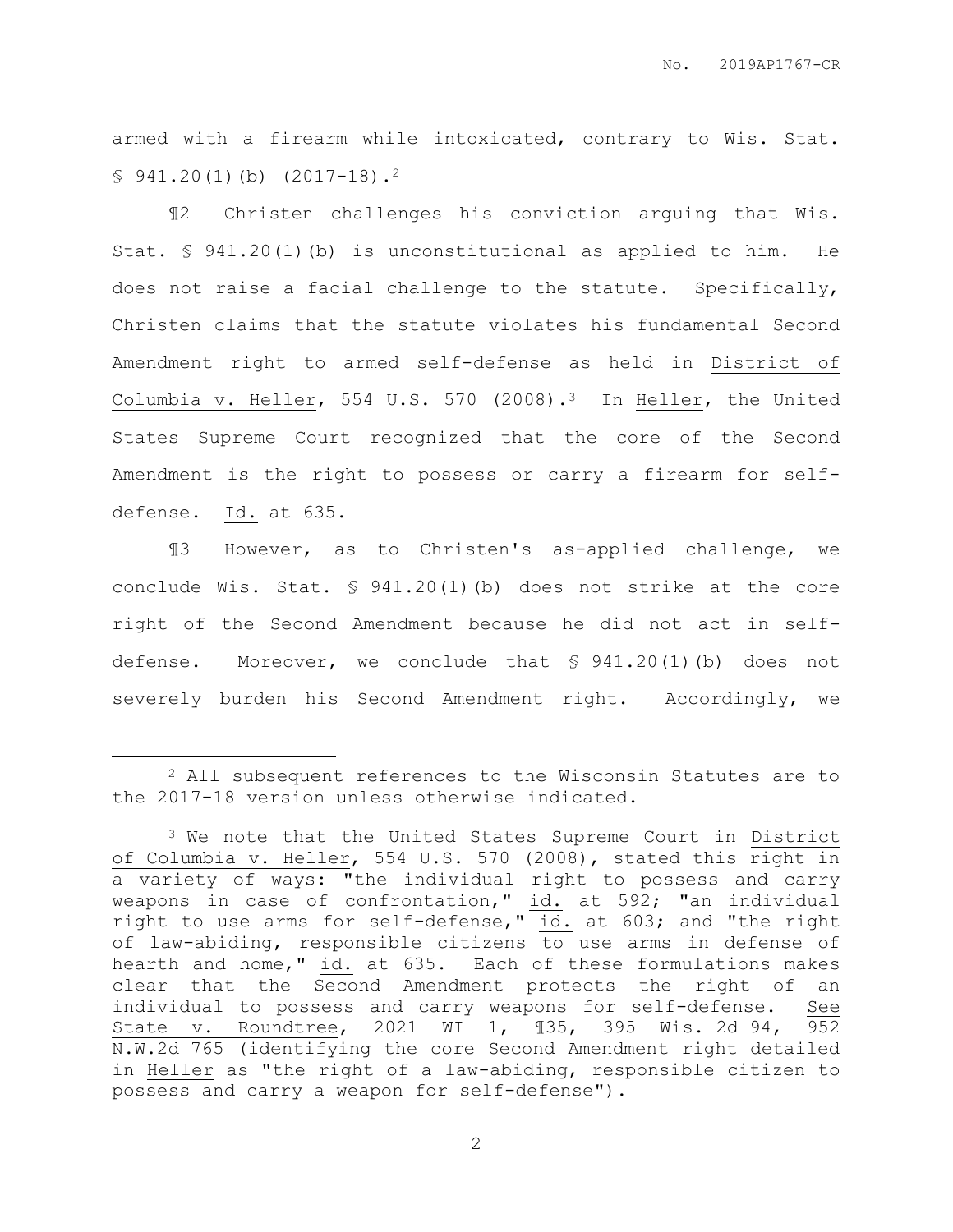apply intermediate scrutiny to Christen's as-applied challenge. Because  $\frac{6}{5}$  941.20(1)(b) is substantially related to the important government objective of protecting public safety, it survives intermediate scrutiny as applied to Christen.

¶4 Accordingly, we conclude that Christen's as-applied challenge to Wis. Stat. § 941.20(1)(b) fails. Therefore, we affirm.

### I. FACTUAL BACKGROUND AND PROCEDURAL POSTURE

¶5 This case involves somewhat conflicting testimony about Christen arming himself in self-defense. Christen, his roommates, and his roommates' friends had been drinking alcohol on the evening of February 2, 2018. There was conflicting testimony about how much and to what extent there was arguing and pushing among them. However, the testimony was uncontroverted that Christen did arm himself. The jury was called upon to weigh and consider the evidence and determined that Christen went armed, was intoxicated, and did not act in self-defense.

¶6 The jury heard that Christen and his two roommates, B.H. and C.R., had a rocky relationship. This rocky relationship came to a head on the night that gave rise to this case, February 2, 2018. On that night, Christen and B.H. got in an argument, which C.R. and a friend, K.L, overheard. Prior to the argument, all of the men had been drinking alcohol. At the conclusion of the initial argument, Christen went back to his room, and C.R., B.H., and K.L. left to go to a bar. B.H.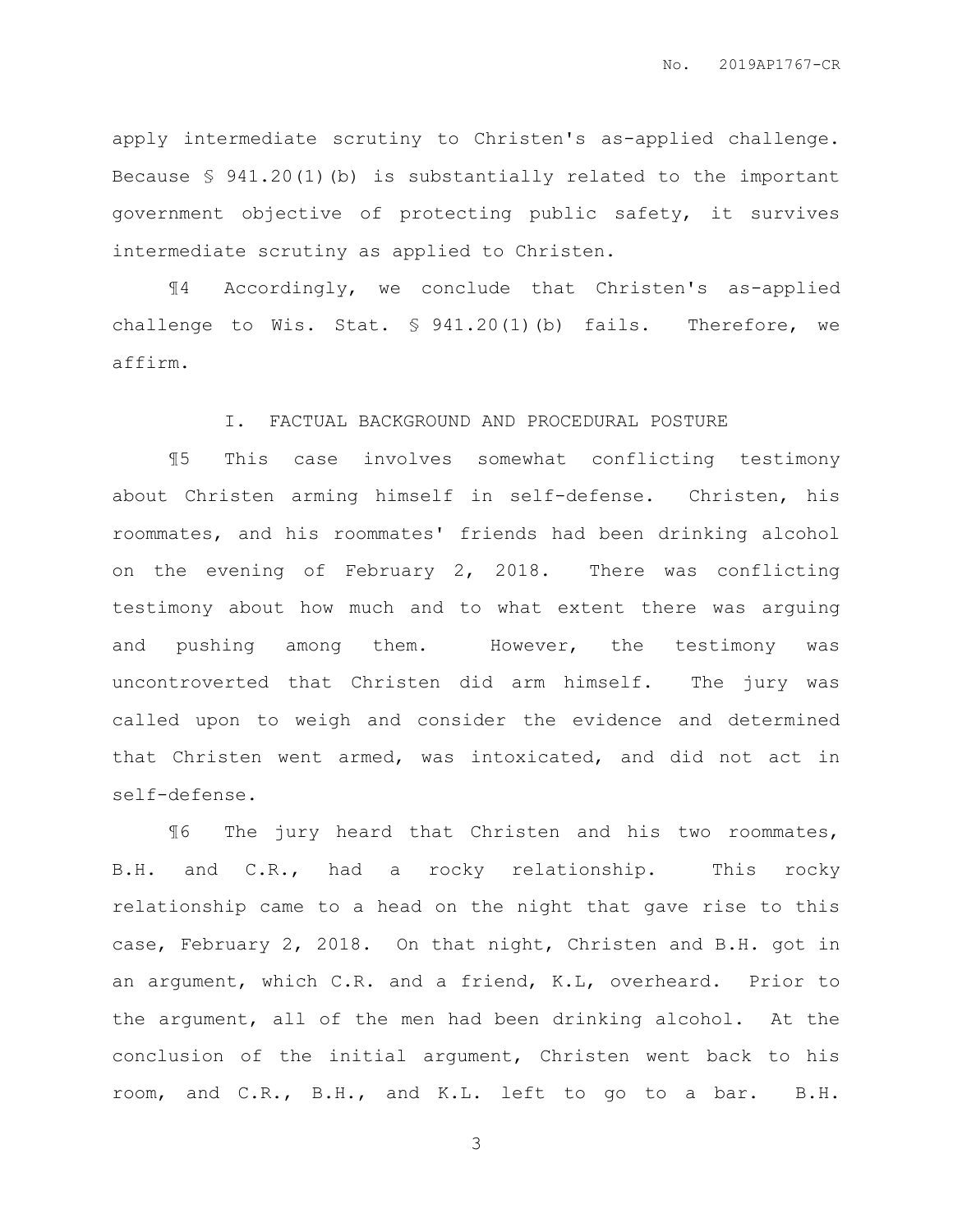testified that before they went to the bar that night Christen said "something aggressive" and had called C.R.'s mother a "piece of trash drunk."

¶7 Some point later in the night, C.R., B.H., and K.L. returned to the apartment. Another friend of the men, M.A., joined them after they returned. Christen opened the door for M.A. and said, "Here's the asshole roommates you were looking for . . . ."

¶8 The jury also heard that Christen, C.R., and M.A were in an argument. Christen had insulted C.R.'s mother, and M.A. intervened. Christen testified that M.A. pushed Christen with his chest up against Christen's doorframe. Christen testified that, as a response to M.A.'s intervention, he said, "[he] wasn't going to be a victim and [he] had a weapon and [he] wasn't afraid to use it." He testified that he then pointed to his handgun. He continued his testimony, stating, "I just turned and pointed that it was where I had kept it on my nightstand and I said I feel intimidated. I'm into my bedroom, which is small. I have nowhere else to go. I was presenting the weapon as a deterrent." Upon Christen pointing to the handgun, the argument ended, and Christen closed his bedroom door.

¶9 At some point, M.A. stopped in front of Christen's room, and they exchanged words. M.A. testified that he knew Christen was upset so he followed Christen to his room and said, "hey, just take it easy, have fun with us." M.A. stated that Christen responded by picking up his firearm and saying, "get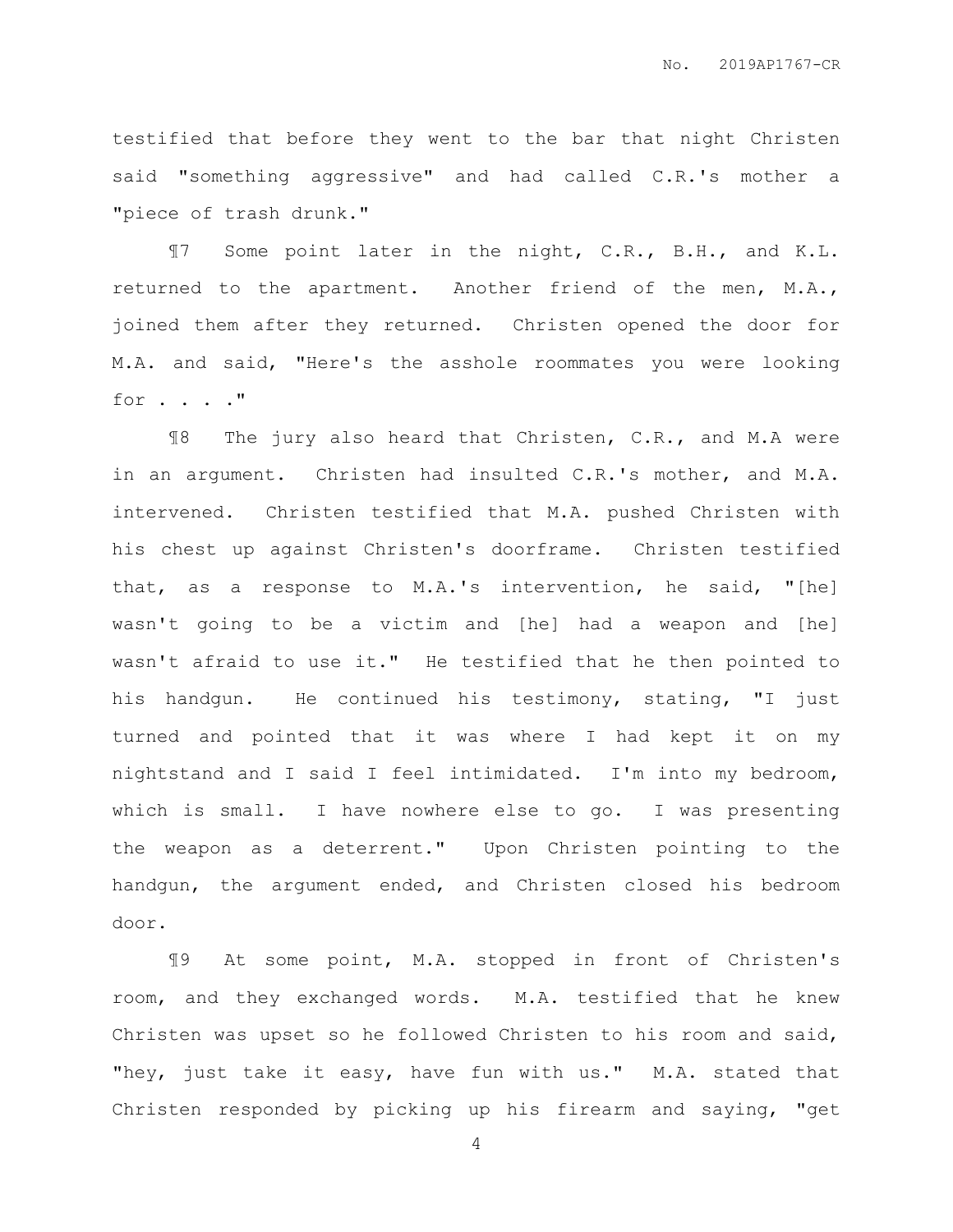out of here or I will shoot you." M.A. testified that he shut the door and returned to the others. C.R. similarly testified that he watched M.A. stop in front of Christen's room and saw a "gun come up between [M.A.] and [Christen]." He confirmed that M.A. shut the door, returned to the others, and said "[your] fucking roommate just pulled a gun on me. What the fuck." Christen characterized the incident differently. He stated that after M.A. opened the door, he picked up his handgun, "held it sideways towards the wall away from [M.A.]," and told M.A. to leave, which M.A. did.

¶10 Christen began recording the situation on his cellphone after this second interaction with M.A. The jury viewed the video at trial; it began with Christen saying that "[i]f someone comes through this door [he] will shoot them." He further told M.A., who was standing in front of his door, that M.A. "should get the fuck out of here." In response, M.A. threatened to call 911. Christen stated that he didn't "give a fuck" and that M.A. needed to leave. M.A. responded, "Seriously. Be nice, be nice man, be nice." Christen can later be heard saying on the video the following:

They're not listening; I've asked them to leave. I'm within my right. I said go away, get away from my house, away from my room. They should leave it would just be smart for them.

¶11 Not long after that, Christen said that he was going to the kitchen with his handgun because he did not "trust anybody in this house." Christen came out of his room in underwear displaying a handgun tucked in his waistband. The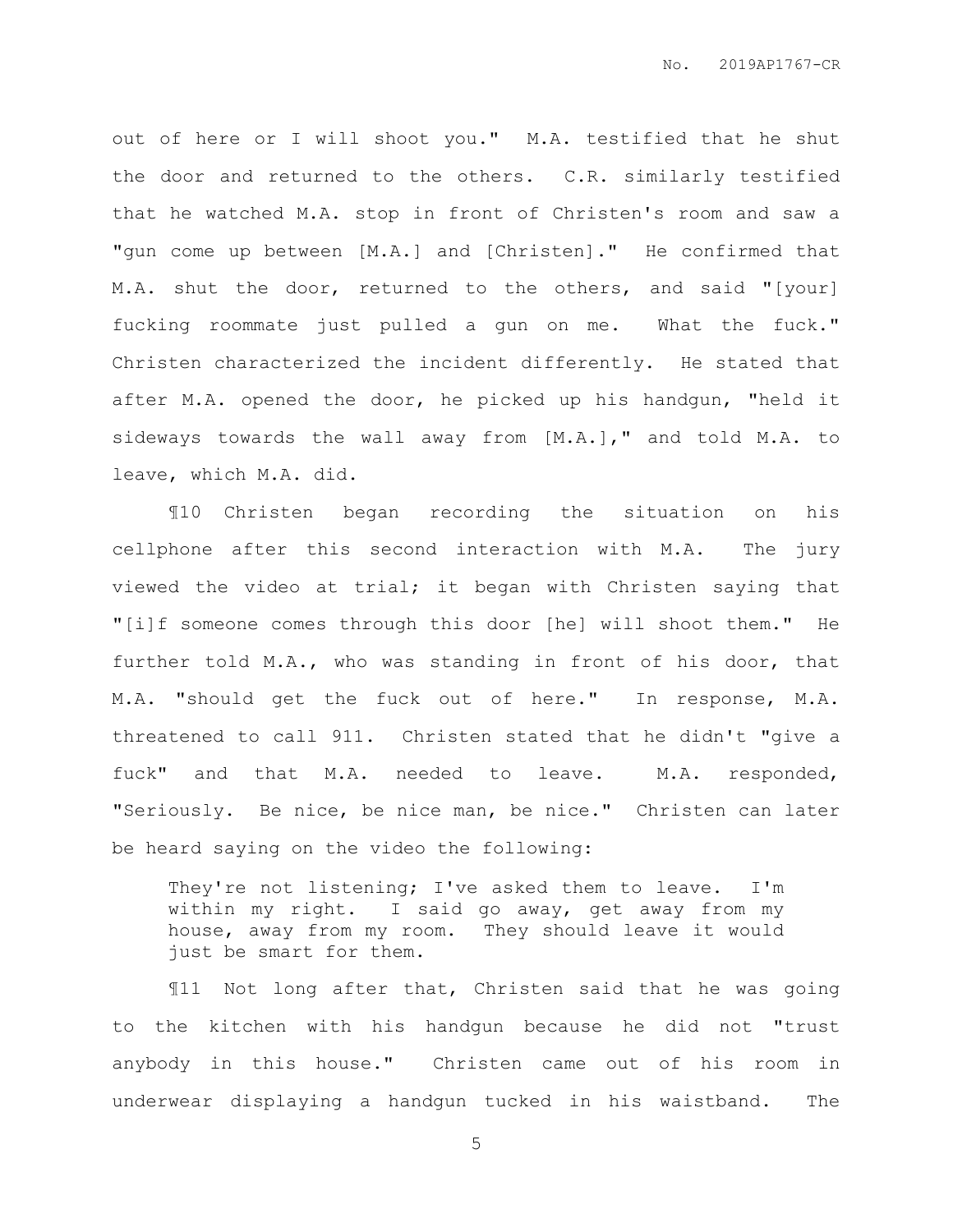video then becomes jostled. The testimony revealed that M.A. disarmed him, and Christen returned to his room. C.R. testified that he heard Christen cock his shotgun, which the video confirms. K.L. disassembled the handgun and placed the disassembled handgun in the cabinets.

¶12 After he returned to his room, Christen stopped the recording on his phone and called 911. The 911 recording was also played for the jury. Christen told the 911 operator that M.A. stole his handgun. He also stated that "[i]f someone comes through [his] door, they're getting a fucking face full of lead." Over the course of the nearly 20-minute 911 phone call, Christen denied threatening M.A. Further, when the 911 dispatcher asked Christen whether M.A. attacked him before he left with his handgun, Christen said "not physically."

¶13 The police arrived in response to Christen's 911 call. Christen's two roommates and their two friends exited the apartment and reported to the police that Christen was intoxicated and had threatened them with his firearms. Christen remained in the apartment for approximately 30 minutes before exiting the apartment unarmed. One of the officers who interacted with Christen after he exited the apartment testified that as he spoke to Christen he "observed an odor of intoxicants coming from [Christen's] breath and mouth [and] his eyes [were] glassy and bloodshot." Other members of law enforcement testified that Christen appeared "worked up" and "paranoid."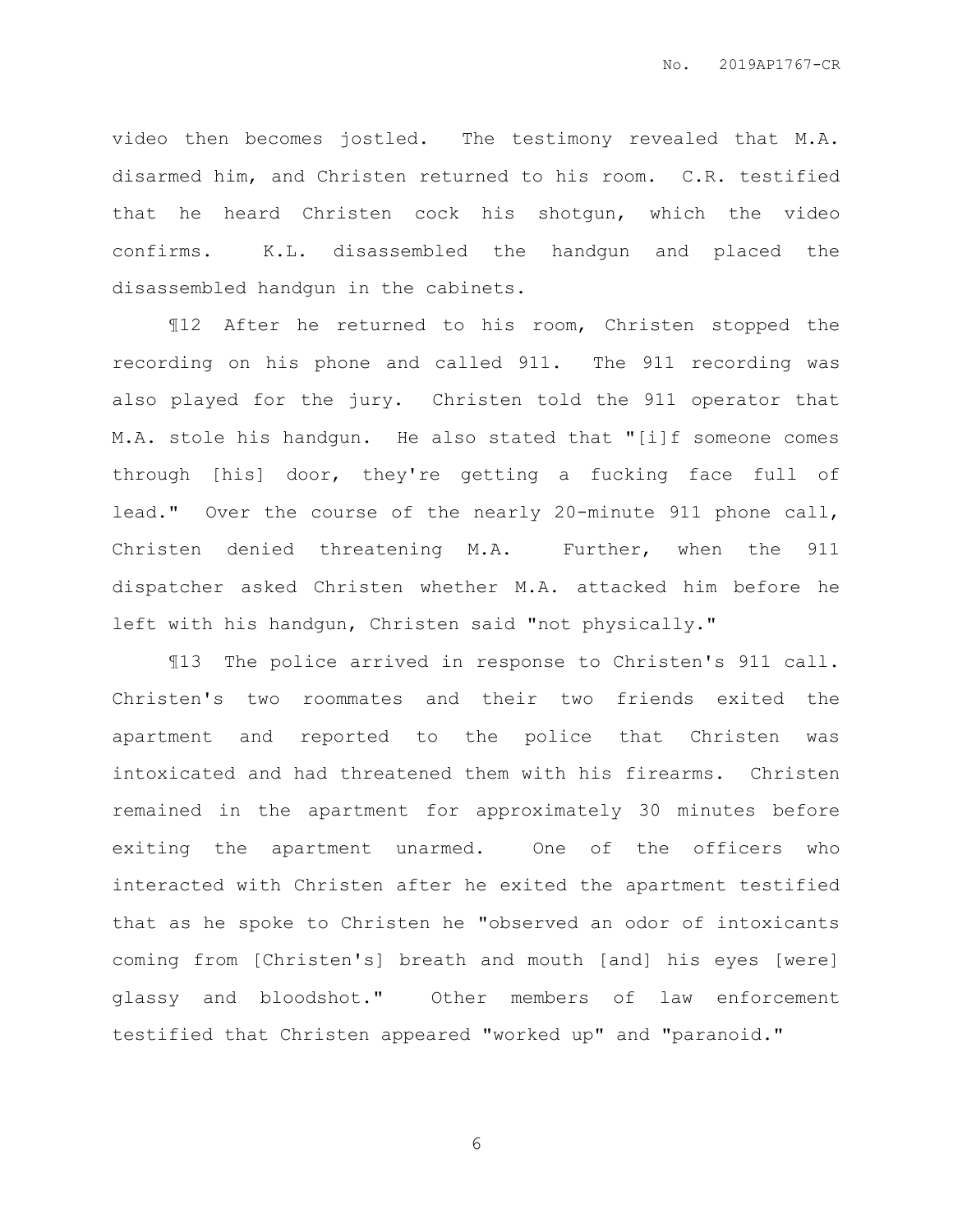¶14 The police arrested Christen and brought him to the booking area of the jail. While in the booking area, Christen claimed he armed himself in self-defense.

¶15 On February 4, 2018, the circuit court found probable cause that Christen did commit a crime. Two days later, the State filed a criminal complaint in the circuit court charging Christen with three counts: Count 1, pointing a firearm at another, contrary to Wis. Stat.  $\text{\$ 941.20(l)(c), a Class A}$ Misdemeanor; Count 2, operating or going armed with a firearm while intoxicated, contrary to § 941.20(1)(b), a Class A Misdemeanor; and Count 3, disorderly conduct, contrary to Wis. Stat. § 947.01(1), a Class B Misdemeanor. Christen made his initial appearance the same day.

¶16 On March 21, 2018, Christen filed a motion to dismiss Count 2, operating or going armed with a firearm while intoxicated, arguing that it violated his Second Amendment right. The circuit court held a hearing on this motion to dismiss on July 13, 2018. The court concluded that Wis. Stat. § 941.20(1)(b), the statute that Christen challenged, "is focused narrowly enough to withstand [the] constitutional challenge that's been raised" and denied Christen's motion.

¶17 On October 17, 2018, Christen's jury trial began. During the trial, the jury heard testimony from Christen, the individuals in the apartment, and the officers who arrived on the scene. After both sides rested their arguments, the court instructed the jury.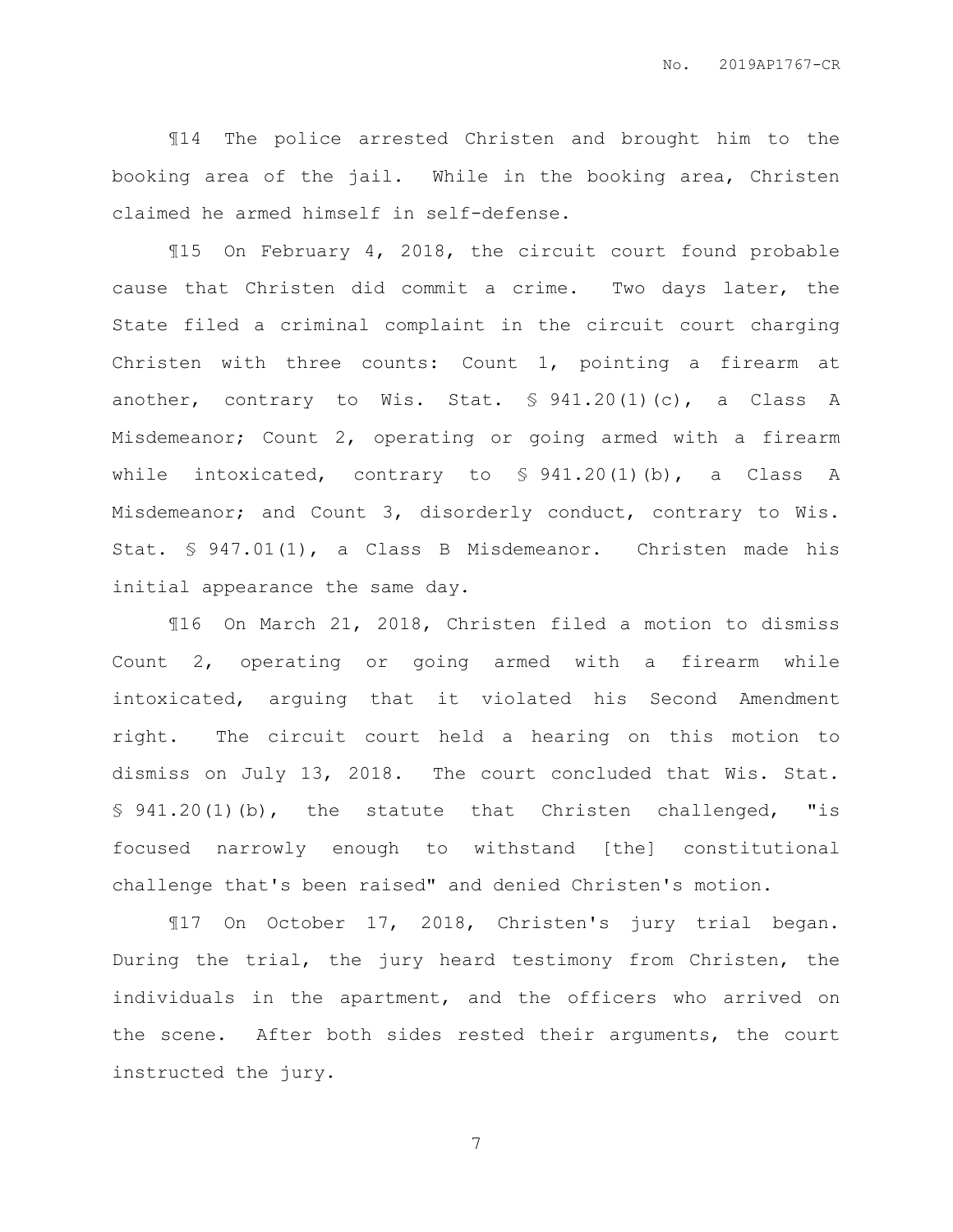¶18 As part of the jury instructions, the circuit court read a self-defense instruction on each count. The circuit court informed the jury that it could find Christen guilty of operating or going armed with a firearm while intoxicated only if it was "satisfied beyond a reasonable doubt that . . . [Christen] did not act lawfully in self-defense." The parties then made closing arguments, and the court submitted the case to the jury.

¶19 After deliberating, the jury returned a verdict of not guilty on Count 1, pointing a firearm at another, and guilty on Counts 2 and 3, operating or going armed with a firearm while intoxicated and disorderly conduct, respectively. Thus, the jury concluded affirmatively that the State proved beyond a reasonable doubt that Christen did not operate or go armed with a firearm nor engaged in disorderly conduct in self-defense. The following day, the circuit court sentenced Christen to four months in the Dane County jail for Count 2 and two months in the Dane County jail for Count 3, to run concurrently. The circuit court subsequently held the sentence in abeyance pending appeal.

¶20 On September 13, 2019, Christen appealed his conviction of operating or going armed with a firearm while intoxicated, arguing that Wis. Stat. § 941.20(1)(b) was unconstitutional as applied to him. The State did not file a response to this appeal.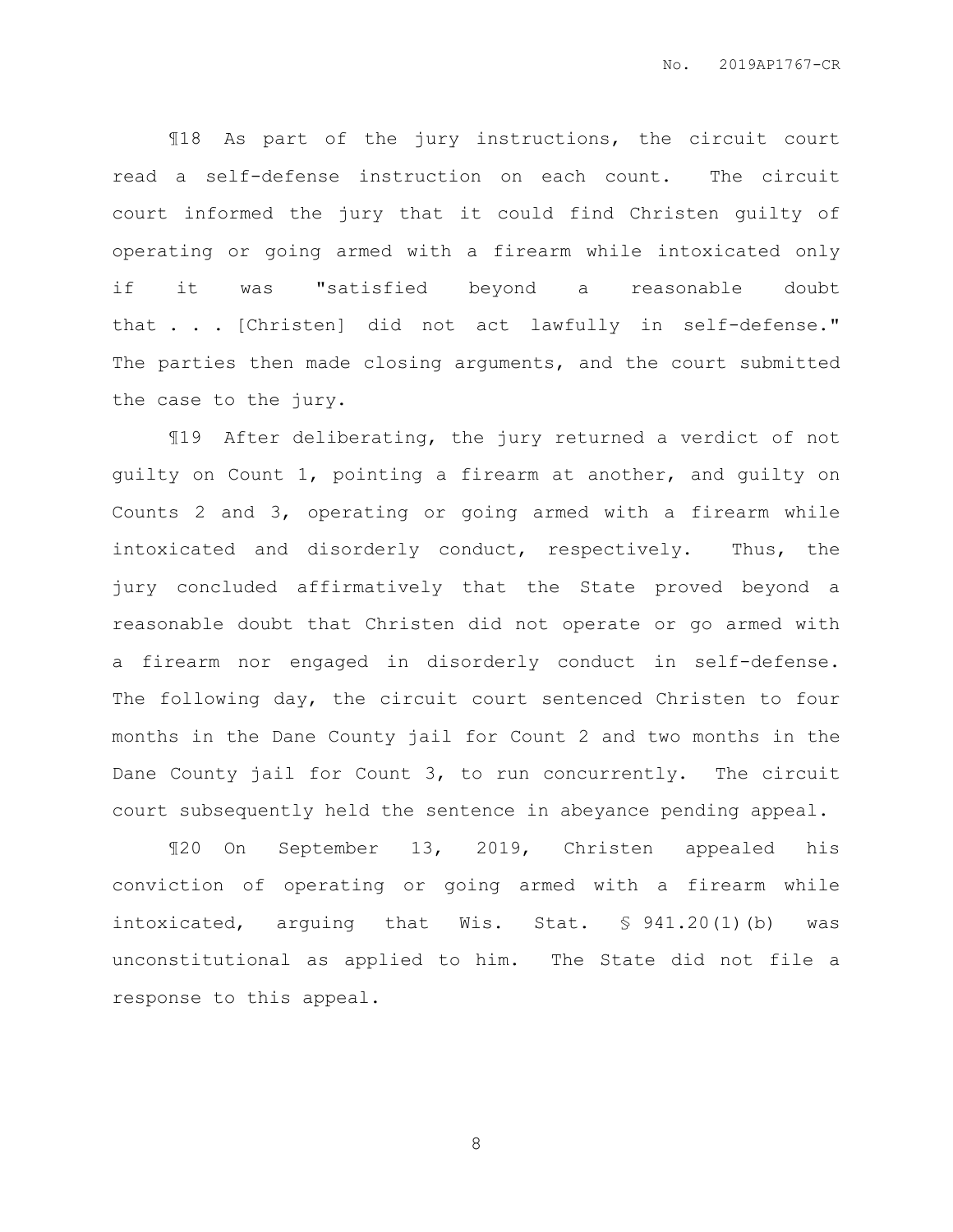¶21 The court of appeals<sup>4</sup> affirmed the judgment of conviction. Christen, No. 2019AP1767-CR, ¶1. The court of appeals determined that Christen failed to develop his asapplied challenge based on the facts of his particular case. Id., ¶7. The court of appeals held that this failure to apply the law to his particular facts was "so complete that [the court did] not need to address the standard of review or other points referenced in his brief" and affirmed Christen's judgment of conviction. Id.

¶22 On April 16, 2020, Christen petitioned this court for review; we granted his petition.

#### II. STANDARD OF REVIEW

¶23 Christen asks us to review whether Wis. Stat. § 941.20(1)(b) is unconstitutional as applied to him. "Examining the constitutional application of a statute presents a question of law that this court reviews independently of the determinations rendered by the circuit court or court of appeals." State v. Roundtree, 2021 WI 1, ¶12, 395 Wis. 2d 94, 952 N.W.2d 765.

¶24 This case also requires us to determine the appropriate level of scrutiny to guide our analysis. "This issue likewise presents a question of law that we determine independently." Id., ¶13.

 $\overline{a}$ 

<sup>4</sup> Because Christen was appealing a misdemeanor conviction, one court of appeals judge, the Honorable Brian W. Blanchard, heard his appeal. See Wis. Stat.  $\frac{1}{5}$  752.31(2)(f), (3).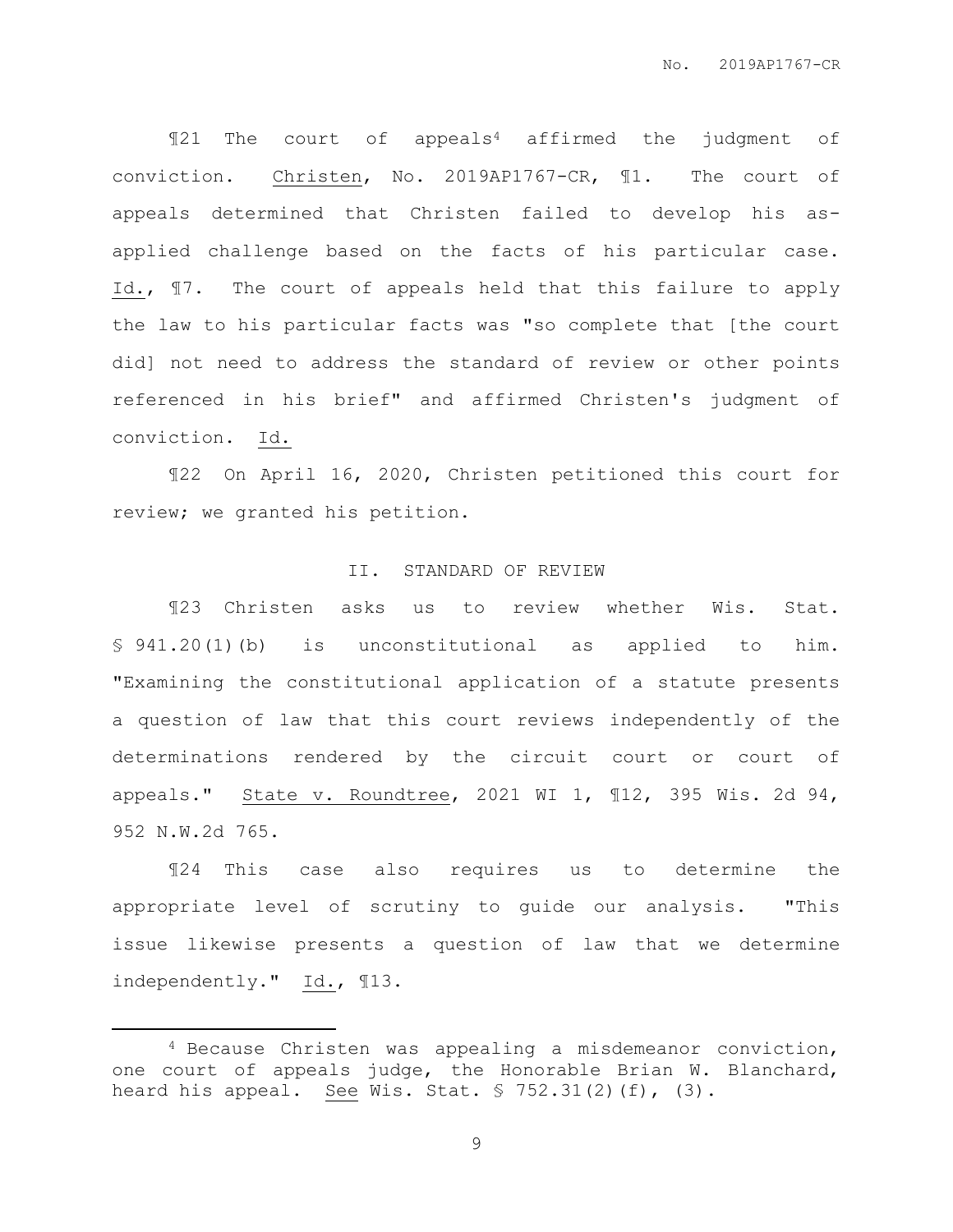### III. ANALYSIS

¶25 The Second Amendment to the United States Constitution provides: "A well regulated Militia, being necessary to the security of a free State, the right of the people to keep and bear Arms, shall not be infringed."5 The right to keep and bear arms is an individual "core" right protected and is a "right of law abiding, responsible citizens to use arms in defense of hearth and home." Heller, 554 U.S. at 635. However, "[l]ike most rights, the right secured by the Second Amendment is not unlimited." Id. at 626. Historically, "the right was not a right to keep and carry any weapon whatsoever in any manner whatsoever and for whatever purpose." Id. The Heller Court explained:

[N]othing in our opinion should be taken to cast doubt on longstanding prohibitions on the possession of firearms by felons and the mentally ill, or laws forbidding the carrying of firearms in sensitive places such as schools and government buildings, or laws imposing conditions and qualifications on the commercial sale of arms.

Id. at 626-27. The Court described these regulations and prohibitions as "presumptively lawful." Id. at 627 n.26. Two years after Heller, the Court held that the Second Amendment was

 $\overline{a}$ 

<sup>5</sup> Similarly, Article I, section 25 of the Wisconsin Constitution provides: "The people have the right to keep and bear arms for security, defense, hunting, recreation or any other lawful purpose." However, Christen exclusively focuses his arguments on the Second Amendment, so we will exclusively focus our analysis on the Second Amendment as well. See Roundtree, 394 Wis. 2d 94 (focusing exclusively on the Second Amendment in a similar challenge).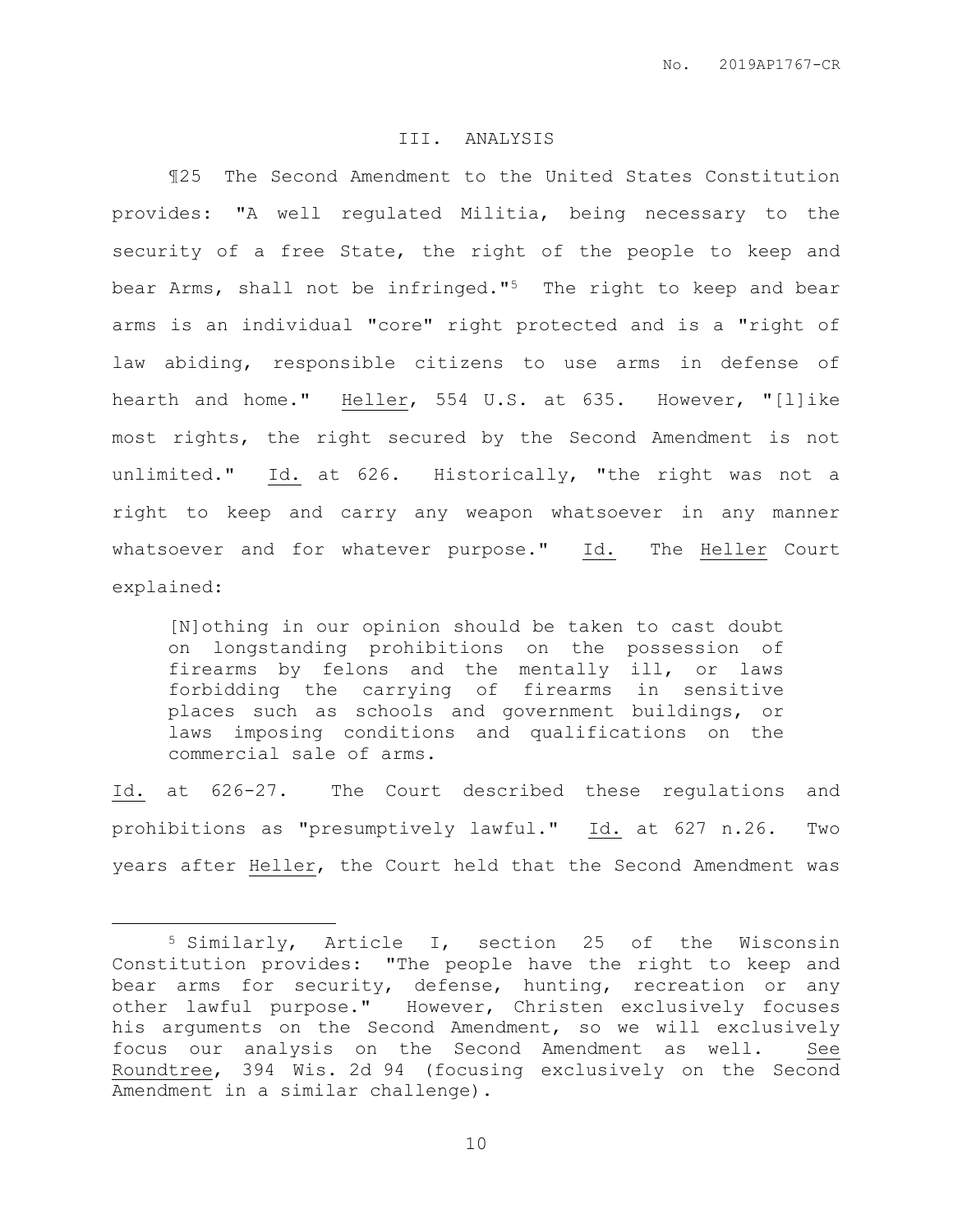incorporated against the States. McDonald v. City of Chicago, 561 U.S. 742, 750 (2010). This means that the Second Amendment's protections "apply identically to the States and the Federal Government." Id. at 766 n.14.

¶26 Christen was convicted of possession of a firearm while intoxicated contrary to Wis. Stat. § 941.20(1)(b), which provides that a person who "[o]perates or goes armed with a firearm while he or she is under the influence of an intoxicant" "is guilty of a Class A misdemeanor."

¶27 Wisconsin Stat. § 941.20(1)(b) bars the use of a firearm when the individual is intoxicated. This statute does not completely dispossess a lawful firearm owner from ownership. It merely limits the circumstances under which the lawful firearm owner may use or carry the firearm, specifically while intoxicated. Further, a lawful firearm owner, even if intoxicated, cannot be convicted under  $\frac{1}{2}$  941.20(1)(b) if he or she acts in self-defense.

¶28 Christen argues that Wis. Stat. § 941.20(1)(b) is unconstitutional as applied to him because it burdens his Second Amendment right to armed self-defense recognized in Heller. He frames the issue in terms of whether the consumption of a legal intoxicant voids the Second Amendment's guarantee of the right to carry a firearm in self-defense. He argues that his possession of his firearms is within the scope of the Second Amendment because he carried his firearms in his home for the purpose of self-defense. Specifically, Christen asserts that he was armed in response to an ongoing situation in which he was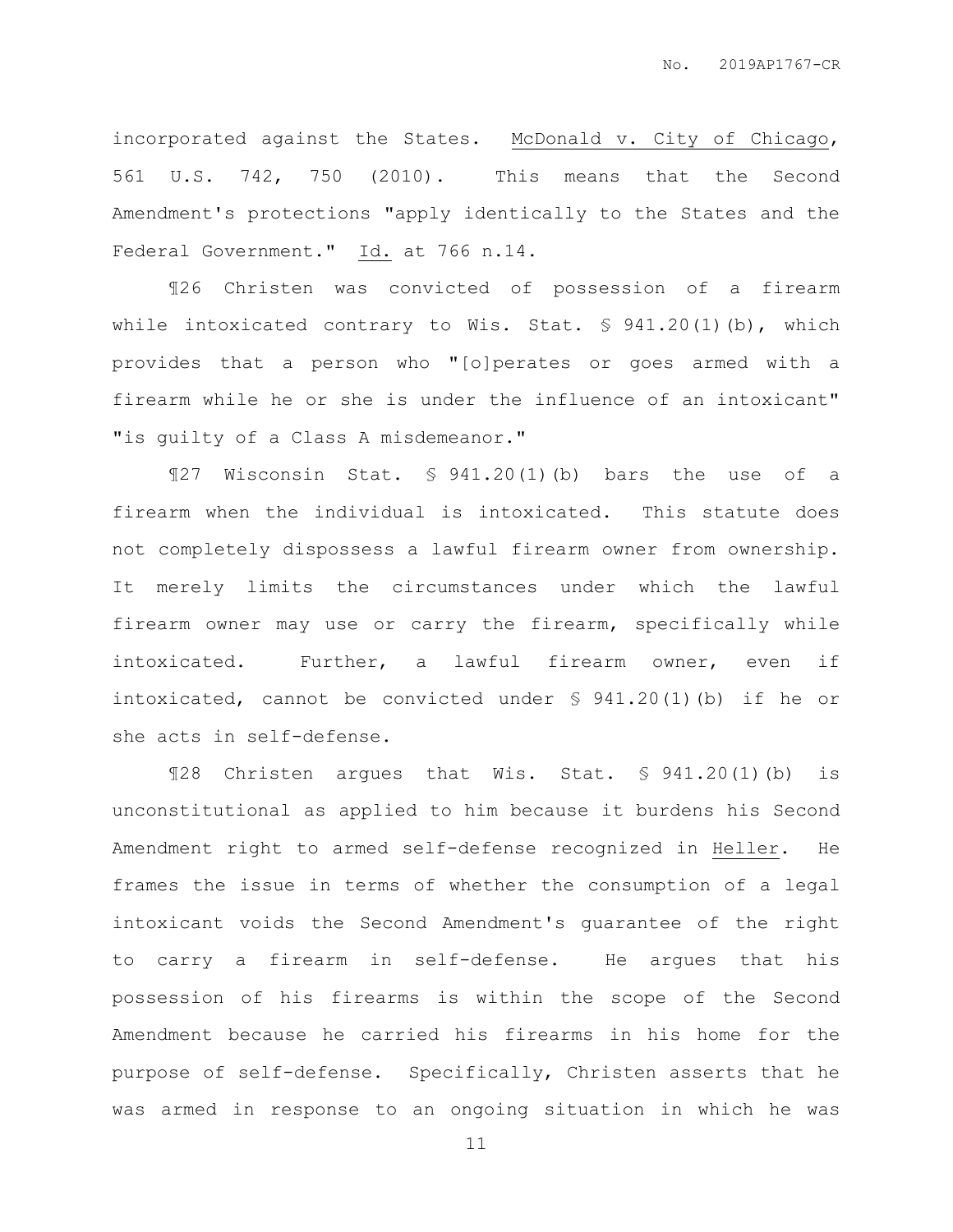afraid he may need to resort to self-defense, despite the jury's conclusion that he did not act in self-defense. He requests that this court ignore the two-step approach that has become the consensus framework for analyzing such Second Amendment challenges<sup>6</sup> and that this court applied in Roundtree. 394 Wis. 2d 94, ¶¶39-40.

¶29 While this two-step approach has been widely adopted, courts are divided on which level of scrutiny to apply if a law substantially burdens the core Second Amendment right.<sup>7</sup> Christen asserts that, if we continue to utilize the two-step approach, we should apply strict scrutiny to his case because the right to bear arms is fundamental and the statute burdens the core of the Second Amendment. He contends that Wis. Stat. § 941.20(1)(b) cannot survive strict scrutiny review and that, even if this court were to apply intermediate scrutiny, the law is still unconstitutional as applied to him.

 $\overline{a}$ 

 $6$  See, e.g., Gould v. Morgan, 907 F.3d 659, 668 (1st Cir. 2018) (collecting cases that applied the two-step approach from the Second, Third, Fourth, Fifth, Sixth, Seventh, Ninth, Tenth, and D.C. Circuits); GeorgiaCarry.org, Inc. v. U.S. Army Corps of Eng'rs, 788 F.3d 1318, 1322 (11th Cir. 2015) (applying the twostep approach); see also State v. Weber, No. 2019-0544, 2020 WL 7635472, at ¶13 (Ohio Dec. 23, 2020) (same); People v. Burns, 79 N.E.3d 159, ¶38 (Ill. 2015) (same); Hertz v. Bennett, 751 S.E.2d 90, 93 (Ga. 2013) (same).

<sup>7</sup> Compare Mai v. United States, 952 F.3d 1106, 1115 (9th Cir. 2020) (applying strict scrutiny to "laws that both implicate a core Second Amendment right and place a substantial burden on that right" while applying intermediate scrutiny in any other context) cert. denied, No. 20-819, 2021 WL 1602649 (mem.) (U.S. Apr. 26, 2021), with Ezell v. City of Chicago, 651 F.3d 684, 708 (7th Cir. 2011) (applying intermediate scrutiny on a sliding scale).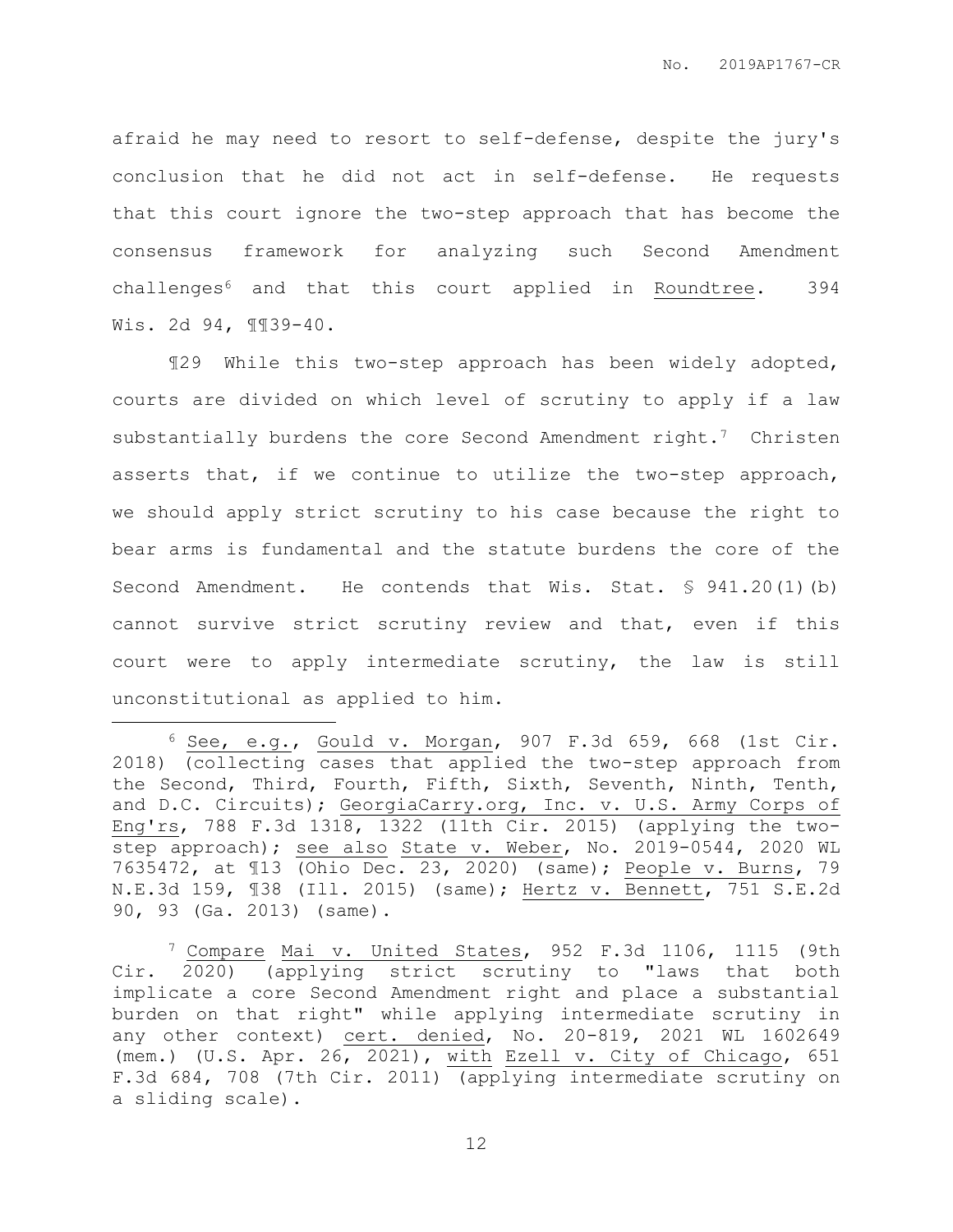¶30 We begin our analysis by discussing as-applied challenges generally. We then apply the established two-step approach to Second Amendment challenges that we set forth and applied in Roundtree, to Christen's challenge to Wis. Stat.  $$941.20(1)(b).$ 

A. As-Applied Challenges Generally

¶31 As we have repeatedly stated, there is a distinction between a facial and as-applied challenge. See, e.g., Waupaca Cnty. v. K.E.K., 2021 WI 9, ¶¶14-15, 395 Wis. 2d 460, 954 N.W.2d 366. "Under a facial challenge, the challenger must show that the law cannot be enforced under any circumstances." Id., ¶14 (quoting Winnebago Cnty. v. C.S., 2020 WI 33, ¶14, 391 Wis. 2d 35, 940 N.W.2d 875).

¶32 "In contrast, in an as-applied challenge, we assess the merits of the challenge by considering the facts of the particular case in front of us 'not hypothetical facts in other situations.'" Id., ¶15 (quoting League of Women Voters of Wis. Educ. Network, Inc. v. Walker, 2014 WI 97, ¶13, 357 Wis. 2d 360, 851 N.W.2d 302). As we recently explained in Roundtree:

For an as-applied challenge to succeed, the challenger must demonstrate that the challenger's constitutional rights were actually violated. If such a violation occurred, the operation of the law is void as to the facts presented for the party asserting the claim. We presume that the statute is constitutional, and the party raising a constitutional challenge must prove that the challenged statute has been applied in an unconstitutional manner beyond a reasonable doubt.

395 Wis. 2d 94, ¶18 (citations omitted).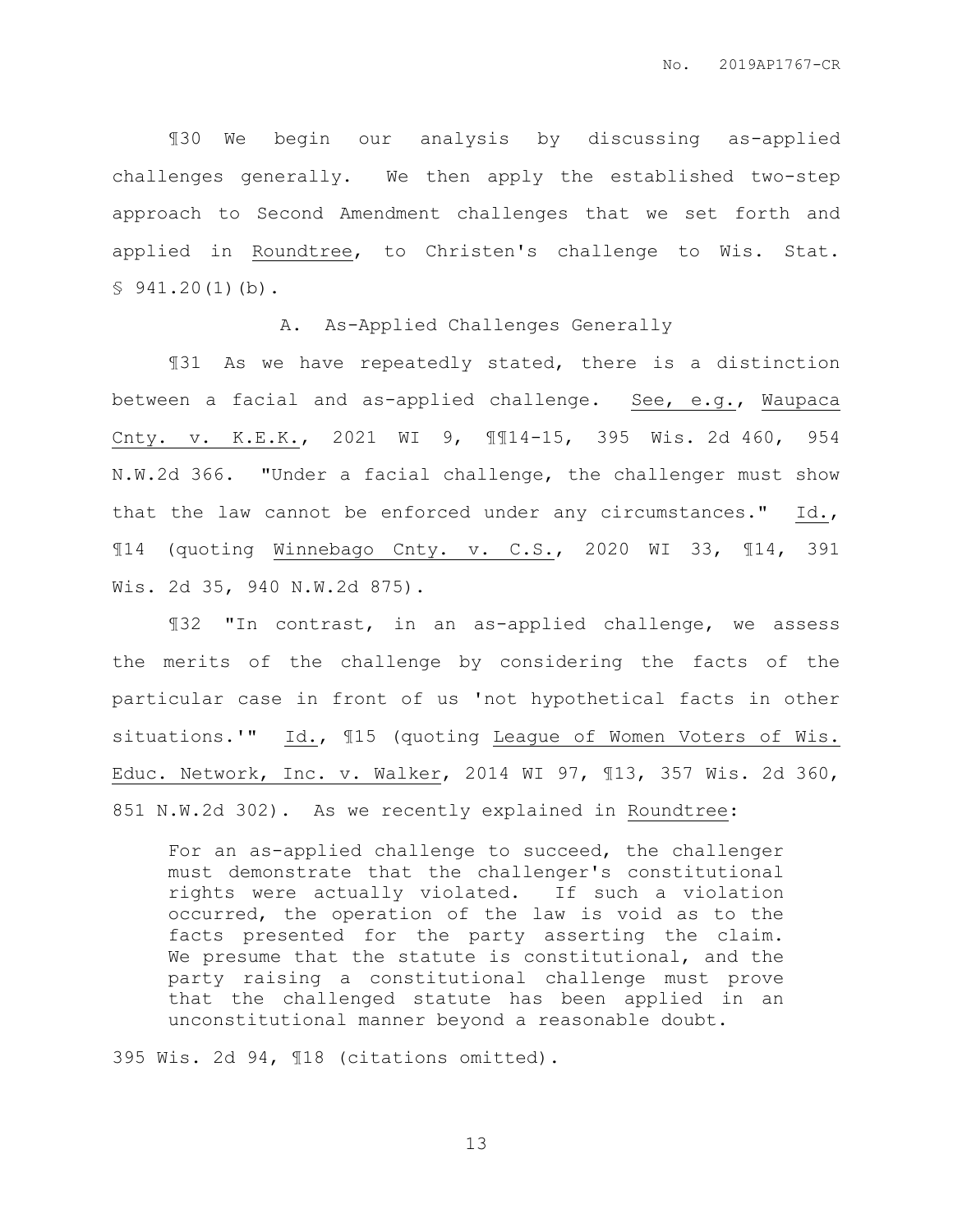### B. Wisconsin Stat. § 941.20(1)(b) Survives Christen's Challenge.

¶33 Christen argues in his as-applied challenge that Wis. Stat. § 941.20(1)(b) interfered with his fundamental right to bear firearms in self-defense, which the Second Amendment guarantees to him. Christen asserts that, despite his ingestion of alcoholic intoxicants, he was carrying his firearms for selfdefense, ignoring that the jury concluded that he did not act in self-defense. As this is an as-applied challenge, he must demonstrate that under these facts, his constitutional rights were violated. He does not assert that the statute is unconstitutional in all applications.

¶34 As explained in Roundtree, "[g]enerally, Second Amendment challenges require this court to undertake a two-step approach." 395 Wis. 2d 94, ¶39. Under this two-step approach, "[w]e ask first 'whether the challenged law imposes a burden on conduct falling within the scope of the Second Amendment's guarantee.'" Id. (quoting State v. Herrmann, 2015 WI App 97, ¶9, 366 Wis. 2d 312, 873 N.W.2d 257). "If the answer is no, then the inquiry ends." Id. "If the first inquiry is answered in the affirmative, then the court proceeds to inquire into 'the strength of the government's justification for restricting or regulating the exercise of Second Amendment rights.'" Id., ¶40 (quoting Herrmann, 366 Wis. 2d 312, ¶9). We conduct this second inquiry through a means-end analysis and application of a heightened level of scrutiny. See, e.g., id., ¶¶38, 41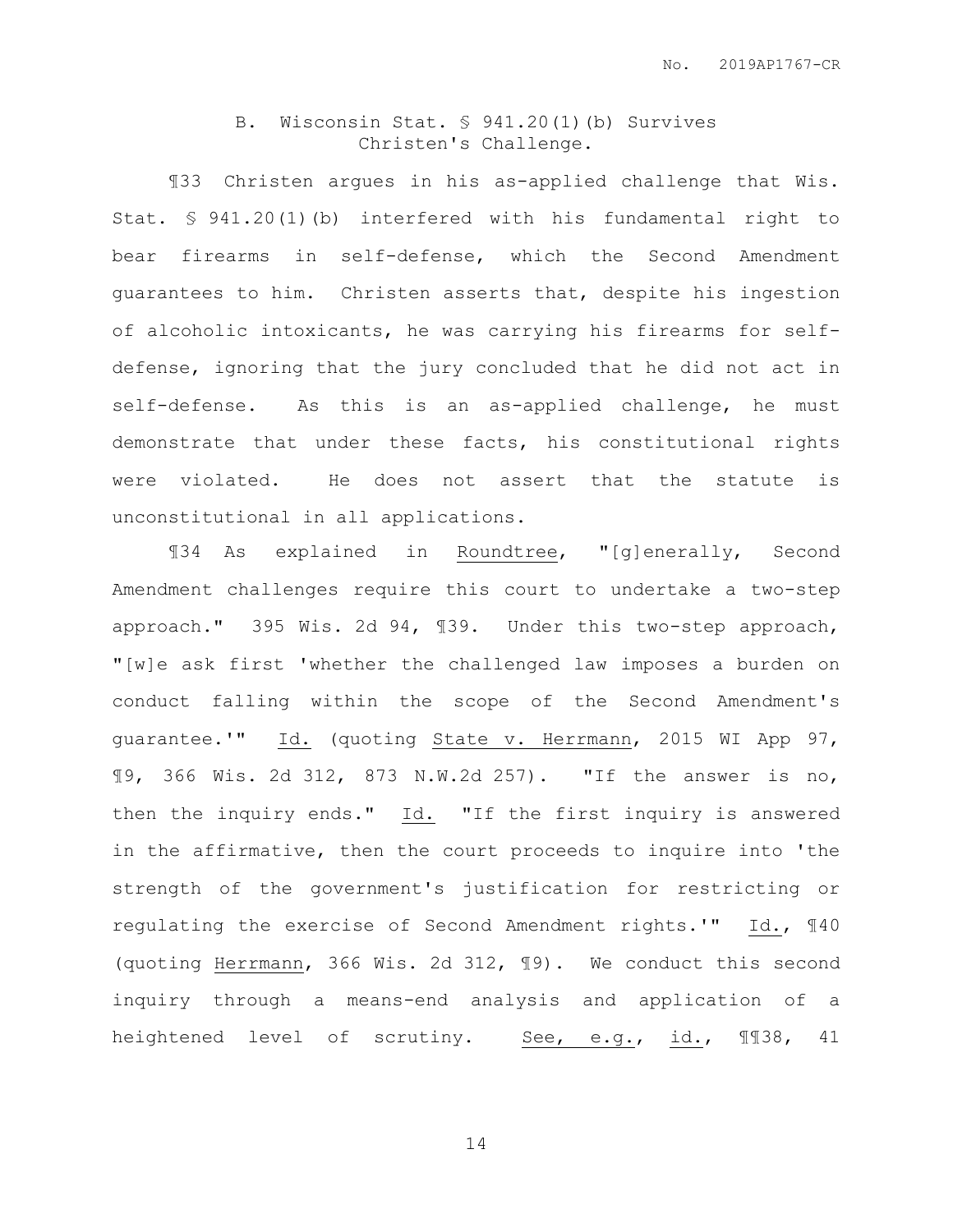(applying intermediate scrutiny to a challenge to a felon-inpossession law).

¶35 Christen raises a Second Amendment challenge arguing that we should apply a "categorical approach" despite the fact that we have adopted a two-step approach. See id., ¶¶26-40. We continue to reject a categorical approach and apply the same two-step approach we adopted in Roundtree.

### 1. Step one: Does Wis. Stat. § 941.20(1)(b) impose a burden on conduct falling within the Second Amendment's scope?

¶36 The first step in the inquiry is to consider "whether the regulated activity falls within the scope of the Second Amendment." Kanter v. Barr, 919 F.3d 437, 441 (7th Cir. 2019) (quoted source omitted). "This is a textual and historical inquiry; if the government can establish that the challenged law regulates activity falling outside the scope of the right as originally understood, then 'the regulated activity is categorically unprotected, and the law is not subject to further Second Amendment review.'" Id. (quoted source omitted). Thus, we must determine whether the regulated activity here, operating or going armed while intoxicated, falls outside the scope of the Second Amendment as historically understood. If it does fall outside the scope, the inquiry ends, and the challenged statute does not conflict with the Second Amendment.

¶37 We recognize that Wisconsin has a long tradition of criminalizing the use and carrying of a firearm while intoxicated. § 3, ch. 329, Laws of 1883. A similar tradition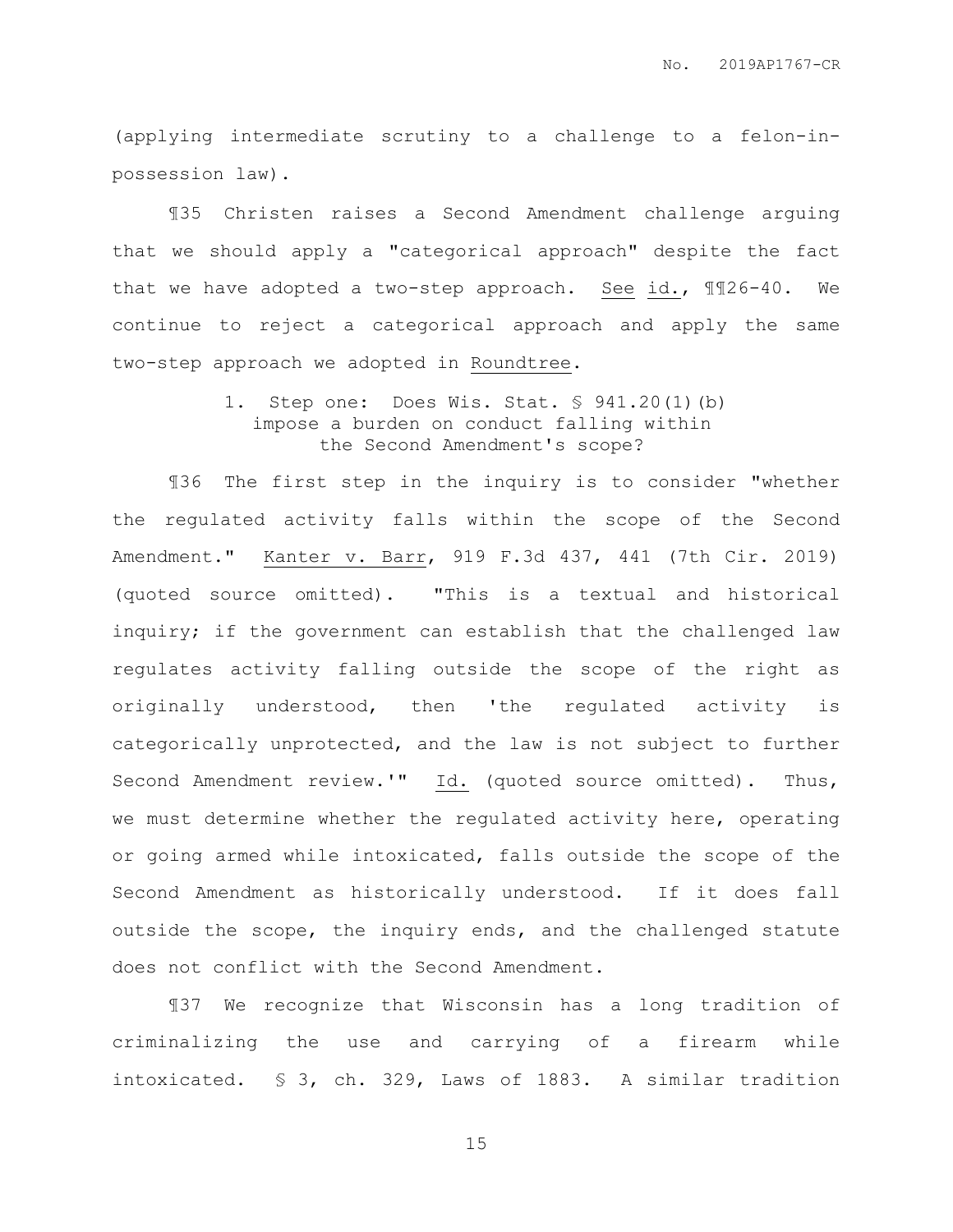of laws regulating firearms and alcohol also existed in some form at the time of the founding. See State v. Weber, No. 2019-0544, 2020 WL 7635472, at ¶103 (Ohio Dec. 23, 2020) (DeWine, J., concurring in judgment) (collecting colonial statutes that criminalize the use of a firearm while intoxicated). Such statutes continued to proliferate and expand throughout the United States during the 19th and 20th centuries. See id., at ¶20 (collecting statutes criminalizing the use or carrying of a firearm while intoxicated enacted during the 19th and 20th centuries).

¶38 While these statutes provide a relevant, perhaps even persuasive backdrop that shows a long history of criminalizing the use and carrying of firearms while intoxicated, it is debatable whether these statutes show that the use and carrying of firearms in such circumstances is categorically unprotected. Compare People v. Deroche, 829 N.W.2d 891, 896 (Mich. Ct. App. 2013) (concluding that the historical evidence demonstrates that the use and carrying of a firearm while intoxicated was within the scope of the Second Amendment) and Dissent, infra (same) with Weber, 2020 WL 7635472, at ¶108 (DeWine, J., concurring in judgment) (concluding that the historical evidence demonstrates that the use and carrying of a firearm while intoxicated was outside the scope of the Second Amendment) and Concurrence, infra (same).

¶39 However, we need not resolve this case on step one because, as we explain below, Christen's challenge fails under step two. As such, we assume, without deciding, that Wis. Stat.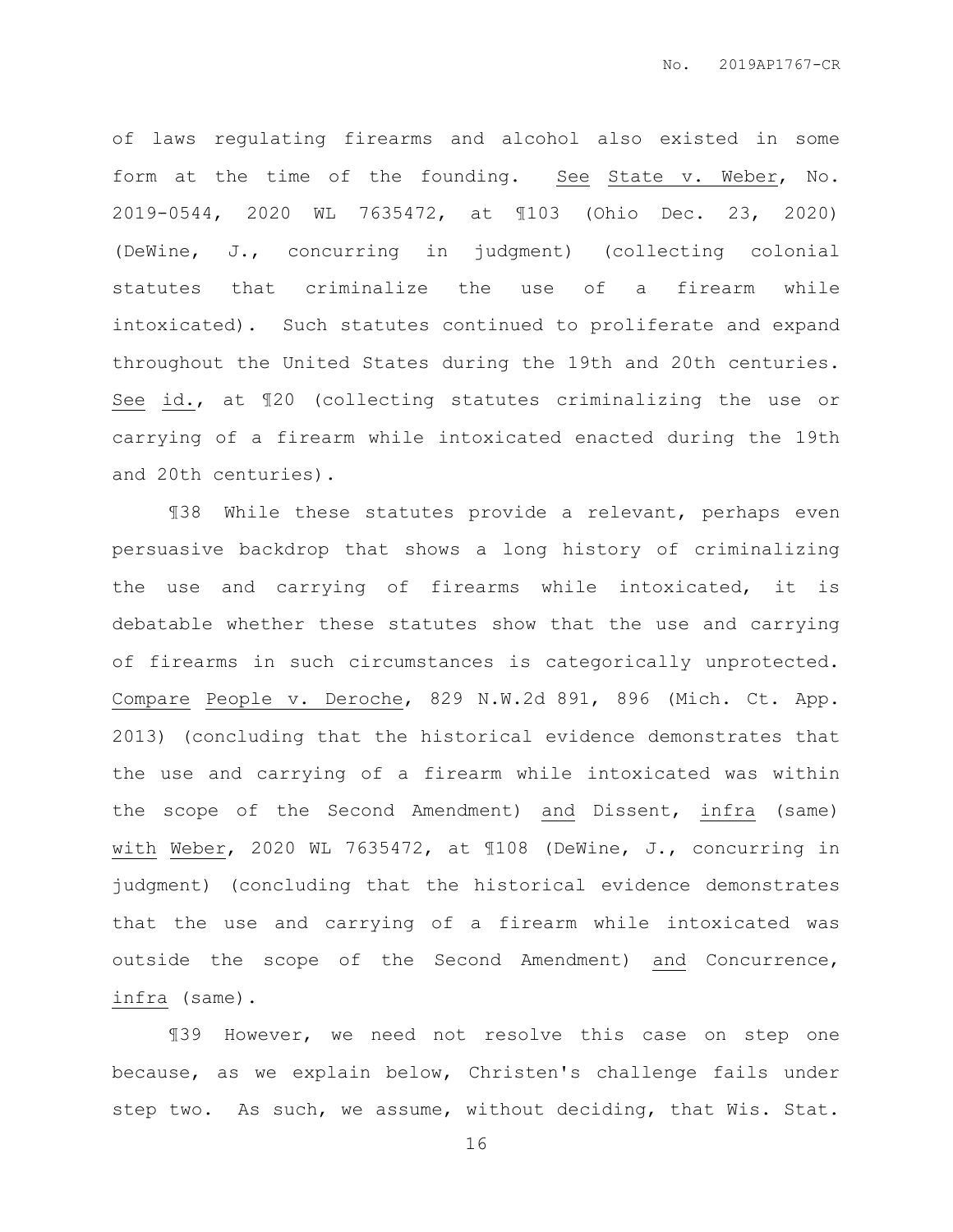§ 941.20(1)(b) regulates conduct that falls within the scope of the Second Amendment.8 See Weber, 2020 WL 7635472, at ¶22 (assuming step one is answered affirmatively and collecting cases where the court assumed arguendo step one).

### 2. Step two: Is Wis. Stat. § 941.20(1)(b) unconstitutional as applied to Christen based on the appropriate means-end analysis?

¶40 In considering step two, Heller dictates that we apply some form of heightened scrutiny, Heller, 554 U.S. at 628 n.27, so we first must determine what level of heightened scrutiny to apply to Christen's challenge. We then must apply that level of scrutiny.

### a. Level of scrutiny

¶41 Christen and the State disagree as to the level of scrutiny that we should employ in this case. It is clear that we cannot use the rational basis level of scrutiny to review statutes that are alleged to burden core Second Amendment rights. Id. ("If all that was required to overcome the right to keep and bear arms was a rational basis, the Second Amendment would be redundant with the separate constitutional prohibitions on irrational laws, and would have no effect."). So, we must determine whether intermediate or strict scrutiny applies to Christen's as-applied challenge.

¶42 In Roundtree, we adopted the Seventh Circuit's approach from Ezell v. City of Chicago, 651 F.3d 684 (7th Cir.

 $\overline{a}$ 

<sup>&</sup>lt;sup>8</sup> We leave further analysis of step one for another case. No inferences should be drawn from our assumption and preference to decide these issues based upon our analysis in step two.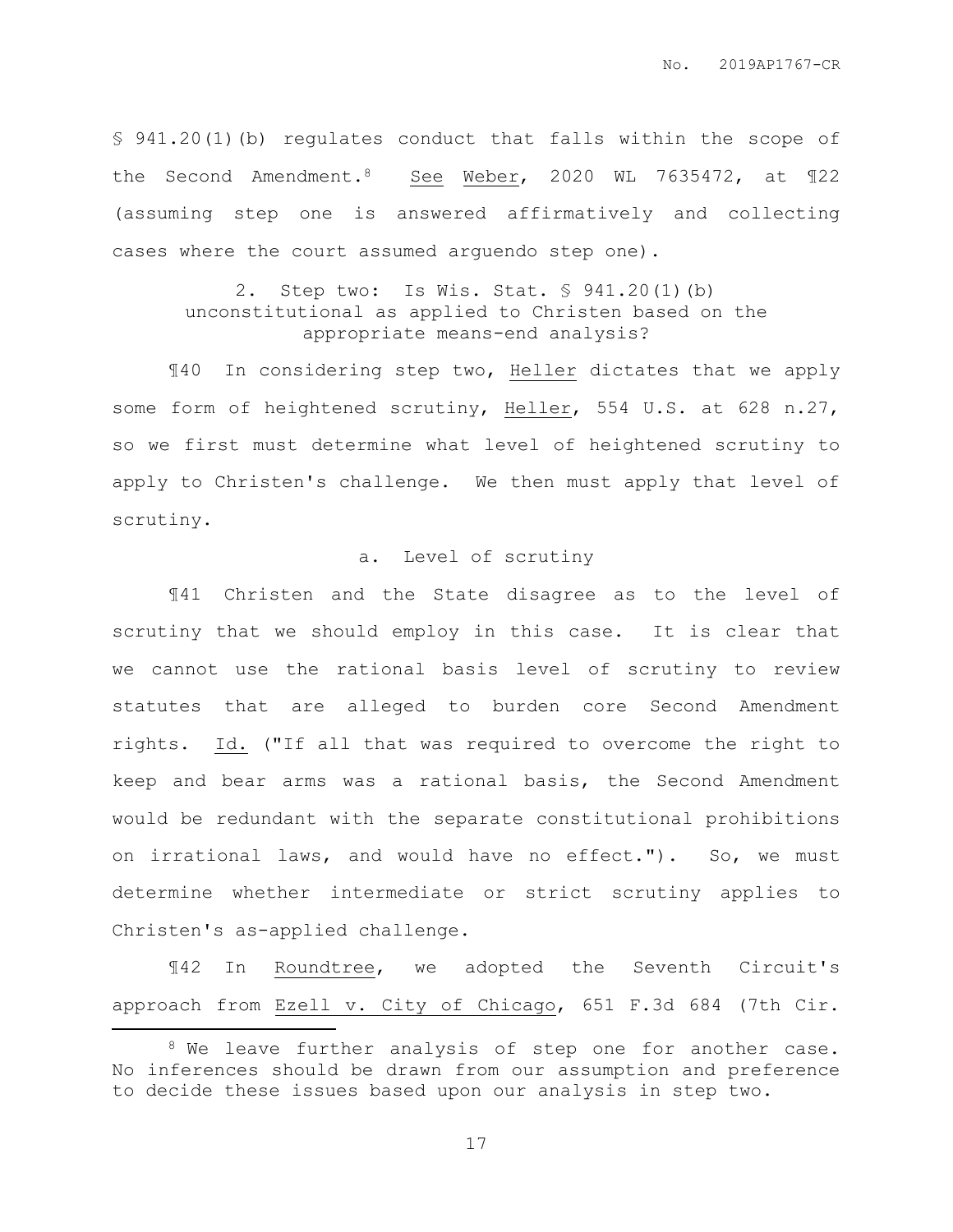2011), which indicates that "the rigor of . . . judicial review will depend on how close the law comes to the core of the Second Amendment right and the severity of the law's burden on that right." Roundtree, 395 Wis. 2d 94, ¶¶26, 34 (quoting Ezell, 651 F.3d at 703). "[T]he core right identified in Heller is 'the right of a law-abiding, responsible citizen to possess and carry a weapon for self-defense . . . . "" Id., 135 (quoting United States v. Chester, 628 F.3d 673, 683 (4th Cir. 2010)). Because Christen's as-applied challenge argues that Wis. Stat. § 941.20(1)(b) burdens this core right that Heller identified, we do not need to conclusively determine the entire scope of the Second Amendment to resolve this case. See id., ¶36; Serv. Emp. Int'l Union, Loc. 1 v. Vos, 2020 WI 67, ¶24, 393 Wis. 2d 38, 946 N.W.2d 35 ("We do not step out of our neutral role to develop or construct arguments for parties; it is up to them to make their case."). Accordingly, this case requires us to determine how close § 941.20(1)(b) comes to Christen's right to possess and carry a weapon for self-defense and the severity of the burden § 941.20(1)(b) imposes on that right.

i. Wisconsin Stat. § 941.20(1)(b) does not strike at the core of the Second Amendment.

¶43 Christen argues that Wis. Stat. § 941.20(1)(b) strikes at the core of the Second Amendment. He asserts that he has a core fundamental Second Amendment right to possess and bear his firearms in anticipation of the need for self-defense, whether intoxicated or not, so as to necessitate the highest tier of scrutiny——strict scrutiny. While he does have the right to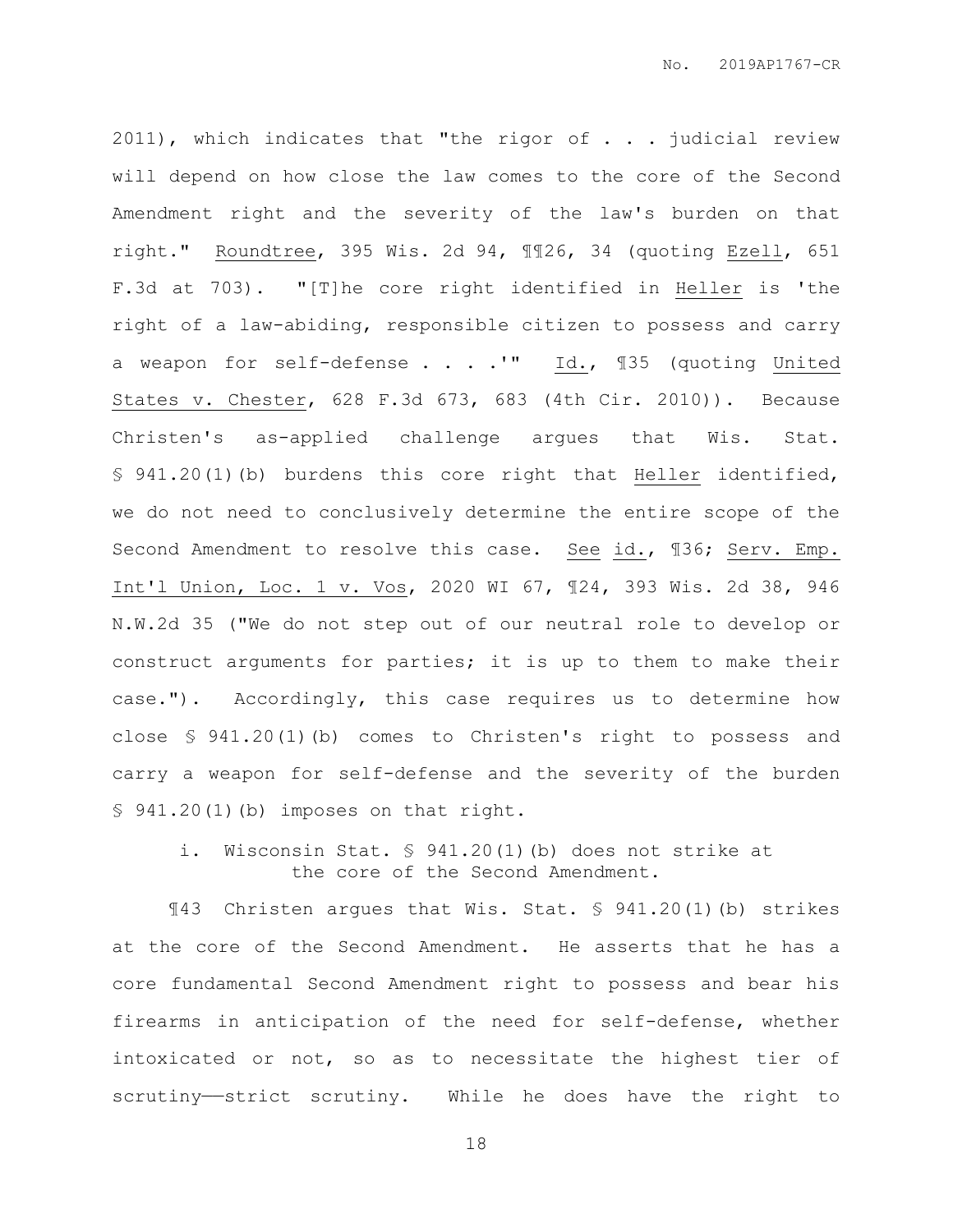"possess and carry weapons in case of confrontation," "the right secured by the Second Amendment is not unlimited." Heller, 554 U.S. at 592, 626. As such, we must consider how close to the Second Amendment core right that § 941.20(1)(b) strikes.

¶44 Although at trial Christen successfully raised<sup>9</sup> the issue of self-defense, the jury found beyond a reasonable doubt that Christen did not act in self-defense. Wisconsin has codified the privilege of self-defense. § 939.48(1) ("A person is privileged to threaten or intentionally use force against another for the purpose of preventing or terminating what the person reasonably believes to be an unlawful interference with his or her person by such other person."). This self-defense privilege extends further in the context of the home where the privilege may include the presumptive right to use deadly force. See § 939.48(1m)(ar). When a defendant successfully raises the self-defense privilege, the State has the burden to disprove self-defense beyond a reasonable doubt at trial. State v. Head, 2002 WI 99, ¶106, 255 Wis. 2d 194, 648 N.W.2d 413. If the State cannot prove beyond a reasonable doubt at trial that the defendant did not act in self-defense, then the self-defense privilege serves as "a defense to prosecution for any crime based on that conduct." § 939.45.

 $\overline{a}$ 

<sup>9</sup> "'Successfully' putting self-defense at issue means the defendant has satisfied the burden of production." State v. Austin, 2013 WI App 96, ¶12 n.5, 349 Wis. 2d 744, 836 N.W.2d 833.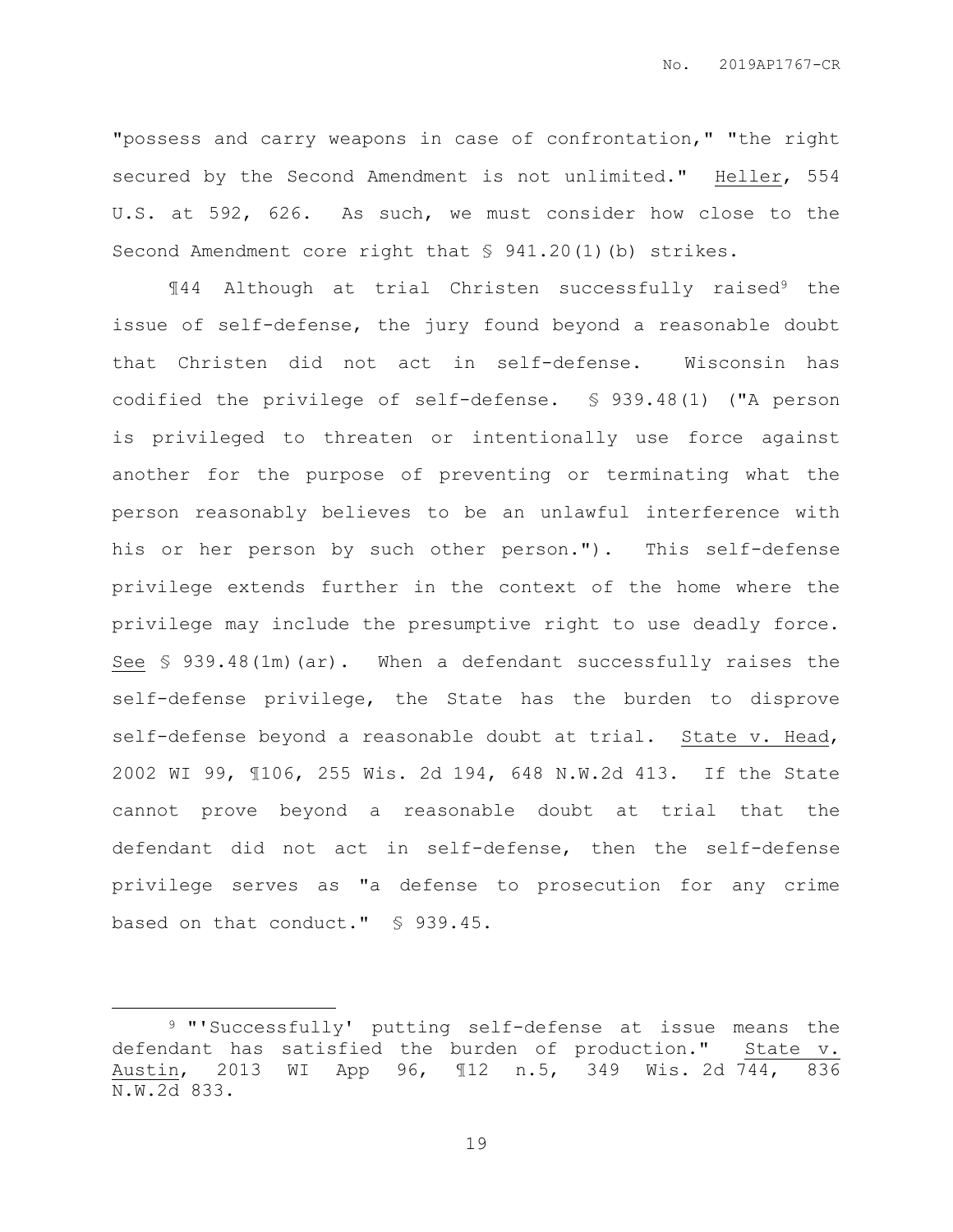¶45 Throughout his brief, Christen continually asserts that he went armed for self-defense. However, the jury was instructed on self-defense and concluded that Christen did not act in self-defense. As Christen raises an as-applied challenge, his challenge must rest upon these facts. The jury heard competing testimony and witnesses and was instructed to consider whether Christen was armed in self-defense. Given that the jury concluded that Christen did not act in self-defense, it would be irreconcilable to conclude that his right to self-defense was somehow infringed. See Head, 255 Wis. 2d 194, ¶106.10 As such, the facts of this case, upon which Christen must rely for his as-applied challenge, are that he was not operating or going armed with a firearm in self-defense.

¶46 Christen also seems to infer that his consuming intoxicants in his own home is a relevant fact that makes Wis. Stat. § 941.20(1)(b) unconstitutional as applied to him. By this assertion, he could mean various things. His argument is less than cogent. However, if he were to possess his firearm in his home and not ingest any intoxicants, this statute would not

 $\overline{a}$ 

<sup>10</sup> Christen does not assert that the self-defense jury instruction was flawed. Furthermore, Christen does not assert that the scope of the self-defense jury instruction contradicts the scope of self-defense that the Second Amendment protects. As such, we will not develop this argument for him. See Serv. Emp. Int'l Union, Loc. 1 v. Vos, 2020 WI 67, ¶24, 393 Wis. 2d 38, 946 N.W.2d 35 ("We do not step out of our neutral role to develop or construct arguments for parties; it is up to them to make their case."). Accordingly, we assume, without deciding, that the scope of the self-defense jury instruction is commensurate with the scope of self-defense that the Second Amendment protects.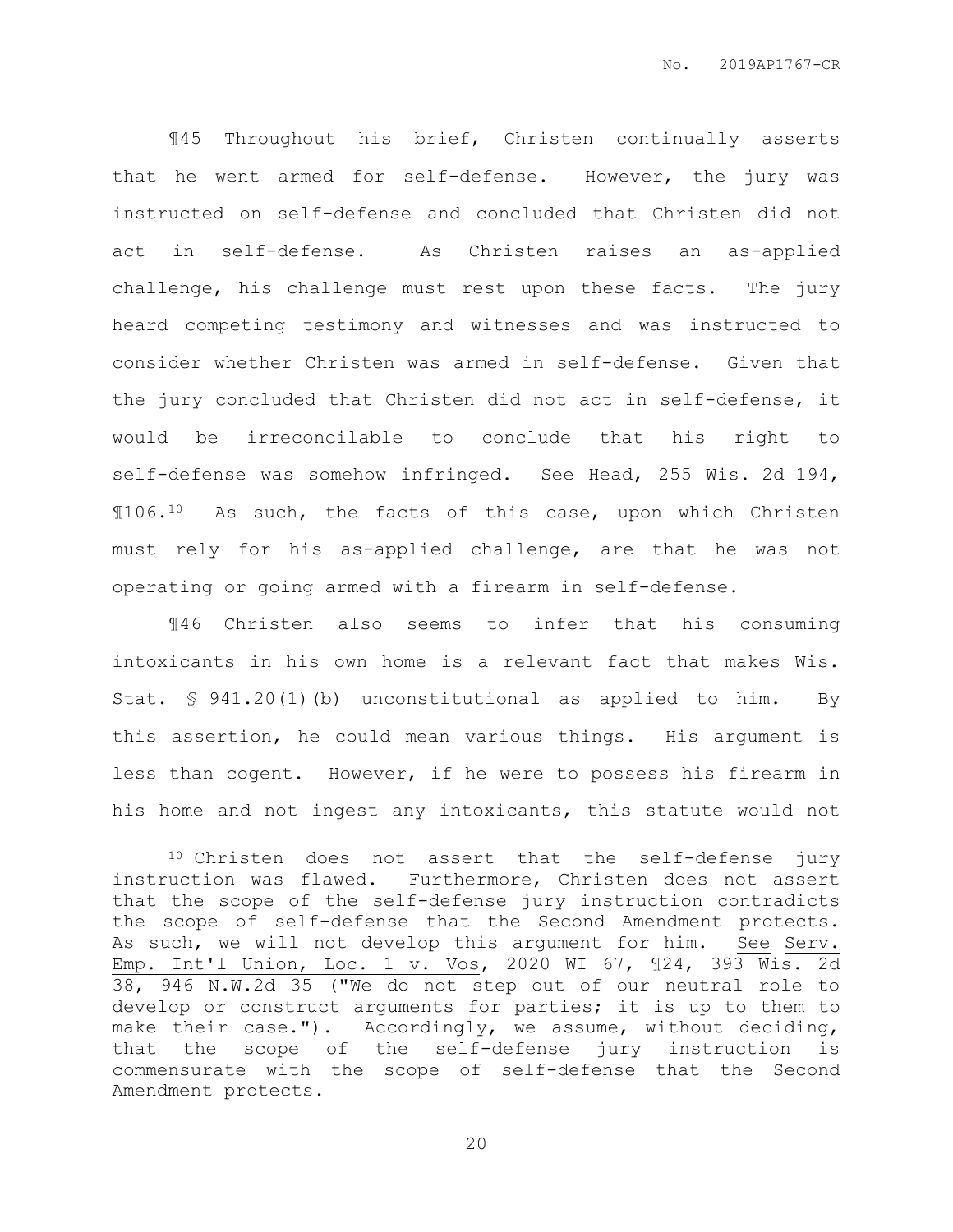be implicated. If he were ingesting intoxicants, in his home, and possessing his firearm, that is not prohibited under the statute unless he reaches the point of intoxication. If he were to possess his firearm in self-defense, even if intoxicated, he would have a defense under Wis. Stat. § 939.48. Here, the jury concluded that he possessed his firearm, while he was intoxicated, and that he was not acting in self-defense. That is in fact a violation of § 941.20(1)(b).

¶47 As a general rule, it is not illegal to possess a firearm. Similarly, it is generally not illegal to be intoxicated in one's own home. Furthermore, the right to selfdefense is "most acute" in the home. Heller, 554 U.S. at 628. However, Christen's assertion that the Second Amendment allows him to possess a firearm in his own home even though he is at the point of intoxication, regardless of whether he is acting in self-defense, misses the mark.

¶48 Here, the jury had to conclude that Christen was not merely consuming intoxicants in his own home——the jury had to conclude that Christen was instead intoxicated, which means "under the influence of an intoxicant." "Under the influence of an intoxicant" is a legal term in Wisconsin law that requires, as the jury concluded, that "the defendant's ability to handle a firearm was materially impaired because of the consumption of an alcoholic beverage." Wis. JI—Criminal 1321, at 1 (2019). For the jury to find that someone was "under the influence," the State must establish beyond a reasonable doubt that "the person [had] consumed a sufficient amount of alcohol to cause the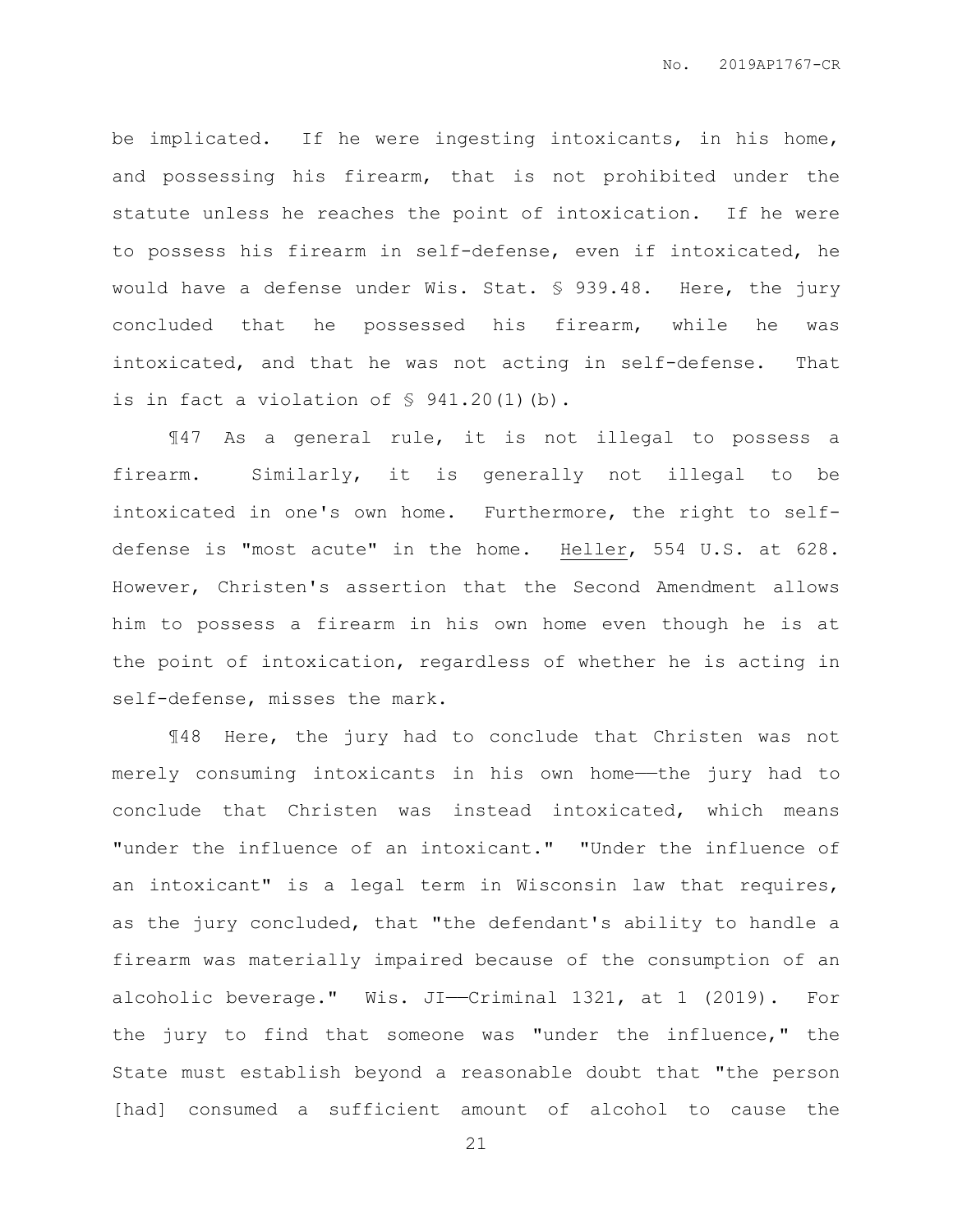person to be less able to exercise the clear judgment and steady hand necessary to handle a firearm." Id. at 2. Because the jury here found Christen guilty of operating or going armed with a firearm while intoxicated, the jury had to conclude that he was intoxicated and "less able to exercise the clear judgment and steady hand necessary to handle a firearm." Id.

¶49 Moreover, this case does not present a factual scenario wherein a person was drinking intoxicants in his or her own home, alone, and possessing a gun. The facts of this asapplied challenge indeed reflect that Christen was not merely in his home ingesting alcoholic beverages and possessing his firearm. The facts of this case are that Christen was in a shared apartment with his two cohabitants and two other guests. The circumstances were such that the jury concluded that Christen was disorderly, and that he operated or went armed with a firearm while he was intoxicated and that he was not acting in self-defense.

¶50 Consequently, we are not persuaded that Wis. Stat. § 941.20(1)(b) strikes at Christen's fundamental core Second Amendment right to possess or carry a weapon for self-defense, pursuant to the Second Amendment. This militates against applying strict scrutiny.

# ii. Wisconsin Stat. § 941.20(1)(b) does not impose a severe burden on Christen's core Second Amendment right.

¶51 Furthermore, Wis. Stat. § 941.20(1)(b) has limited application. The statute does not strip the intoxicated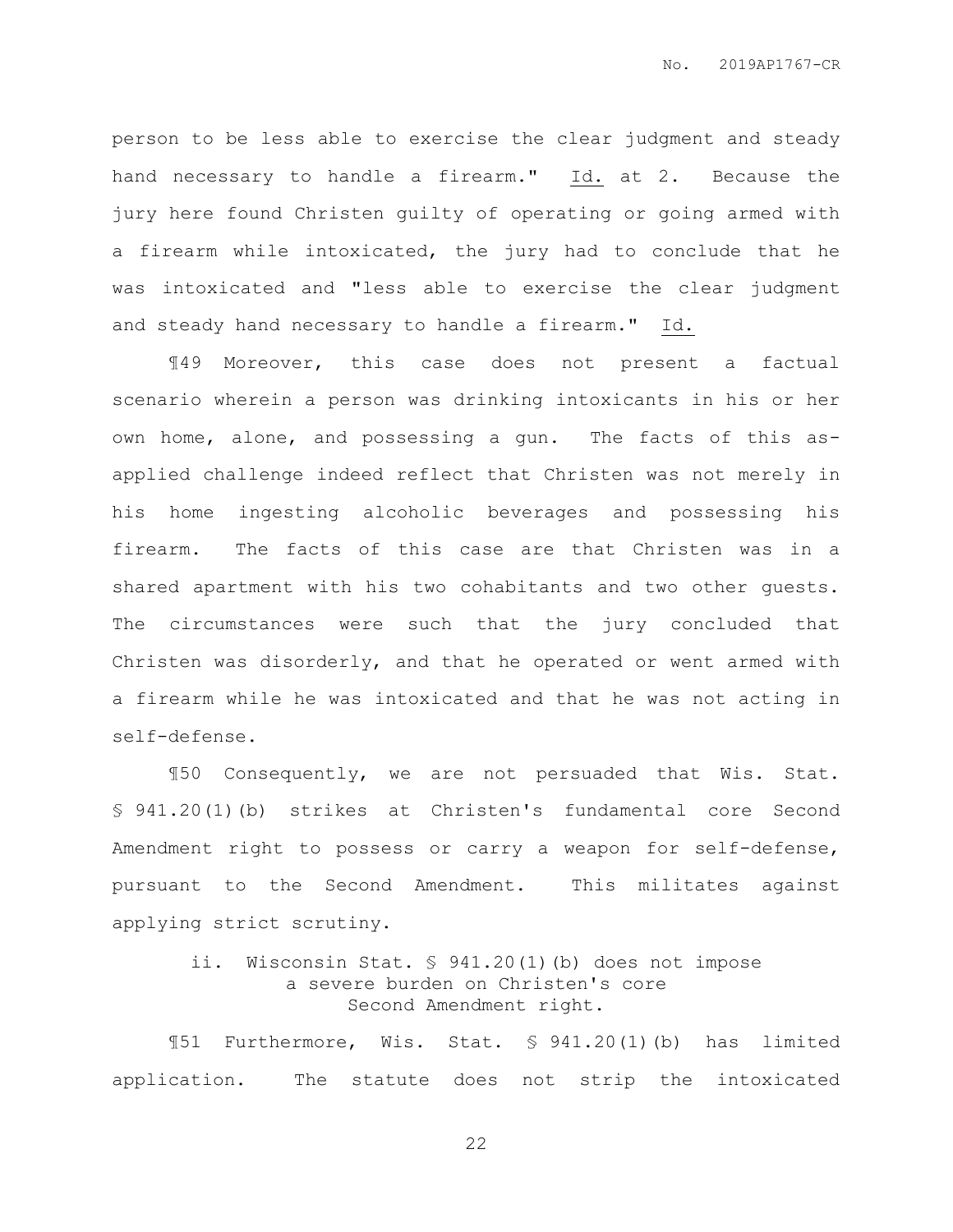individual of the right to self-defense—the statute does not strip firearm owners of the right to own and possess the firearm. Section 941.20(1)(b) also does not prohibit a firearm from being in a home or provide that the gun be rendered inoperable if someone in the home is intoxicated. Rather, it limits the circumstances under which the lawful firearm owner may use or carry the firearm, specifically while intoxicated. But this restriction is even more limited, as it does not apply when the intoxicated individual uses or carries the firearm in self-defense. Section 941.20(1)(b) sets forth a limited restriction that imposes a slight burden on the core right of the Second Amendment. See Weber, 2020 WL 7635472, at ¶30 (concluding that the burden on Second Amendment rights by an intoxicated use of a firearm statute was "very slight"). Such a slight burden counsels us to apply intermediate scrutiny to Christen's challenge as well. $11$ 

¶52 Because Wis. Stat. § 941.20(1)(b) does not strike at the core right of the Second Amendment, due to the jury's determination that Christen did not act in self-defense, and any

 $\overline{a}$ 

<sup>&</sup>lt;sup>11</sup> We note that numerous other courts have applied intermediate scrutiny in challenges to regulations on firearms far more restrictive than the restriction that Wis. Stat. § 941.20(1)(b) may impose. See, e.g., Roundtree, 395 Wis. 2d 94 (applying intermediate scrutiny to a complete prohibition on firearm possession by convicted felons); Stimmel v. Sessions, 879 F.3d 198, 206 (6th Cir. 2018) (applying intermediate scrutiny to a complete prohibition on firearm possession by individuals previously convicted of a misdemeanor crime of domestic violence); Mai, 952 F.3d at 1115 (applying intermediate scrutiny to a complete prohibition on firearm possession by mentally ill individuals).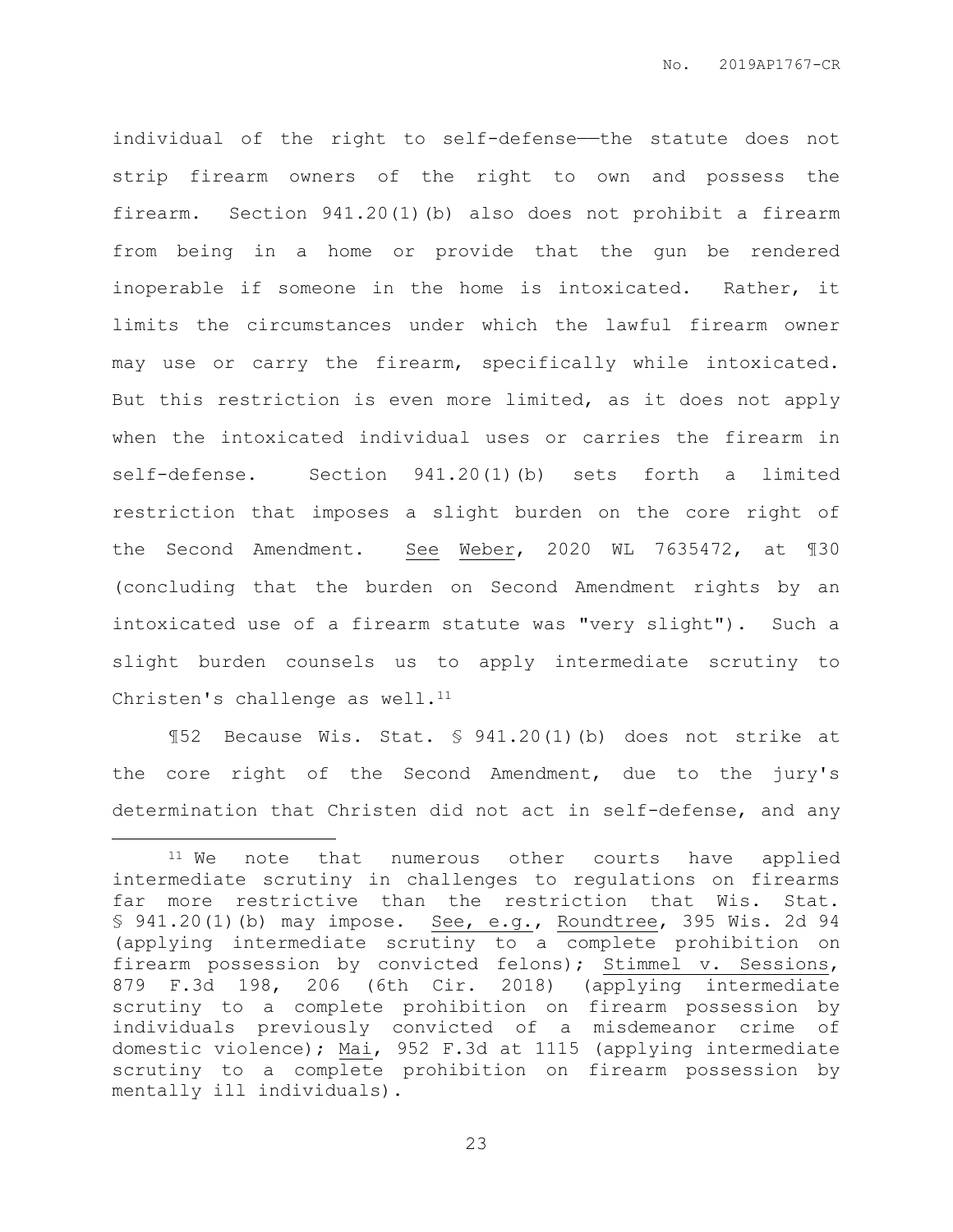burden it does impose on that core right is slight in this case, we conclude that Christen's as-applied challenge to § 941.20(1)(b) requires the application of intermediate scrutiny.<sup>12</sup>

b. Application of intermediate scrutiny

¶53 "Pursuant to an intermediate scrutiny analysis, we ask whether a law is substantially related to an important governmental objective." Roundtree, 395 Wis. 2d 94, ¶28.

¶54 "[W]e recognize public safety generally, and preventing gun violence specifically, as important governmental objectives. Indeed, '[p]ublic safety and the protection of human life is a state interest of the highest order.'" Id., ¶43 (quoting State v. Miller, 196 Wis. 2d 238, 249, 538 N.W.2d 573 (Ct. App. 1995)) (citations omitted). Even more relevant to this case, the State has a legitimate interest "in protecting people from harm from the combination of firearms and alcohol." Weber, 2020 WL 7635472, at ¶32; see also People v. Wilder, 861 N.W.2d 645, 653 (Mich. Ct. App. 2014) ("The extreme danger posed

 $\overline{a}$ 

<sup>&</sup>lt;sup>12</sup> The determination that intermediate scrutiny is the appropriate level of scrutiny is consistent with other courts that have addressed a statute similar to Wis. Stat. § 941.20(1)(b). See, e.g., Weber, 2020 WL 7635472, at 131; People v. Deroche, 829 N.W.2d 891, 897 (Mich. Ct. App. 2013). Our conclusion does not, however, exclude the possibility that another level of scrutiny could apply to a different statute or under different facts. See Heller, 554 U.S. at 628 n.27 (leaving open the question of the appropriate level of heightened scrutiny); United States v. Marzzarella, 614 F.3d 85, 96 (3d Cir. 2010) (noting that strict scrutiny may apply to a Second Amendment challenge depending on the facts and circumstances of the challenge).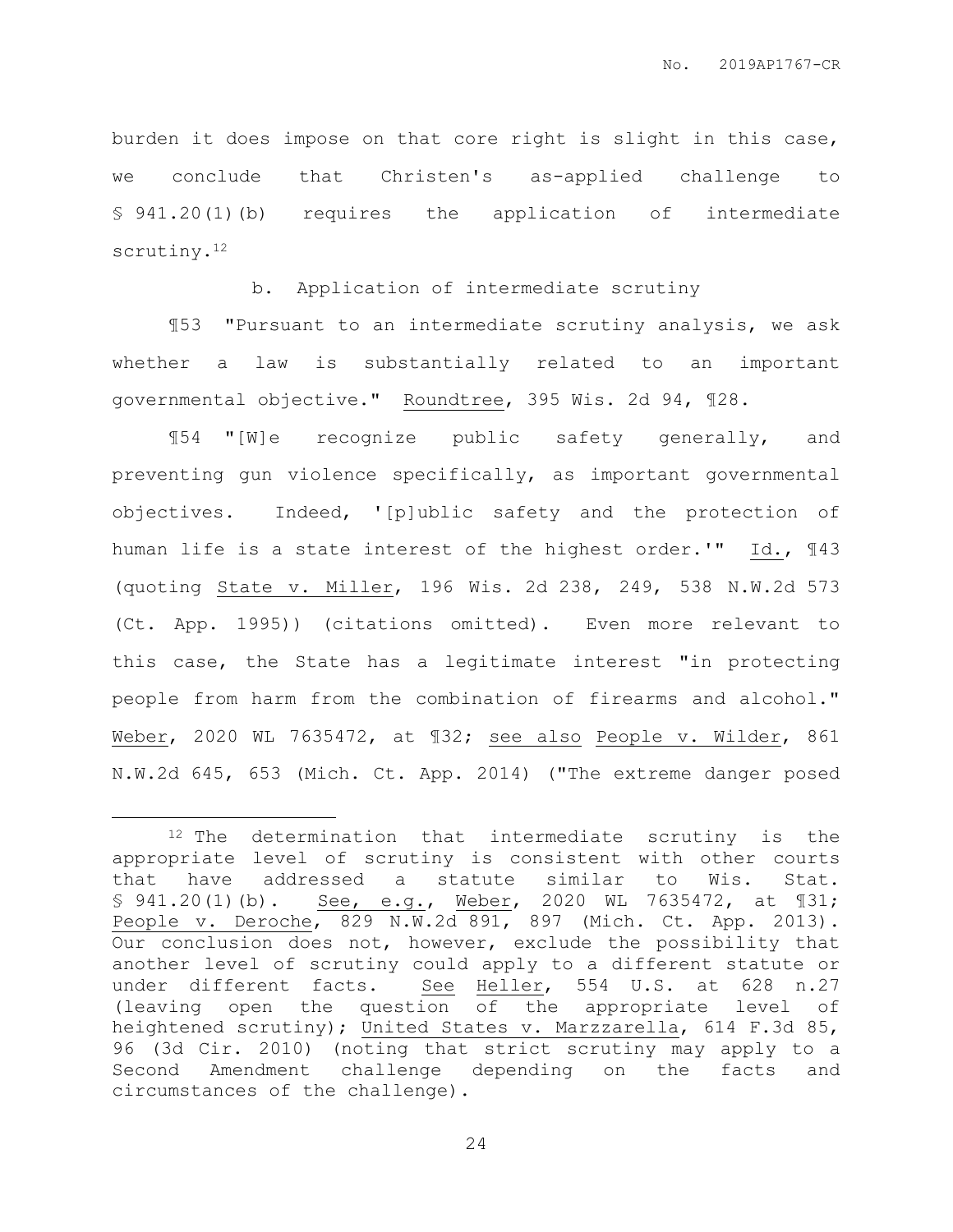by a drunken person with a gun is real and cannot be over emphasized.").

¶55 Christen argues that Wis. Stat. § 941.20(1)(b) is not substantially related to these important governmental interests because the statute criminalizes going armed while intoxicated which does not impact public safety. Specifically, he asserts that the statute "does not require the defendant [to] pull the trigger, or cause injury of any sort, or even create a dangerous situation for another." Beyond these general arguments, Christen explains that he was not engaged in any unlawful or uncommon behaviors. Rather, "he merely had a few drinks over the course of an evening" and was defending himself, despite the jury's conclusion that he did not act in self-defense. As such, he claims that, based on the facts of his case,  $\frac{1}{5}$  941.20(1)(b) is not substantially related to the important governmental objectives identified.

¶56 We disagree. Wisconsin Stat. § 941.20(1)(b) is substantially related to the important interest of "protecting people from harm from the combination of firearms and alcohol." Weber, 2020 WL 7635472, at ¶32.

¶57 The statute criminalizes operating or going armed with a firearm only while the individual is "under the influence of an intoxicant." Wis. Stat.  $\frac{1}{2}$  941.20(1)(b). The phrase "under the influence of an intoxicant" is satisfied only when "the defendant's ability to handle a firearm was materially impaired because of consumption of an alcoholic beverage." Wis. JI—— Criminal 1321, at 1 (2019). As the Ohio Supreme Court aptly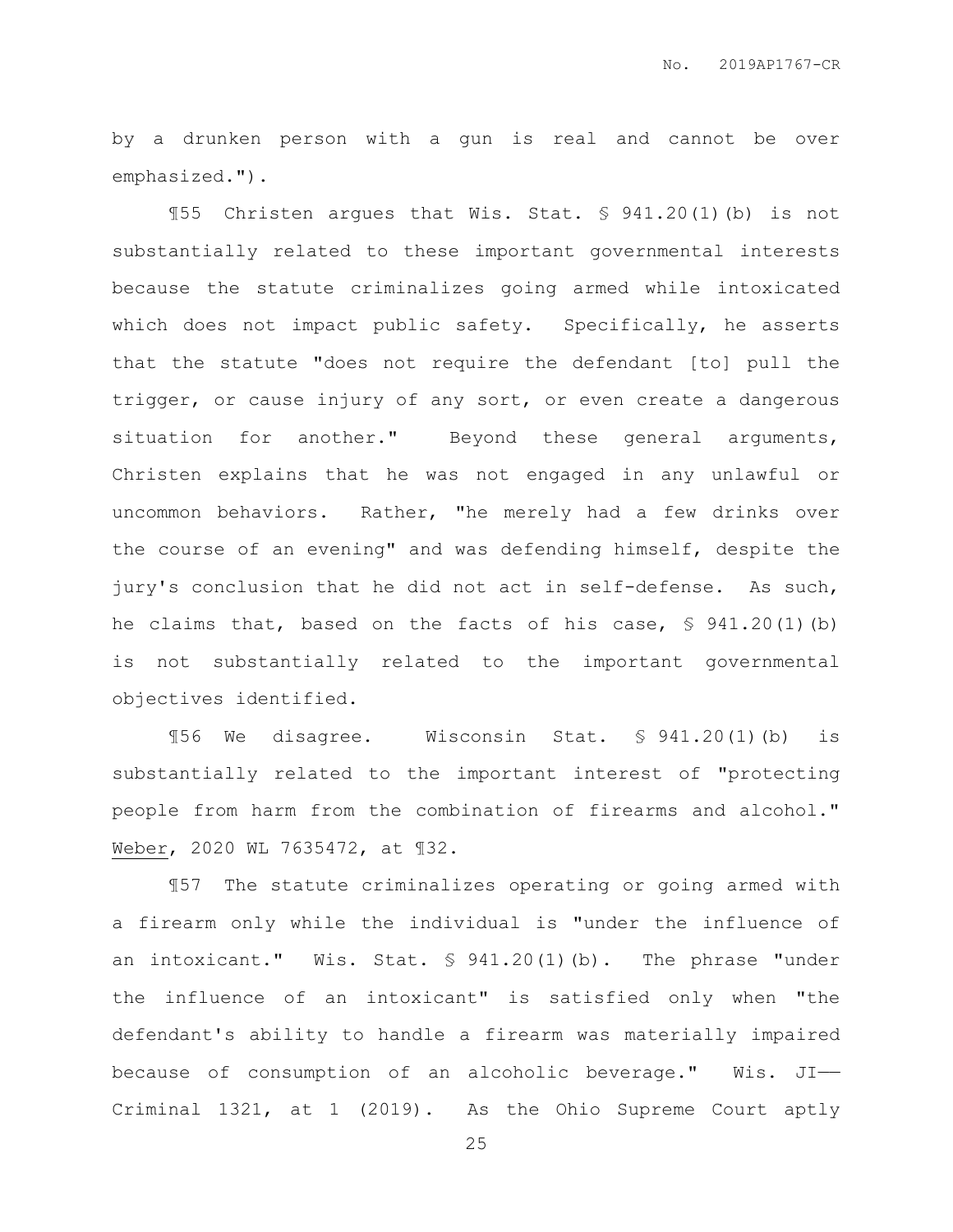explained, "[w]hen an intoxicated person carries or uses a gun, either at home or outside the home, the impairment of cognitive functions and motor skills can result in harm to anyone around the intoxicated person and even to the intoxicated person himself or herself." Weber, 2020 WL 7635472, at ¶33. Even in the event that the firearm is unloaded, there is still a danger that the individual will harm the public. See id., at ¶¶43-44 (explaining the danger that an unloaded firearm may cause in the hands of an intoxicated individual). Accordingly, § 941.20(1)(b) furthers the important governmental interest of protecting the public.

¶58 The State points to cases from foreign jurisdictions to support its argument that Wis. Stat. § 941.20(1)(b) is substantially related to public safety. Of those cases, we find State v. Weber from Ohio the most persuasive. $13$  As the Ohio Supreme Court recognized, "[r]esearch shows that 'people who abuse alcohol or illicit drugs are at an increased risk of committing acts of violence.'" Id., ¶36 (quoting Webster & Vernick, Keeping Firearms from Drug and Alcohol Abusers, 15

 $\overline{a}$ 

<sup>&</sup>lt;sup>13</sup> Although the State cites to the Court of Appeals of Ohio's decision in Weber, the Ohio Supreme Court subsequently reviewed the Court of Appeals of Ohio's decision. Weber, 2020 WL 7635472, at  $\P1$ . The Ohio Supreme Court's decision was announced after briefing was completed in this case. As such, we look to the analysis and reasoning of the Ohio Supreme Court because the data in that case are general and assist our inquiry in this case. Cf. Roundtree, 395 Wis. 2d 94, ¶50 (citing studies from Kanter v. Barr, 919 F.3d 437, 449 (7th Cir. 2019), to support its conclusion that the statute at issue was substantially related to an important governmental interest).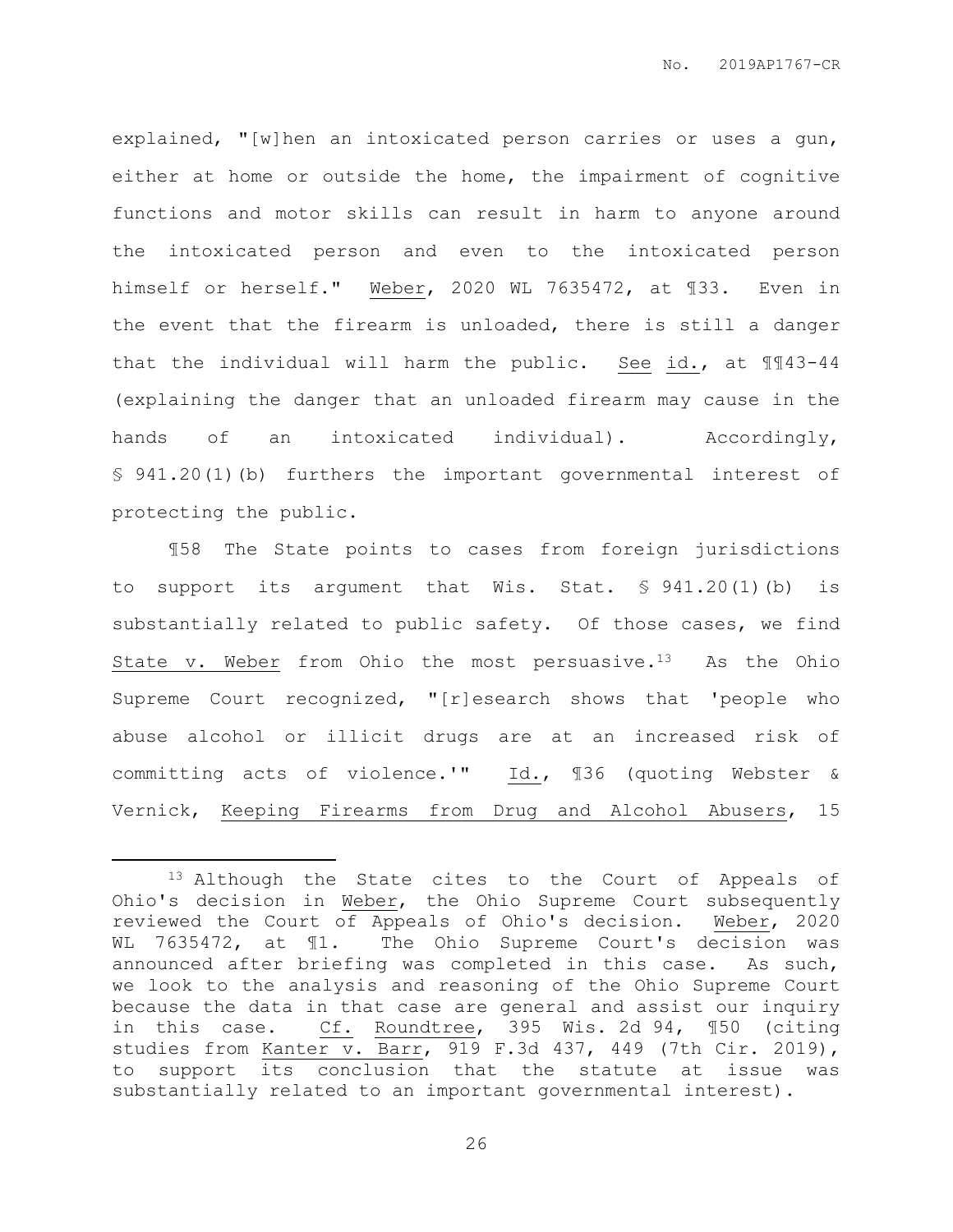Injury Prevention 425 (2009)).14 Beyond even a general risk of violence, "[s]tudies show that there is a strong correlation between heavy drinking and self-inflicted injury, including suicide, from a firearm." Id. (citing Branas, Han & Wiebe, Alcohol Use and Firearm Violence, 38 Epidemiologic Reviews 32, 36 (2016)). Horrifically, "[f]or men, deaths from alcoholrelated firearm violence equal those from alcohol-related motor vehicle crashes." Id. (quoting Garen Wintemute, Alcohol Misuse, Firearm Violence Perpetration, and Public Policy in the United States, 79 Preventive Medicine 15 (2015)). These data support a substantial relationship between intoxicated use of firearms and public safety, preventing gun violence, and the protection of human life.

¶59 Our case law provides examples of the dangerous combination of alcohol and firearms. See, e.g., Larson v.

Weber, 2020 WL 7635472, at ¶36.

 $\overline{a}$ 

<sup>14</sup> The Ohio Supreme Court expounded on this statement:

The victims of such violence are often a gun owner's family members or the gun owner himself. For example, "[d]rug and alcohol use by domestic abusers has been strongly linked with the perpetration of fatal and non-fatal domestic violence." [Webster & Vernick, Keeping Firearms from Drug and Alcohol Abusers, 15 Injury Prevention 425 (2009).] "[A]n overwhelming proportion (70%) of [intimate-partner] homicide perpetrators were under the influence of substances when the crime occurred,  $\ldots$  and the use of alcohol is a strong predictor of intimate terrorism of women." Darryl W. Roberts, Intimate Partner Homicide: Relationships to Alcohol and Firearms, 25 J.Contemp.Crim.Just. 67, 70 (2009).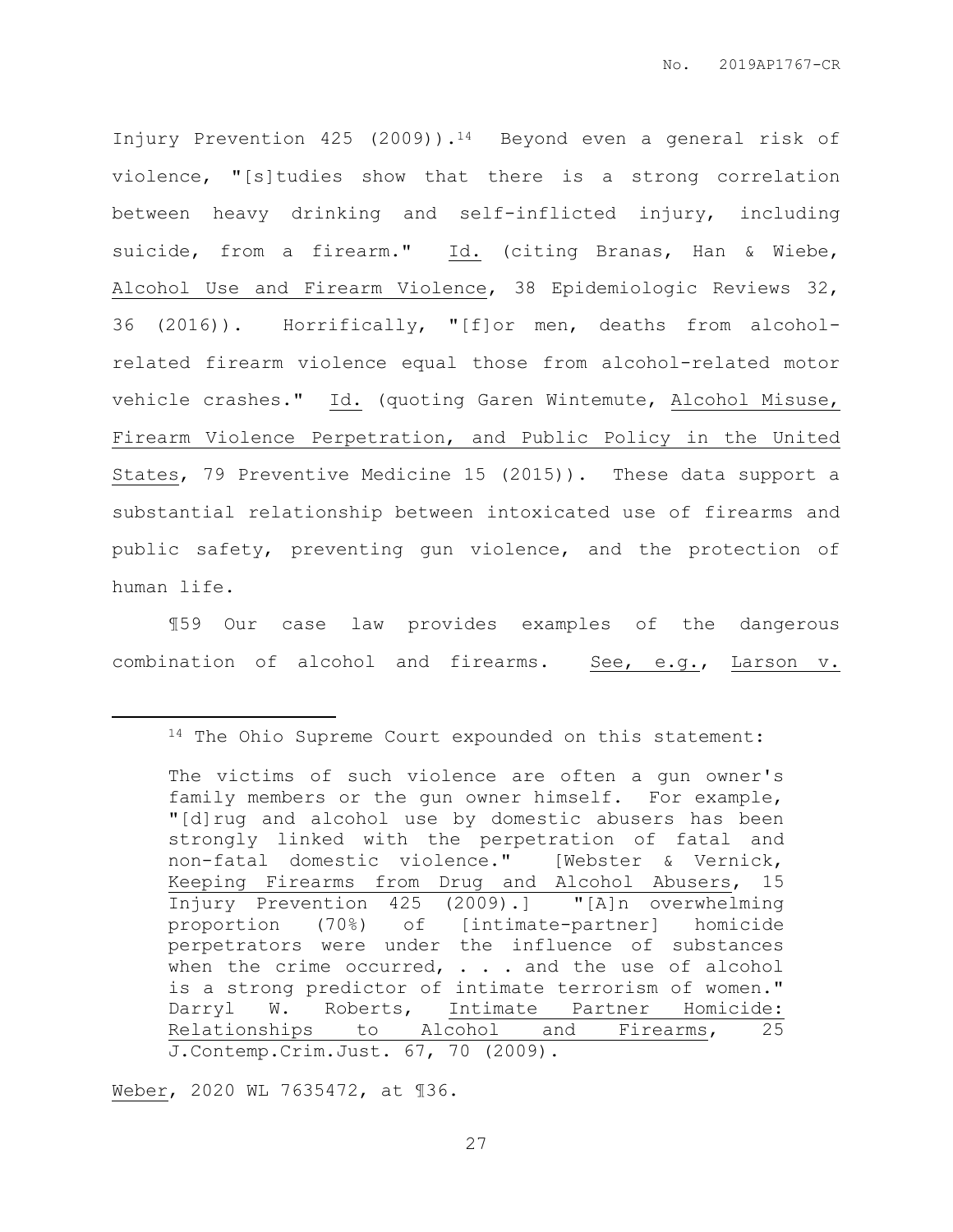State, 86 Wis. 2d 187, 271 N.W.2d 647 (1978) (addressing a case of homicide while intoxicated); Jones v. State, 70 Wis. 2d 41, 233 N.W.2d 430 (1975) (same); State v. Witkowski, 143 Wis. 2d 216, 420 N.W.2d 420 (Ct. App. 1988) (addressing a case of armed robbery while the defendant "appeared to be intoxicated").

¶60 Therefore, the State has important governmental interests in public safety, preventing gun violence, protecting human life, and protecting people from the harm the combination of firearms and alcohol causes. The means the legislature chose to further these important objectives, Wis. Stat. § 941.20(1)(b), is substantially related to the important governmental objectives. Indeed, "[i]t is difficult to understand how the government could have attempted to further that interest in any other viable manner." Weber, 2002 WL 7635472, at ¶39.

¶61 The specific facts of Christen's case do not cast doubt upon this conclusion. As we discussed above, the jury rejected Christen's claim that he was acting in self-defense. Christen does not supply or allege any other facts that would call into question the constitutionality of the statute as applied to him. The specific facts of Christen's case demonstrate why Wis. Stat. § 941.20(1)(b) is substantially related to public safety and preventing gun violence. The jury found that Christen was so intoxicated that he was "less able to exercise the clear judgment and steady hand necessary to handle a firearm." See Wis. JI-Criminal 1321, at 2 (2019). Christen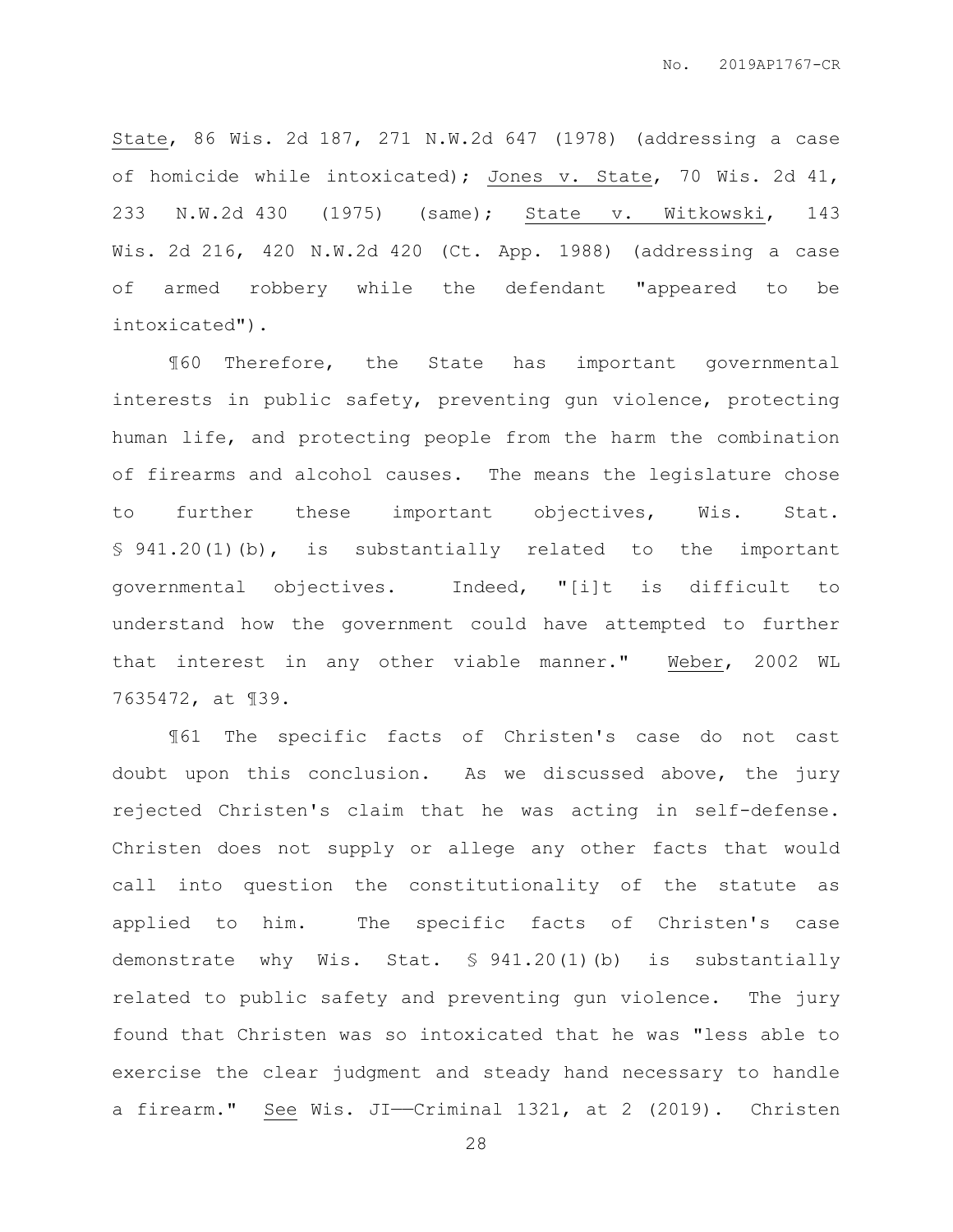threatened his roommates and their guests numerous times. As he stated on the 911 call, "[i]f someone comes through [his] door, they're getting a fucking face full of lead." The studies and data noted above demonstrate that there was a real risk that the combination of Christen's intoxication and his firearms would cause harm to those around him. Thus, the facts of this case demonstrate why § 941.20(1)(b) is substantially related to public safety, preventing gun violence, protecting human life, and protecting people from the harm the combination of firearms and alcohol causes.

¶62 Accordingly, we conclude that Christen's as-applied challenge to Wis. Stat. § 941.20(1)(b) fails.

### IV. CONCLUSION

¶63 As to Christen's as-applied challenge, we conclude Wis. Stat. § 941.20(1)(b) does not strike at the core right of the Second Amendment because he did not act in self-defense. Moreover, we conclude that § 941.20(1)(b) does not severely burden his Second Amendment right. Accordingly, we apply intermediate scrutiny to Christen's as-applied challenge. Because  $\frac{6}{5}$  941.20(1)(b) is substantially related to the important government objective of protecting public safety, it survives intermediate scrutiny as applied to Christen.

¶64 Accordingly, we conclude that Christen's as-applied challenge to Wis. Stat. § 941.20(1)(b) fails. Therefore, we affirm.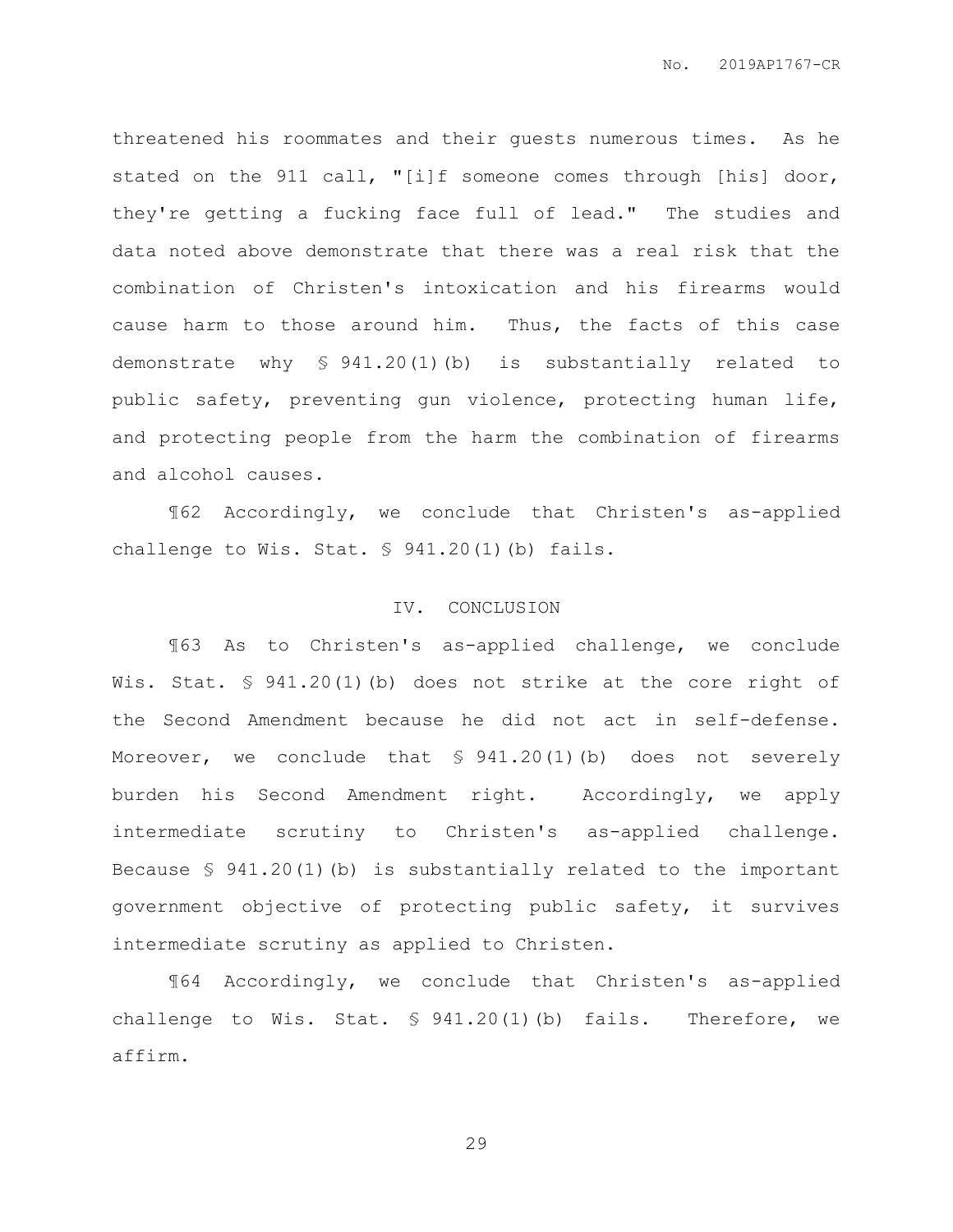*By the Court.*—The decision of the court of appeals is affirmed.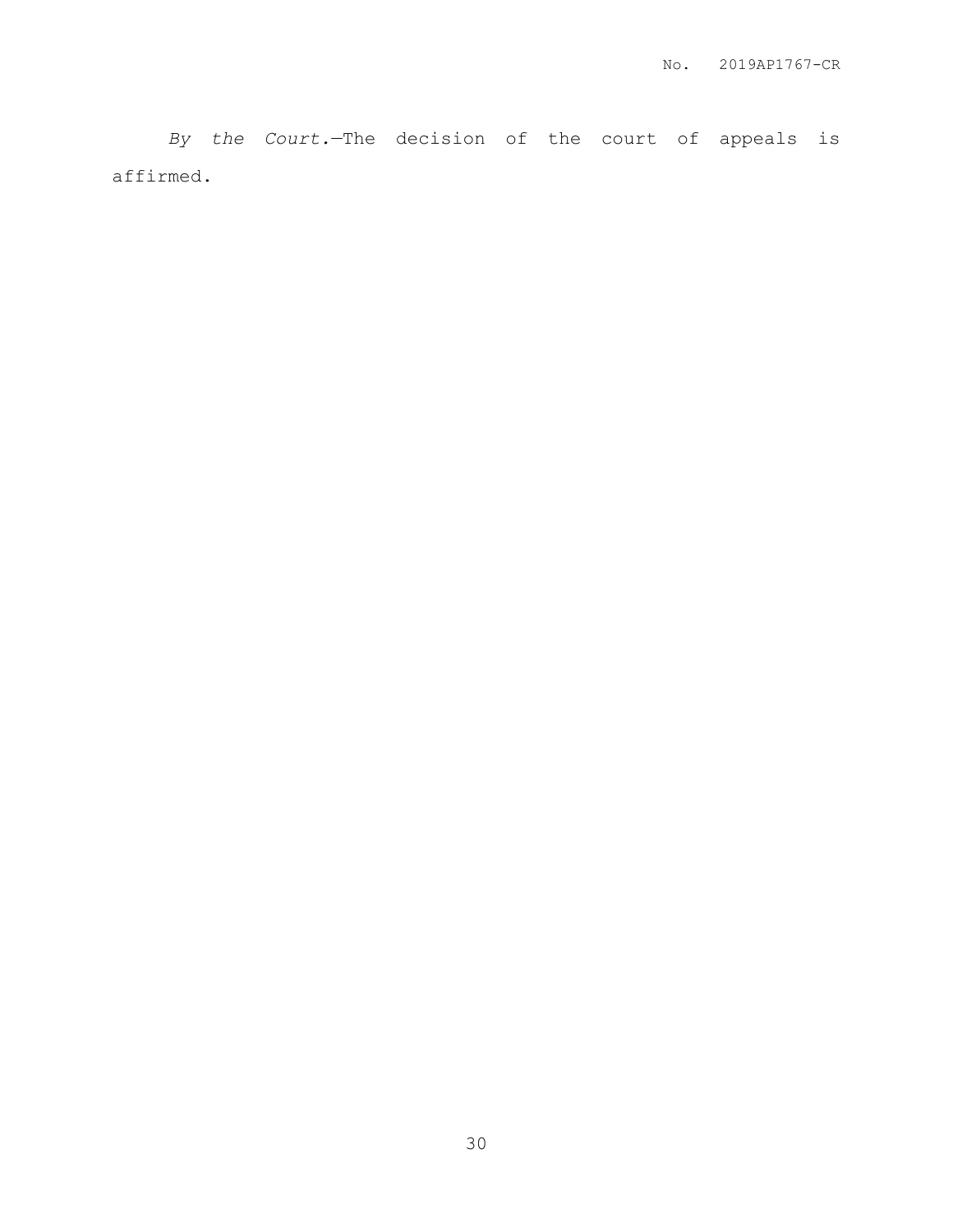¶65 BRIAN HAGEDORN, J. *(concurring).* The Second Amendment to the United States Constitution protects the individual right to keep and bear arms. This right is broad, but it does not always prohibit the state from taking focused, prophylactic measures to protect against gun-related violence. Earlier this term, I concluded in dissent that the state did not meet its burden to prove a substantial relationship between dispossessing a felon convicted of failing to pay child support for 180 days and preventing gun-related violence. See State v. Roundtree, 2021 WI 1, ¶¶105-71, 395 Wis. 2d 94, 952 N.W.2d 765 (Hagedorn, J., dissenting). This case provides another opportunity for this court to explore the contours of the rights protected by the Second Amendment. The court concludes-and I agree——that Mitchell Christen's conviction for operating or going armed with a firearm while intoxicated does not violate the Second Amendment. However, in my view, the majority's analysis is insufficiently rooted in the original public meaning of the Second Amendment. Therefore, I reach the same underlying conclusion, but rest instead on the history of the Second Amendment right as understood when adopted and incorporated against the states.

#### I. BACKGROUND

¶66 Christen's conviction stems from events that took place during the early-morning hours of February 3, 2018, in a Madison apartment he shared with two roommates. Christen estimated that, over the course of the evening, he consumed four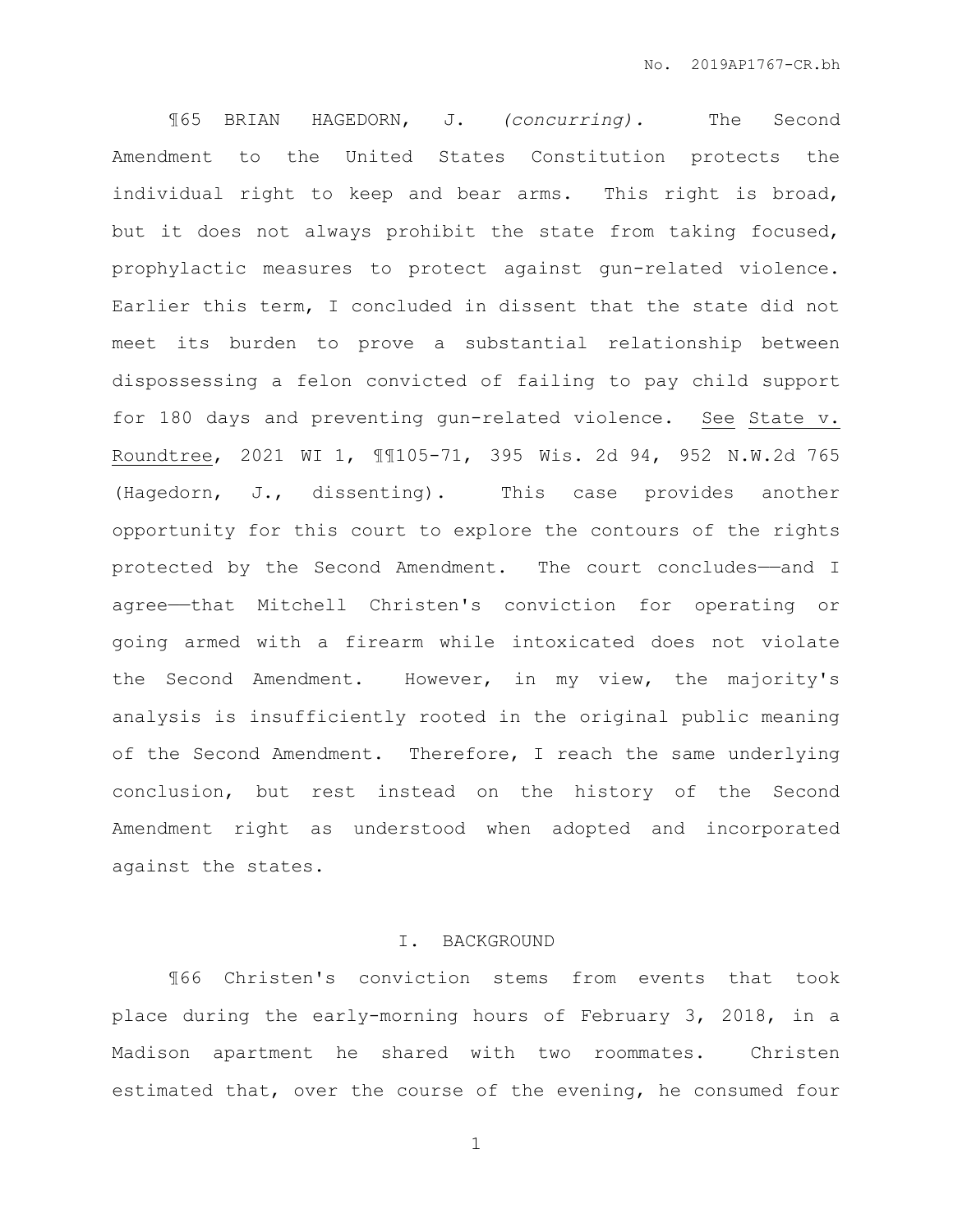beers and one shot. After returning to his apartment, Christen argued with one of his roommates and one of his roommate's friends. At one point, Christen, who was in his bedroom, picked up a gun and "held it sideways towards the wall away from" his roommate's friend, prompting the friend to shut Christen's bedroom door.

¶67 After that exchange, Christen began recording a video with his cell phone. He announced that he was going to the kitchen and bringing a gun with him because he did not "trust anybody in this house." Christen emerged from his bedroom with a handgun tucked into his waistband and went to the kitchen. The friend Christen previously threatened disarmed him and another friend disassembled the gun. Christen retreated to his bedroom, where he retrieved a shotgun and cocked it. From his bedroom, Christen dialed 911 to report a stolen firearm; police responded, and Christen was arrested. The responding officer noted that Christen bore several indicators of intoxication.

¶68 Christen was charged with pointing a firearm at another, operating or going armed with a firearm while intoxicated, and disorderly conduct. Christen moved the circuit  $court<sup>1</sup>$  to dismiss the second charge, arguing that a conviction under Wis. Stat.  $\lessgtr 941.20(1)$  (b)  $(2017-18)^2$  would violate his right to bear arms within his home. The circuit court denied

 $\overline{a}$ 

<sup>1</sup> The Honorable Nicholas J. McNamara of the Dane County Circuit Court presided.

<sup>&</sup>lt;sup>2</sup> All subsequent references to the Wisconsin Statutes are to the 2017-18 version.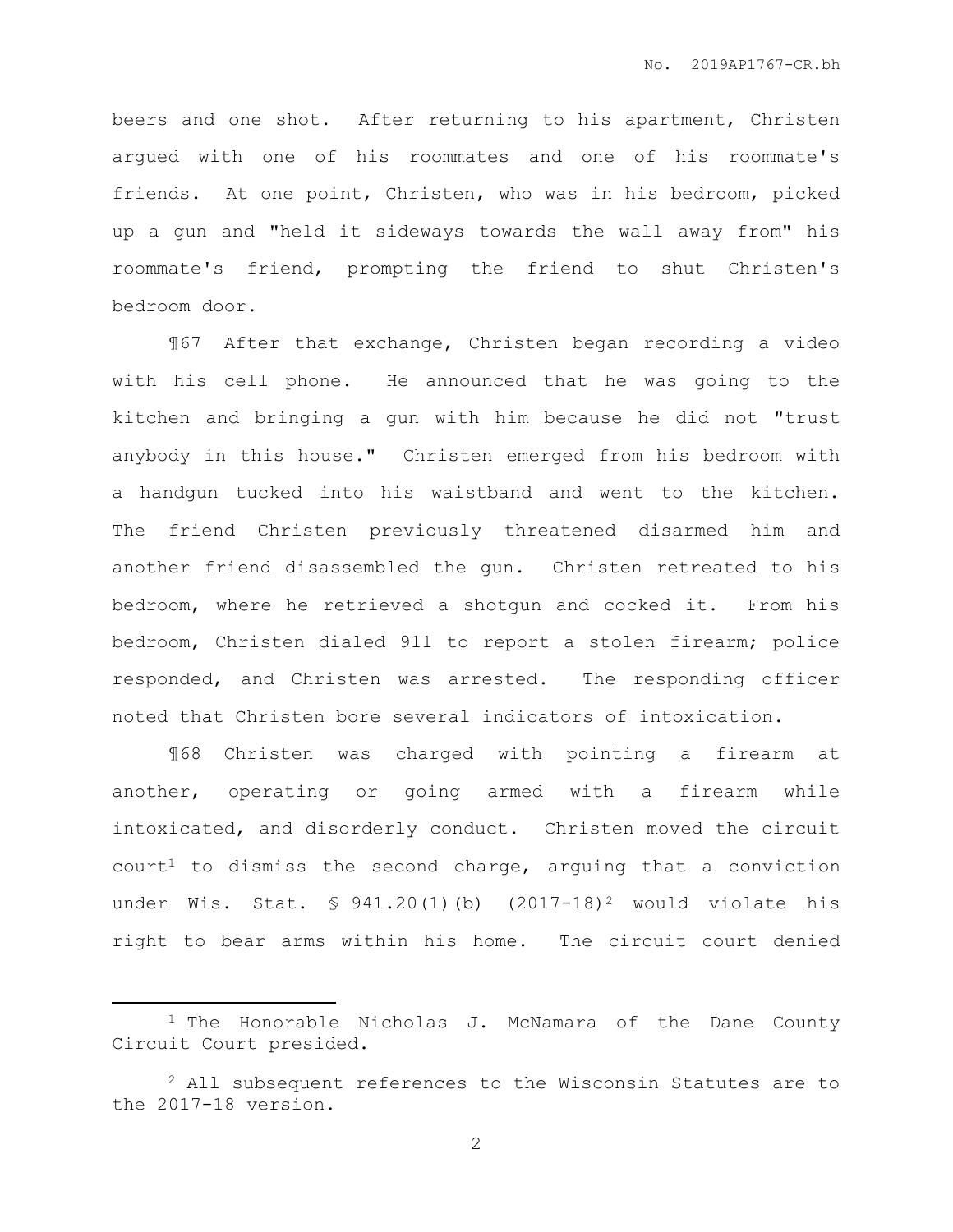that motion, and a jury convicted him of disorderly conduct and operating or going armed with a firearm while intoxicated under § 941.20(1)(b). Christen appealed the circuit court's denial of his motion to dismiss, which the court of appeals affirmed. State v. Christen, No. 2019AP1767-CR, unpublished slip op. (Wis. Ct. App. Mar. 17, 2020). This court granted Christen's petition for review.

#### II. DISCUSSION

¶69 Wisconsin Stat. § 941.20(1)(b) provides that a person who "[o]perates or goes armed with a firearm while he or she is under the influence of an intoxicant" is guilty of a Class A misdemeanor. Put simply, § 941.20(1)(b) criminalizes armed intoxication. Christen challenges the constitutionality of this provision as applied to him. Therefore, we look to the specific facts of his case, not to hypothetical or different facts. See State v. Hamdan, 2003 WI 113, ¶43, 264 Wis. 2d 433, 665 N.W.2d 785. When analyzing an as-applied challenge, it generally does not matter whether the statute might have some applications that are contrary to the Constitution if the defendant's own conviction lacks a constitutional defect. See State v. Wood, 2010 WI 17, ¶13, 323 Wis. 2d 321, 780 N.W.2d 63. An as-applied challenge therefore attacks the application of the statute—a conviction in this case—rather than the statute itself. See Serv. Emps. Int'l Union, Loc. 1 v. Vos, 2020 WI 67, ¶37, 393 Wis. 2d 38, 946 N.W.2d 35.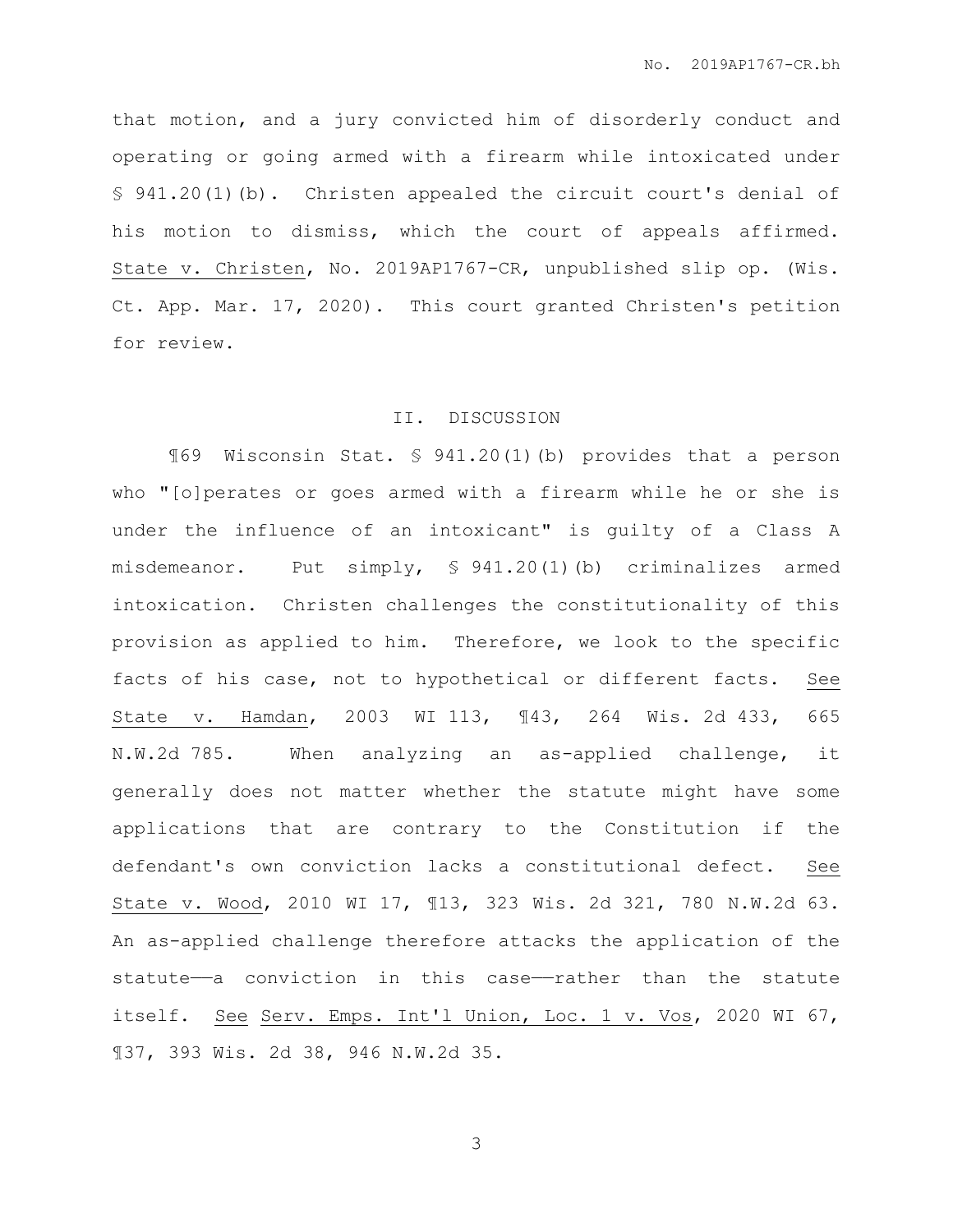¶70 In my dissenting opinion in Roundtree, 395 Wis. 2d 94, ¶¶105-71 (Hagedorn, J., dissenting), I explained that the original public meaning of the Second Amendment should guide the constitutional analysis, and why the historical record is of particular import to this inquiry. I begin with a brief summary of these principles, then review the historical record, and finally, apply this to the facts of Christen's case.

#### A. Principles of Interpretation

¶71 Under our Constitution, the people declared that the government has no power to regulate in certain areas, and therefore it may not criminalize conduct in those areas. See Cohen v. California, 403 U.S. 15, 18-19 (1971); Roundtree, 395 Wis. 2d 94, 1109 (Hagedorn, J., dissenting). Many of these limits are found in the federal Constitution's Bill of Rights— among them, the Second Amendment's protection of the right "to keep and bear Arms." U.S. Const. amend. II; McDonald v. City of Chicago, 561 U.S. 742, 791 (2010).

¶72 The primary interpretive tool in constitutional analysis is the constitutional text, informed by its context and structure. District of Columbia v. Heller, 554 U.S. 570, 576-77 (2008); Vos, 393 Wis. 2d 38, ¶28. The Second Amendment says, "A well regulated Militia, being necessary to the security of a free State, the right of the people to keep and bear Arms, shall not be infringed." U.S. Const. amend. II. The text's reference to "the right of the people" recognizes that the Second Amendment "codified a pre-existing right" to keep and bear arms,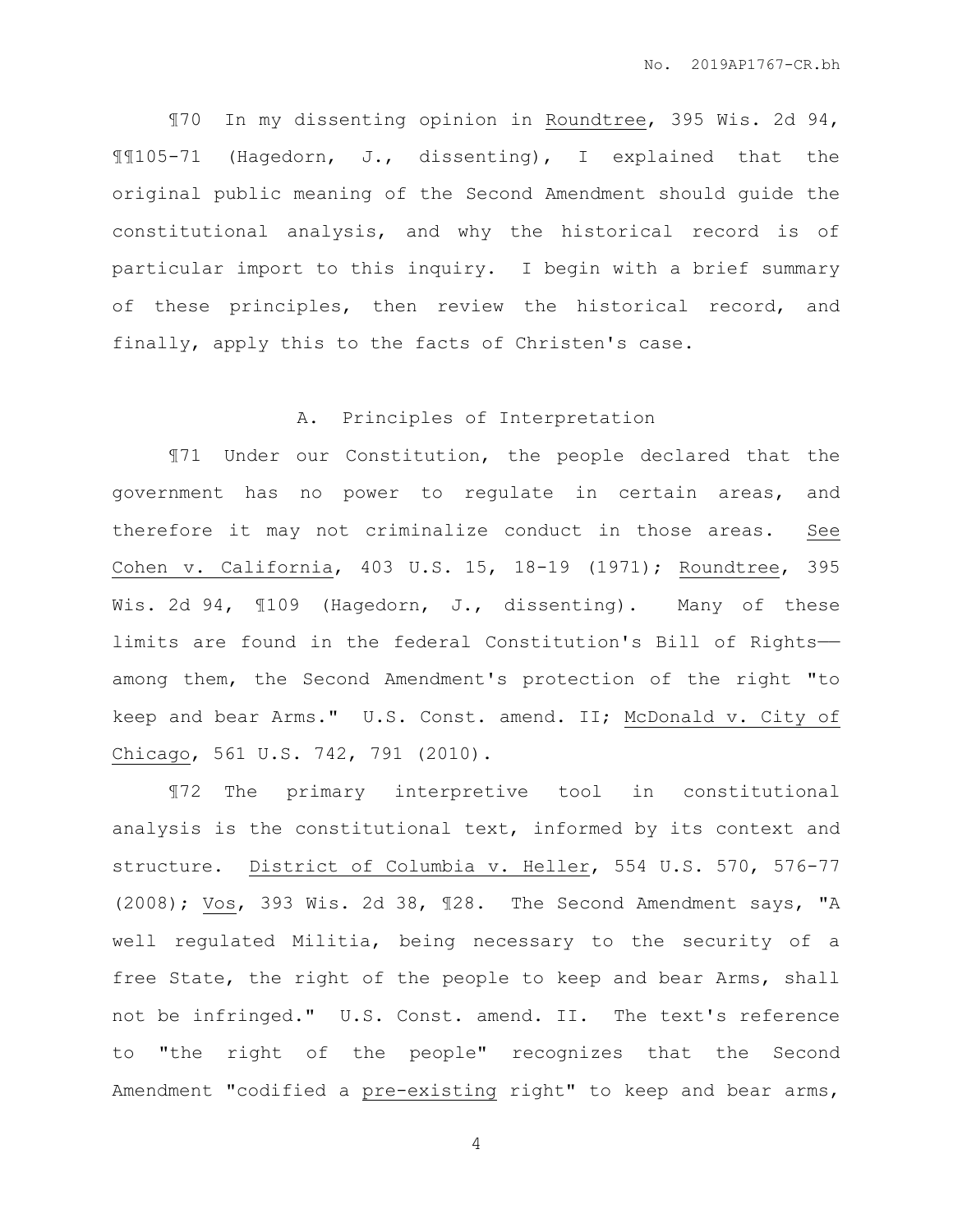one already held by the people when the Second Amendment was adopted. Heller, 554 U.S. at 592. The Second Amendment therefore referenced a right with a preexisting scope and substance, and gave it protection in our fundamental law. Id.

¶73 The scope and substance of a constitutional right articulated in the text may be informed by the historical record. Vos, 393 Wis. 2d 38, ¶28 n.10. In the Second Amendment context, it is not immediately apparent, more than two centuries removed from its enactment, precisely what fell within the full reach of "the right of the people to keep and bear Arms," nor whether and when the government may enact laws touching upon firearm possession, carrying, and use. Young v. State, F.3d , 2021 WL 1114180, at \*13 (9th Cir. 2021) (en banc); Roundtree, 395 Wis. 2d 94, ¶122 (Hagedorn, J., dissenting). Nevertheless, by looking to the historical record, "we can discern the principal themes" that inform what the public understood the provision to mean when it was adopted. Young, \_\_ F.3d \_\_, at \*13; Roundtree, 395 Wis. 2d 94, 1114 (Hagedorn, J., dissenting). "The meaning of the text as enlightened by the historical record is no less binding because the historical inquiry is still directed toward discovering what the words were understood to convey when written." Roundtree, 395 Wis. 2d 94, ¶114 (Hagedorn, J., dissenting). Therefore, our task in this case is to study the historical record to learn whether the right protected by the Second Amendment protects armed intoxication.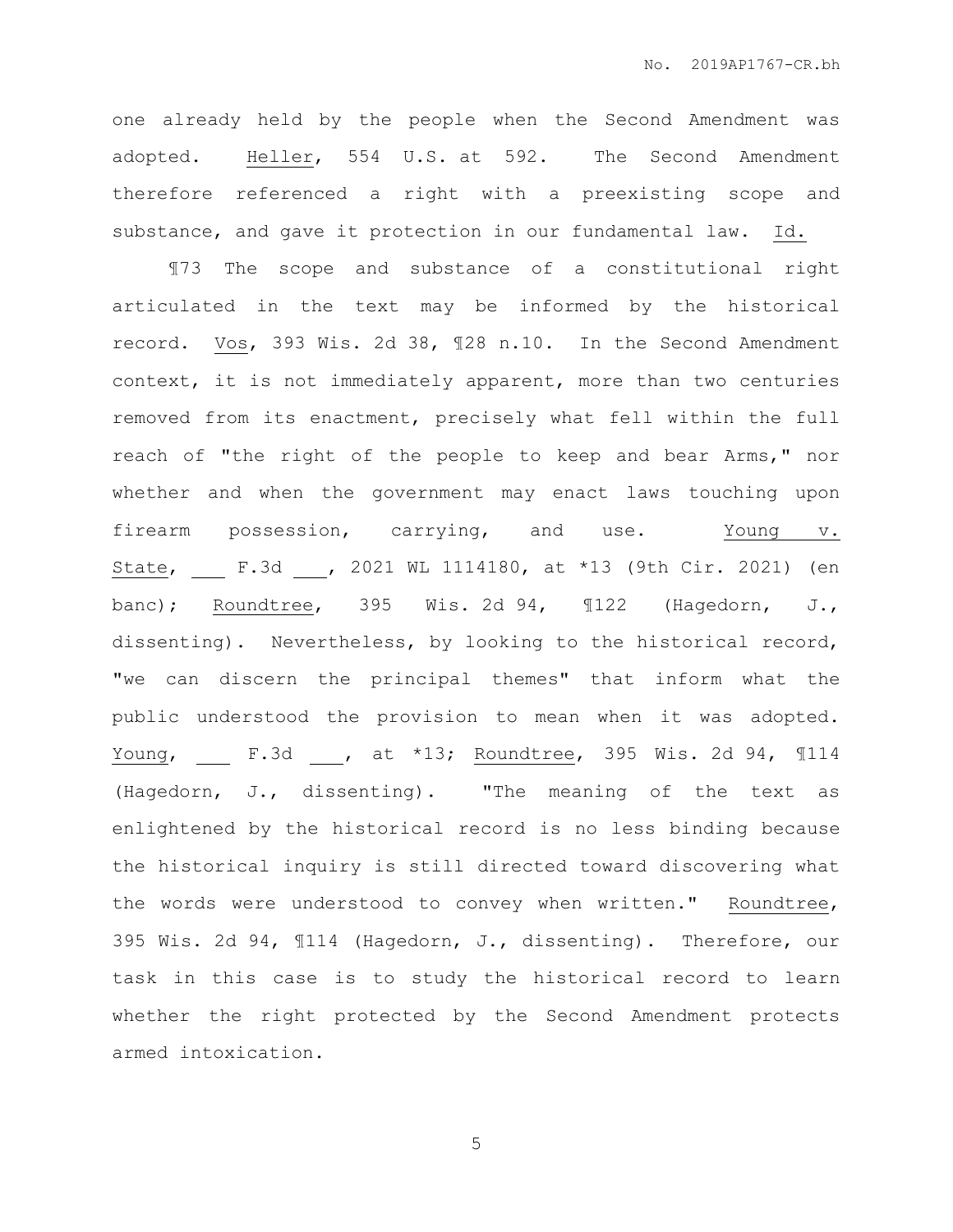### B. Armed Intoxication

¶74 The Second Amendment protects the longstanding, natural right to self-defense, but even as originally understood, this core right was not unlimited in scope; some regulation was permitted. Heller, 554 U.S. at 595; Roundtree, 395 Wis. 2d 94, ¶¶125, 129 (Hagedorn, J., dissenting). When the Second Amendment was adopted, and later incorporated against the states, $3$  laws restricting the right to keep and bear arms were rare, but did exist. See McDonald, 561 U.S. at 770-77. "Those that existed were largely aimed at persons or classes of people who might violently take up arms against the government in rebellion, or at persons who posed a more immediate danger to the public." Roundtree, 395 Wis. 2d 94, ¶129 (Hagedorn, J., dissenting).

¶75 It appears that no jurisdiction had a law criminalizing armed intoxication on its books when the Second Amendment was adopted in 1791. See State v. Weber, N.E.3d , ¶85, 2020 WL 7635472 (Ohio 2020) (DeWine, J., concurring) ("It seems clear that laws identical to R.C.

 $\overline{a}$ 

<sup>&</sup>lt;sup>3</sup> "Constitutional rights are enshrined with the scope they were understood to have when the people adopted them." District of Columbia v. Heller, 554 U.S. 570, 634-35 (2008). The Second Amendment was ratified in 1791, but when analyzing the Second Amendment's meaning as incorporated against the states under the Fourteenth Amendment, "the focus of the original-meaning inquiry is carried forward in time; the Second Amendment's scope as a limitation on the States depends on how the right was understood when the Fourteenth Amendment was ratified." Ezell v. City of Chicago, 651 F.3d 684, 702 (7th Cir. 2011) (citing McDonald v. City of Chicago, 561 U.S. 742, 770-77 (2010)). Therefore, our study of the Second Amendment's historical record includes both the Founding and Reconstruction Eras.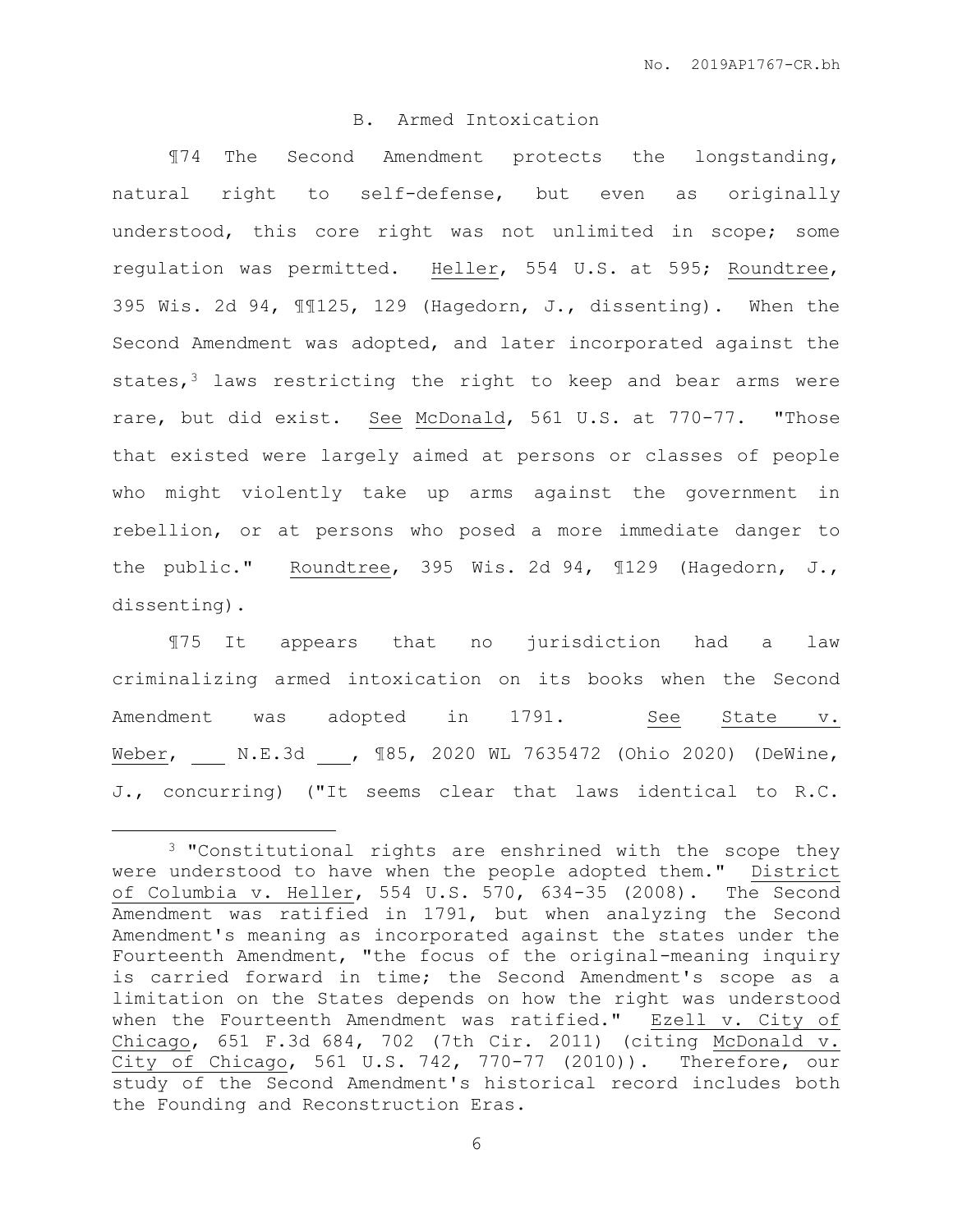2923.15 [criminalizing armed intoxication] did not exist at the time of the founding."). However, the historical record suggests states could permissibly curtail the reckless handling of firearms and recognized the aggravating nature of intoxication, particularly when paired with weapons.

¶76 One set of laws along these lines prohibited firing a gun under circumstances where doing so would be reckless. A 1655 Virginia law required anyone who fired a gun while intoxicated to forfeit 100 pounds of tobacco.4 A New York law from the same era prohibited firing guns on New Year's and May Days, recognizing the "deplorable accidents such as wounding" caused by the drunken handling of weapons on those days.5 A 1774 Pennsylvania law similarly prohibited firing a gun without reason around New Year's.6 And a 1785 New York law did the same for "the eve of the last day of December, and the first and second days of January."<sup>7</sup>

¶77 In addition, stretching back to 1840, states have in various ways forbidden the reckless brandishing of a weapon when

 $\overline{a}$ 

<sup>4</sup> Act of March 10, 1655, 1655 Va. Laws 401-02.

<sup>5</sup> Ordinance of The Director General and Council of New Netherland to Prevent Firing Of Guns, Planting May Poles and Other Irregularities Within This Province, 1665 N.Y. Laws 205.

<sup>6</sup> An Act to Suppress the Disorderly Practice of Firing Guns, etc., on the Times Therein Mentioned, 1759-1776 Pa. Acts 421, § 1.

<sup>7</sup> An Act to Prevent the Firing of Guns and other Fire Arms within this State on Certain Days Therein Mentioned, 1784-1785 N.Y. Laws 152.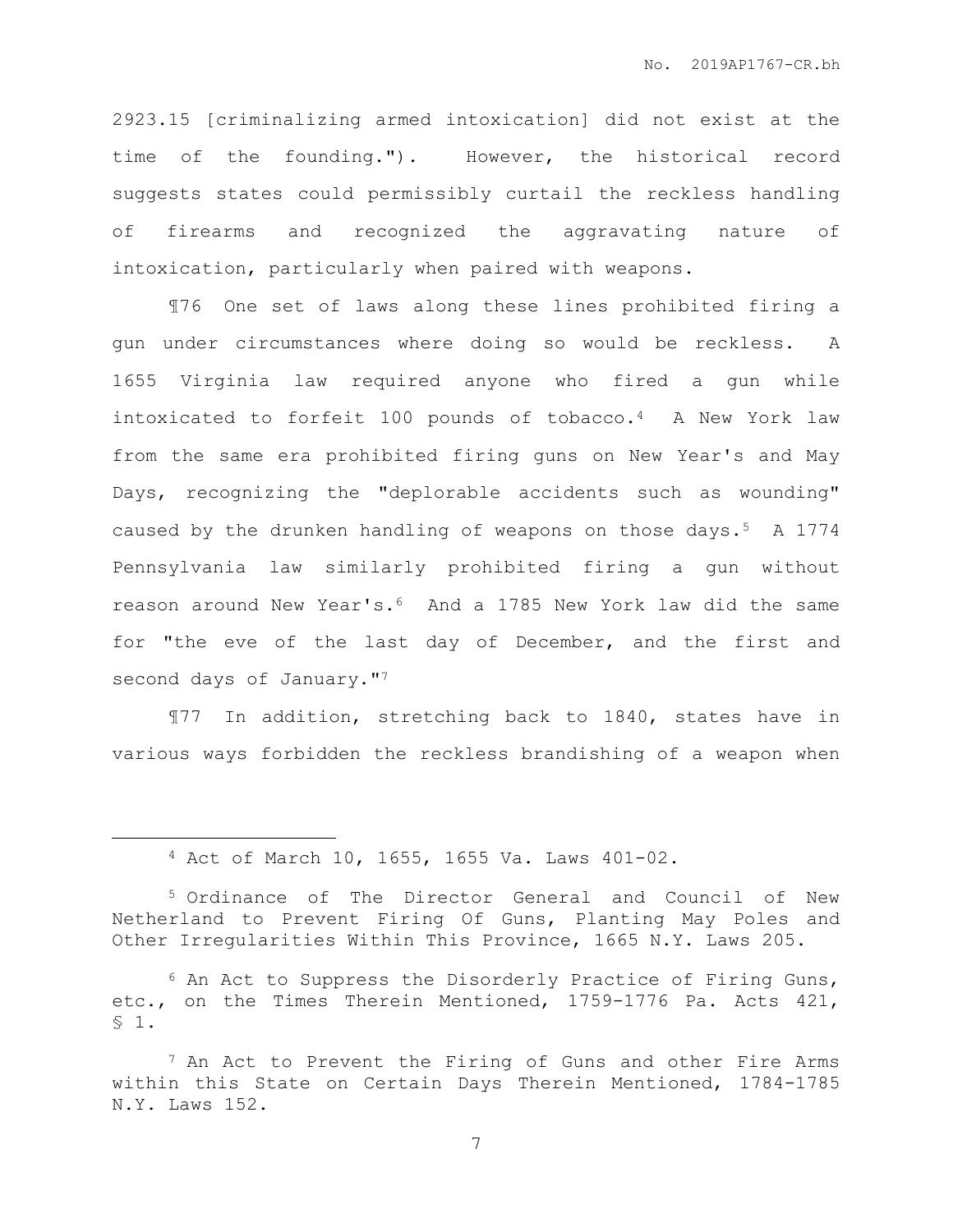not necessary for self-defense. An 1840 Mississippi law provided:

If any person having or carrying any dirk, dirk knife, Bowie knife, sword, sword cane, or other deadly weapon, shall, in the presence of three or more persons, exhibit the same in a rude, angry and threatening manner, not in necessary self-defense, or shall in any manner unlawfully use the same in any fight or quarrel, the person or persons so offending, upon conviction thereof in the circuit or criminal court of the proper county, shall be fined in a sum not exceeding five hundred dollars, and be imprisoned not exceeding three months.[8]

An 1854 Washington law followed suit, making it a crime to "in a rude, angry, or threatening manner, in a crowd of two or more persons, exhibit any pistol, bowie knife, or other dangerous weapon."9 And an 1855 California law similarly made it illegal to "draw or exhibit any of said deadly weapons in a rude, angry and threatening manner, not in necessary self-defense . . . in any fight or quarrel."10 During the 1860s and 70s, several more states adopted similar laws criminalizing brandishing a weapon when not necessary for self-defense, including: Idaho in 1864,

 $\overline{a}$ 

<sup>8</sup> Volney Erskine Howard, The Statutes of the State of Mississippi of a Public and General Nature, with the Constitutions of the United States and of this State: And an Appendix Containing Acts of Congress Affecting Land Titles, Naturalization, and a Manual for Clerks, Sheriffs and Justices of the Peace 676 (1840).

<sup>&</sup>lt;sup>9</sup> An Act Relative to Crimes and Punishments, and Proceedings in Criminal Cases, 1854 Wash. Sess. Law 80, ch. 2, § 30.

<sup>10</sup> William H.R. Wood, Digest of the Laws of California: Containing All Laws of a General Character Which were in Force on the First Day of January, 1858 334 (1861).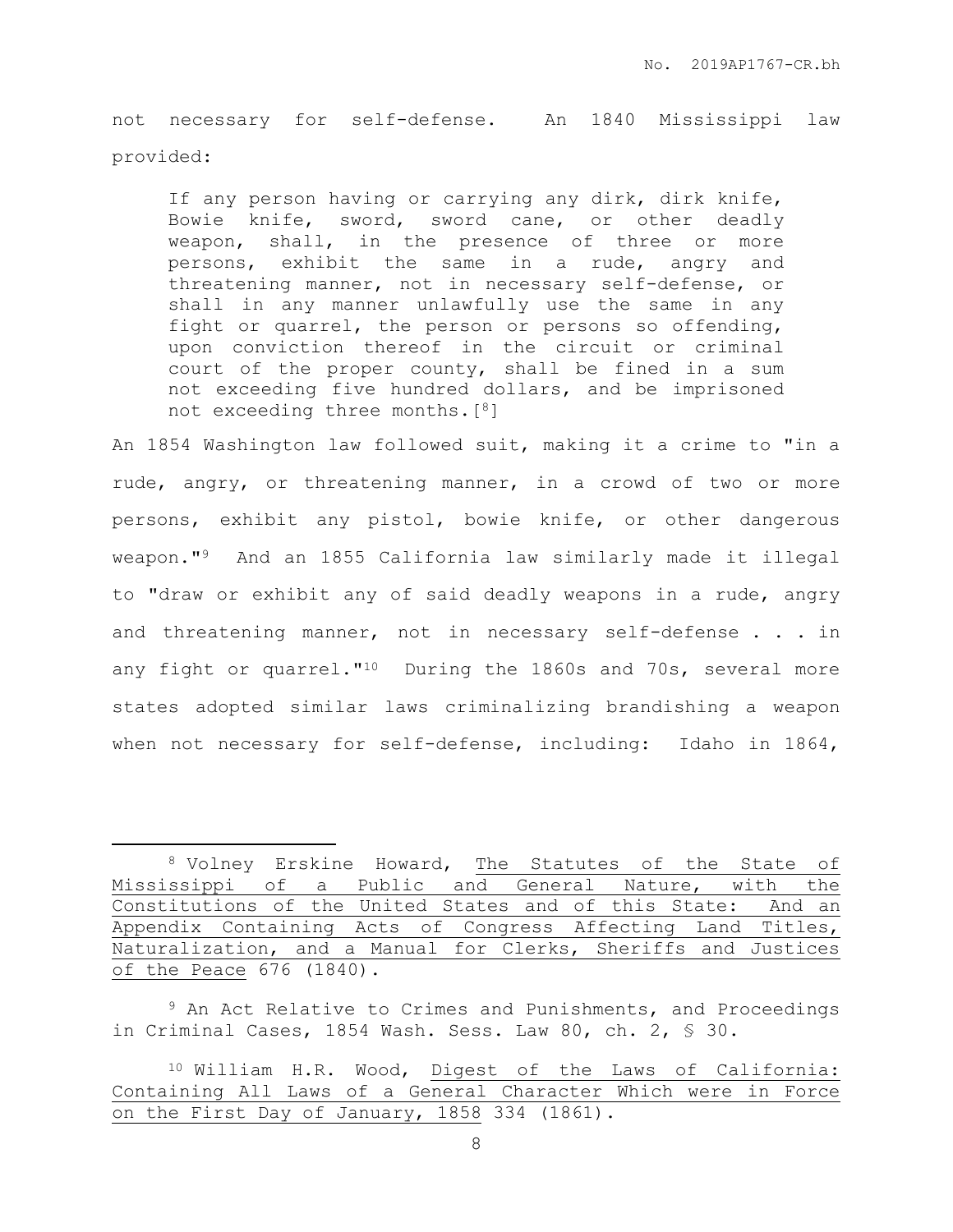Texas in 1866, Arizona in 1867, Arkansas in 1868, Nevada in 1873, and Indiana in 1875.<sup>11</sup>

¶78 It is also clear that founding-era governments had broad power to regulate intoxication, even when doing so might impinge on certain fundamental rights. One early Ohio territorial statute provided that if "any person by being intoxicated, shall be found making or exciting any noise, contention or disturbance, at any tavern, court, election, or other meeting" that person could be fined or imprisoned until "such court, election or meeting is over."<sup>12</sup> Another law, an 1811 Maryland statute, forbade selling "spirituous or fermented liquors" on election days. Cearfoss v. State, 42 Md. 403, 406 (1875). "Simply because the right to vote and the right to assemble were considered fundamental rights did not mean that

 $\overline{a}$ 

These and other relevant laws can be accessed via the Repository of Historical Gun Laws at the Duke Center for Firearms Law. https://firearmslaw.duke.edu/repository/searchthe-repository/.

<sup>&</sup>lt;sup>11</sup> An Act Concerning Crimes and Punishments, 1864 Id. Sess. Laws 304, § 40; George Washington Paschal, 2 A Digest of the Laws of Texas: Containing Laws in Force, and the Repealed Laws on Which Rights Rest 1321 (1873); An Act to Prevent the Improper Use of Deadly Weapons and the Indiscriminate Use of Fire Arms in the Towns and Villages of the Territory, 1867 Ariz. Sess. Laws 21-22, § 1; 1868 Ark. Acts 218, §§ 12-13; An Act to Amend an Act Entitled "An Act Concerning Crimes and Punishments," 1873 Nev. Stat. 118, ch. 62, § 1; An Act Defining Certain Misdemeanors, and Prescribing Penalties Therefore, 1875 Ind. Acts 62, § 1.

<sup>12</sup> Salmon P. Chase, Statutes of Ohio and of the Northwestern Territory, Adopted or Enacted from 1788 to 1833 Inclusive: Together with the Ordinance of 1787; the Constitutions of Ohio and of the United States, and Various Public Instruments and Acts of Congress 503 (1833).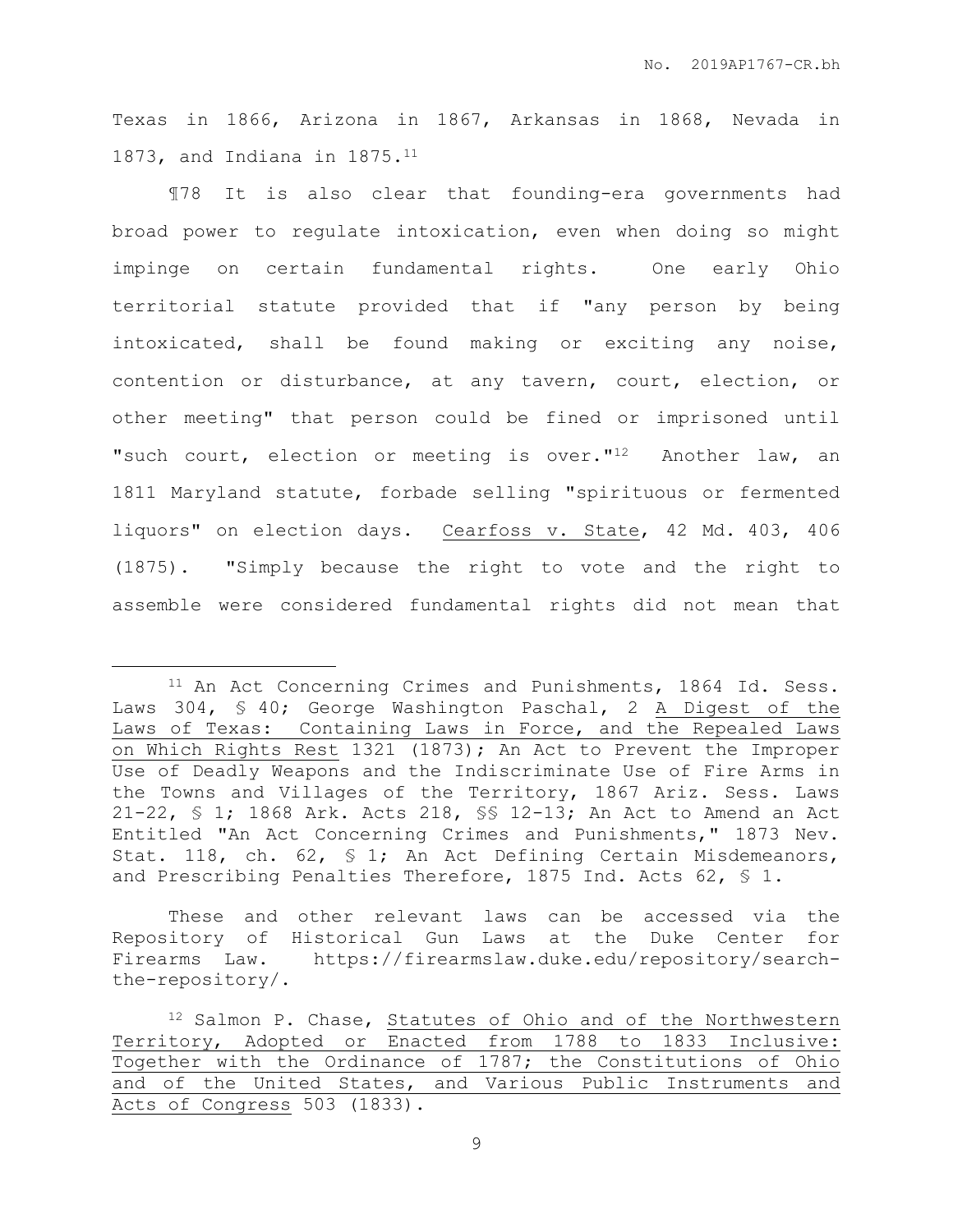the government could not restrain someone from exercising those rights while they were intoxicated." Weber, N.E.3d, ¶107 (DeWine, J., concurring). So too, it seems, with the fundamental right protected under the Second Amendment.

¶79 The Reconstruction Era presents the most direct evidence that laws prohibiting armed intoxication are permissible under the Second Amendment. In 1868, the same year the Fourteenth Amendment was ratified, Kansas adopted the following law:

Any person who is not engaged in any legitimate business, any person under the influence of intoxicating drink, and any person who has ever borne arms against the government of the United States, who shall be found within the limits of this state carrying on his person a pistol, bowie-knife, dirk, or other deadly weapon, shall be subject to arrest upon charge of misdemeanor, and upon conviction shall be fined a sum not exceeding one hundred dollars, or by imprisonment in the county jail not exceeding three months, or both, at the discretion of the court.  $[13]$ 

This law prohibits carrying a firearm while "under the influence of intoxicating drink"——precisely the conduct criminalized under Wis. Stat. § 941.20(1)(b). The temporal connection between this prohibition on armed intoxication and the Fourteenth Amendment's ratification is strong evidence that the Second Amendment, particularly as incorporated against the states, was not originally understood to preclude states from criminalizing armed intoxication.

¶80 An 1878 Mississippi law is also insightful:

 $\overline{a}$ 

<sup>13</sup> 2 General Statutes of the State of Kansas 353 (1897) (emphasis added).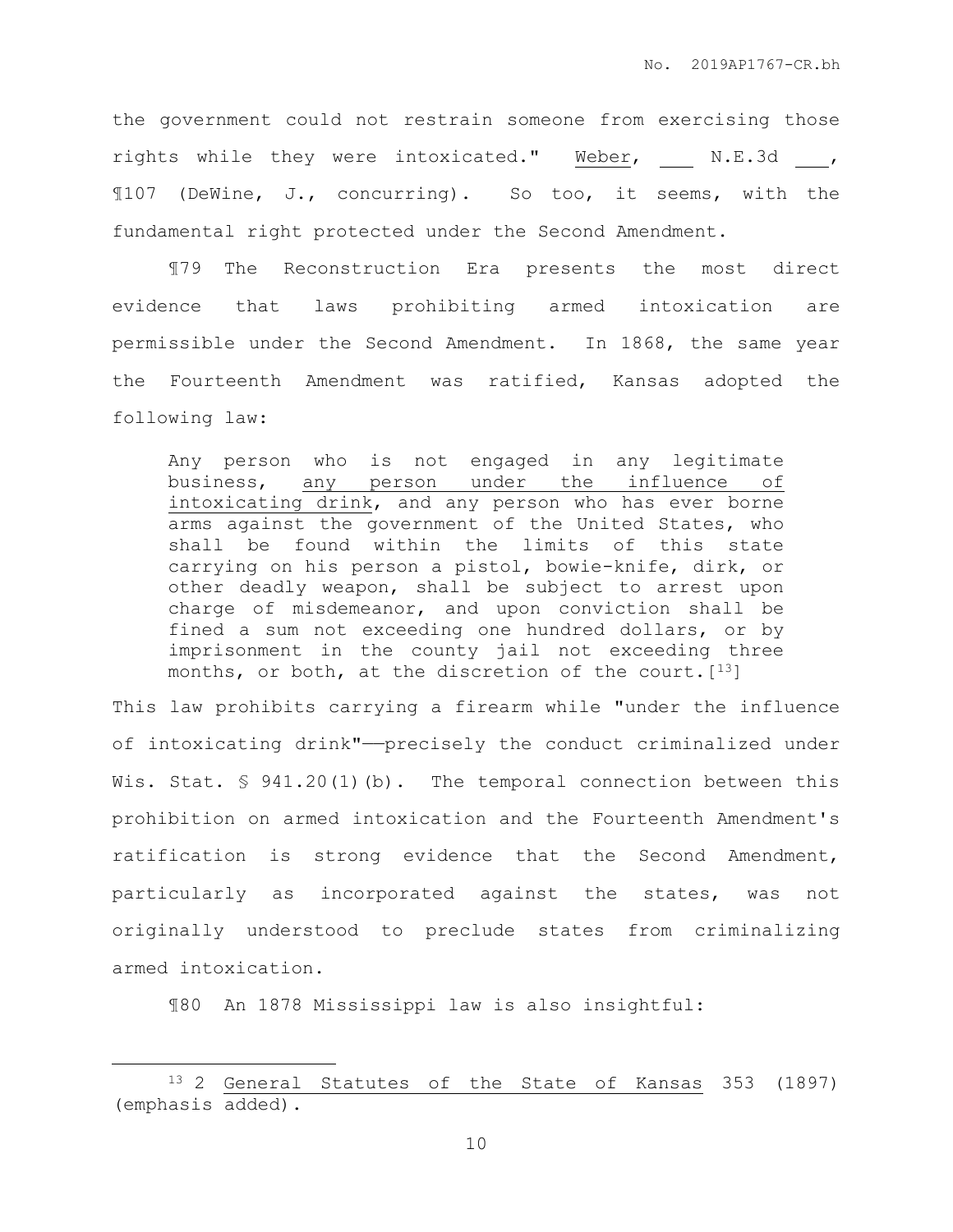It shall not be lawful for any person to sell to any minor or person intoxicated, knowing him to be a minor or in a state of intoxication, any weapon of the kind or description in the first section of this Act described [which included pistols], or any pistol cartridge, on any conviction shall be punished by a fine not exceeding two hundred dollars, and if the fine and costs are not paid, be condemned to hard labor under the direction of the board of supervisors or of the court, not exceeding six months.  $[14]$ 

This law attempted to limit the reckless handling of firearms by forbidding the sale of firearms to minors or intoxicated individuals. If states could criminalize selling arms to intoxicated individuals, the same rationale would support the conclusion that states could also temporarily prohibit intoxicated individuals from handling guns.

¶81 Viewing this evidence as a whole, the right to keep and bear arms has never prevented governments from enacting reasonable regulations to curtail the reckless handling of firearms, such as prohibitions on firing in a crowded area or brandishing a firearm in ways dangerous to others and not in self-defense. And the unique danger of intoxication when combined with potentially deadly force has long been acknowledged. Moreover, the founding-era historical record suggests, and the reconstruction-era evidence confirms, that one way the government could curtail the reckless handling of firearms was by criminalizing armed intoxication. Therefore, at least as a general matter, laws forbidding armed intoxication do not violate the Second Amendment right to keep and bear arms.

 $\overline{a}$ 

<sup>14</sup> An Act to Prevent the Carrying of Concealed Weapons and for Other Purposes, 1878 Miss. Laws 175, § 2.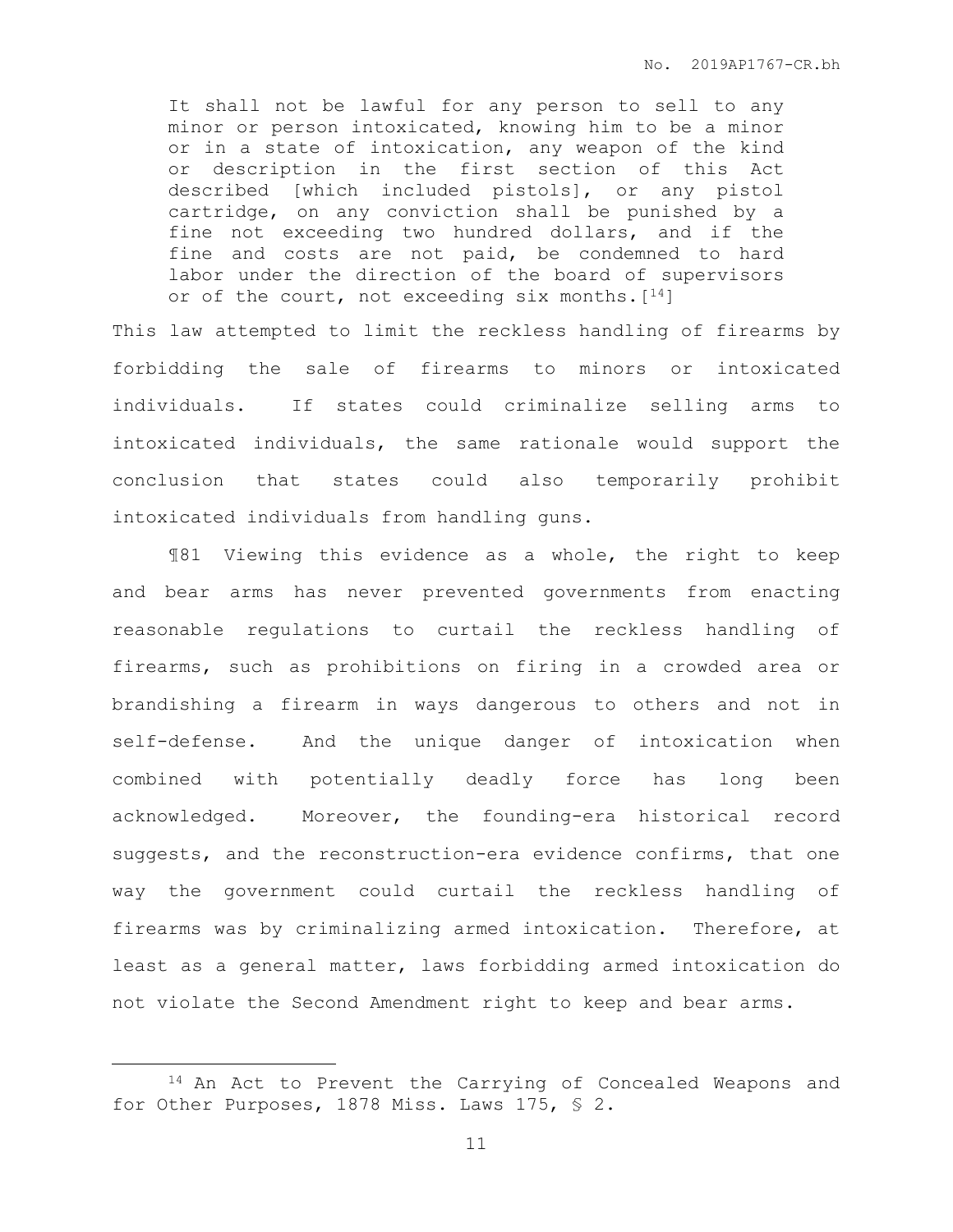¶82 In view of this historical evidence, we need not employ an additional implementing doctrine such as intermediate or strict scrutiny to conclude that the Wis. Stat. § 941.20(1)(b) is not contrary to the Second Amendment's original public meaning in this context. This type of law fits comfortably within the historical record, and therefore no additional layer of legal analysis is necessary.<sup>15</sup>

## C. Application

¶83 With this backdrop, resolution of the case before us is straightforward. The Second Amendment, while protecting the right to carry a firearm generally, does not protect armed intoxication——at least not under the facts of this case.

¶84 A more nuanced analysis may be required if Christen was truly acting in self-defense. This is so because whatever else the Second Amendment means, it "surely elevates above all other interests the right of law-abiding, responsible citizens to use arms in defense of hearth and home." Heller, 554 U.S. at

 $\overline{a}$ 

<sup>&</sup>lt;sup>15</sup> The majority concludes intermediate scrutiny governs this constitutional inquiry, but it conspicuously declines to examine whether the Second Amendment's original understanding supports application of that framework in this context. See majority op., ¶¶38-39, 52. As the Ninth Circuit unanimously agreed, this approach runs contrary to Heller's explicit direction that the Second Amendment be interpreted in light of its historical record. Young v. State, \_\_ F.3d \_\_, 2021 WL 1114180, at \*12 (9th Cir. 2021) (en banc) ("We do not think we can avoid the historical record. Heller relied heavily on history, and we do not think that it exhausted all subsequent need to confront our history in resolving challenges to other firearm regulations."); id. at \*50-62 (O'Scannlain, J., dissenting) (following "Heller's historical imperative" to analyze the Second Amendment's historical record).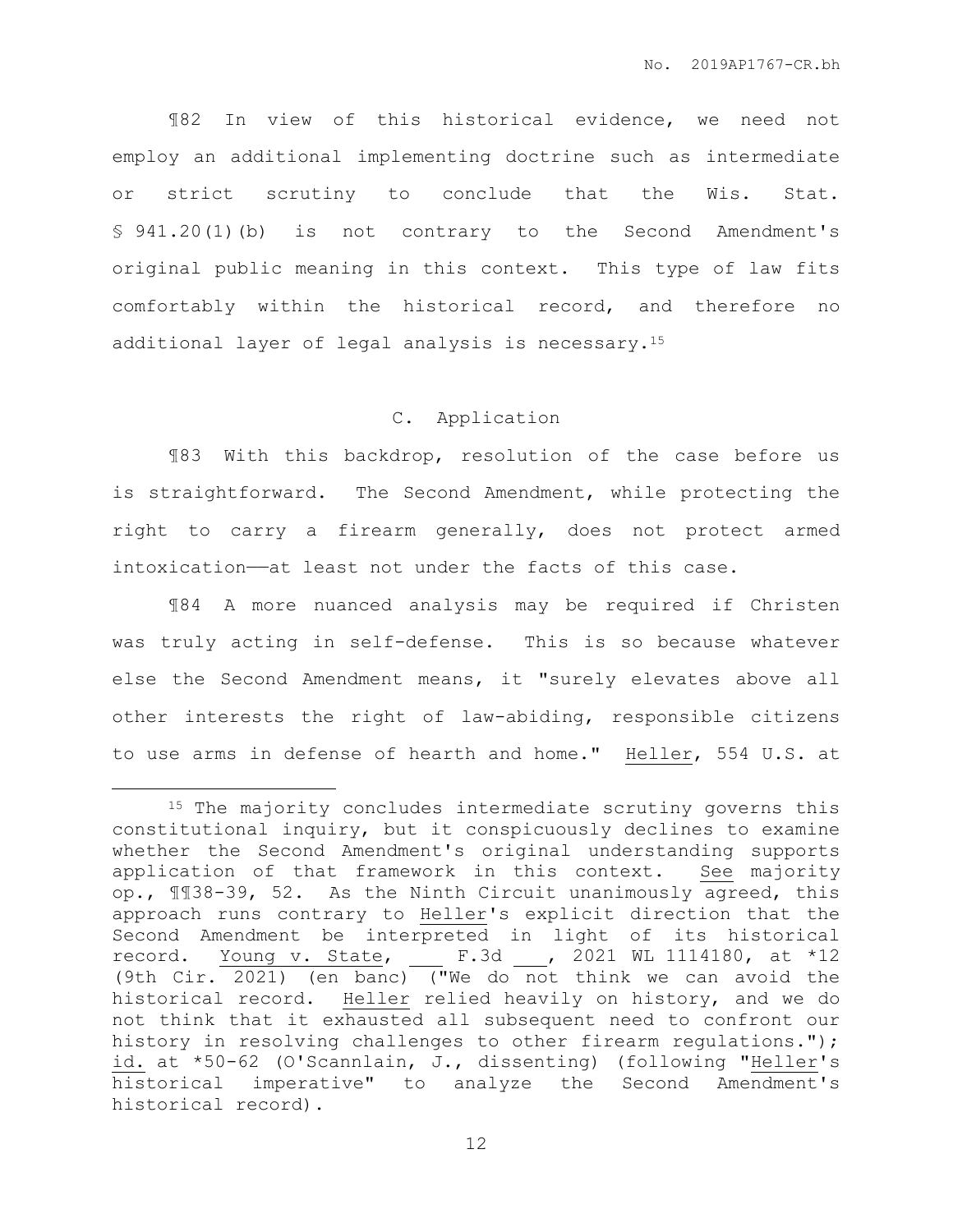635. Christen invokes self-defense, but the facts simply do not support it. None of the four people in the apartment when Christen took up arms threatened to physically harm him. It seems that it is Christen who was the source of most of the discord that occurred that evening. Moreover, the jury rejected the statutory self-defense argument proffered by Christen.<sup>16</sup> In short, Christen's right to defend himself was not implicated. Under these facts, the Second Amendment does not protect Christen's right to take up arms notwithstanding his intoxication.

¶85 Therefore, Christen's conviction under Wis. Stat. § 941.20(1)(b) is consistent with the Second Amendment and his as-applied challenge fails. For these reasons, I respectfully concur.

 $\overline{a}$ 

<sup>16</sup> The jury was instructed on the statutory privilege of self-defense and returned a guilty verdict. This means the jury did not believe Christen satisfied the statutory prerequisites for self-defense codified in Wis. Stat. § 939.48. As the dissent points out, the Second Amendment right to self-defense is more expansive than the statutory privilege. Even so, the facts of this case do not lead us to those waters.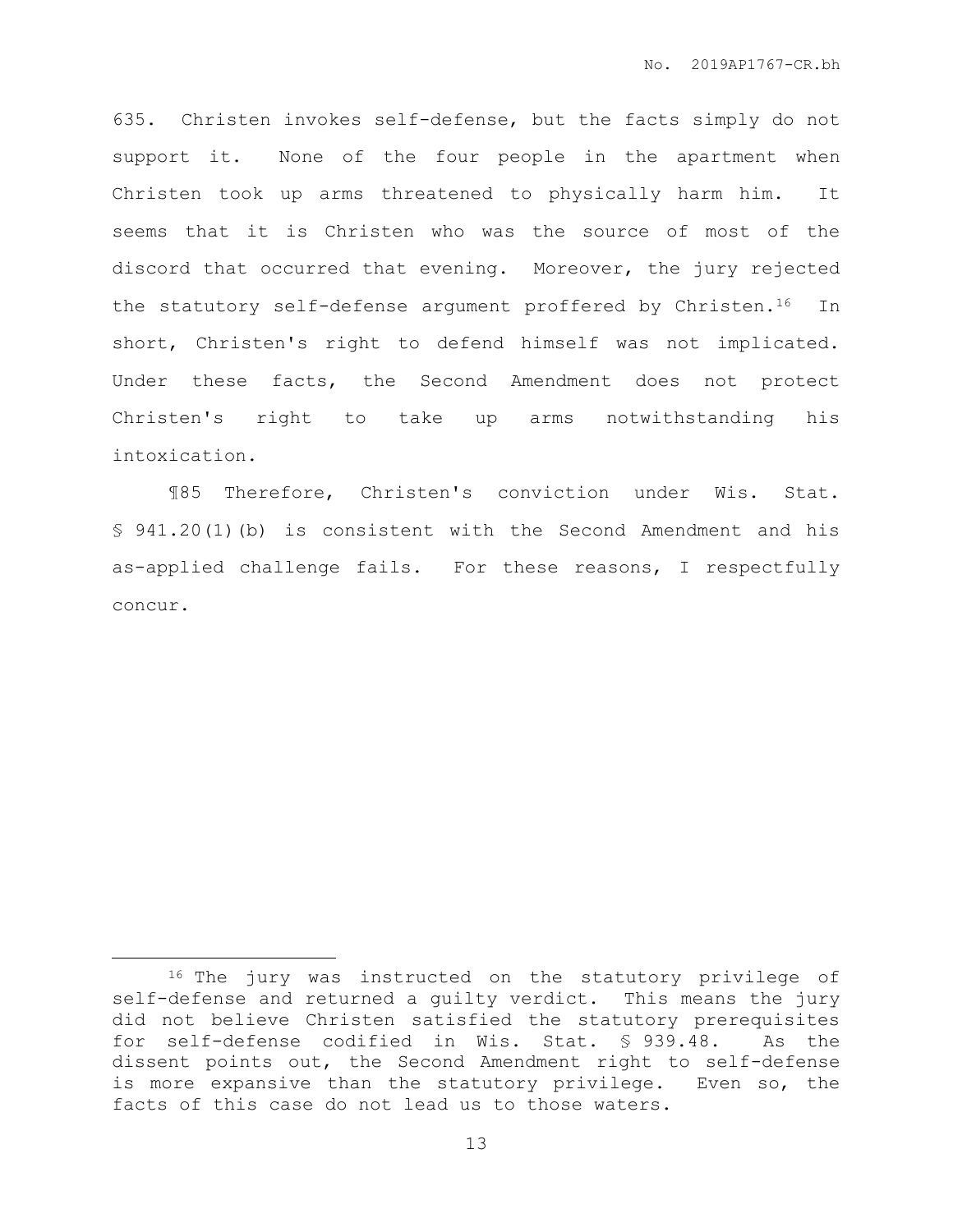¶86 REBECCA GRASSL BRADLEY, J. *(dissenting).* The majority persists in ignoring the text and history of the Second Amendment, flouting controlling United States Supreme Court precedent——District of Columbia v. Heller, 554 U.S. 570 (2008)— by doing exactly what Heller renounced. Although Heller "expressly rejected the argument that the scope of the Second Amendment right should be determined by judicial interest balancing," McDonald v. City of Chicago, Ill., 561 U.S. 742, 785 (2010) (citing Heller, 554 U.S. at 633-35), the majority nevertheless concludes that "important governmental interests" override one of America's most cherished rights. "Constitutional rights are enshrined with the scope they were understood to have when the people adopted them, whether or not future legislatures or (yes) even future judges think that scope too broad." Heller, 554 U.S. at 634-35.

¶87 The majority also misapprehends the difference between operating a firearm in self-defense and going armed in case of confrontation. The fact that Christen did not act in selfdefense has nothing to do with his Second Amendment right to go armed in case of confrontation. While many readers may not be troubled by the outcome of this case in light of Christen's threatening behavior toward his roommates and their guests, the majority's decision erodes a fundamental freedom, the "true palladium of liberty" for all Americans. St. George Tucker, Blackstone's Commentaries 143 (1803).

¶88 Examining "both text and history" of the Second Amendment is necessary to understand the original public meaning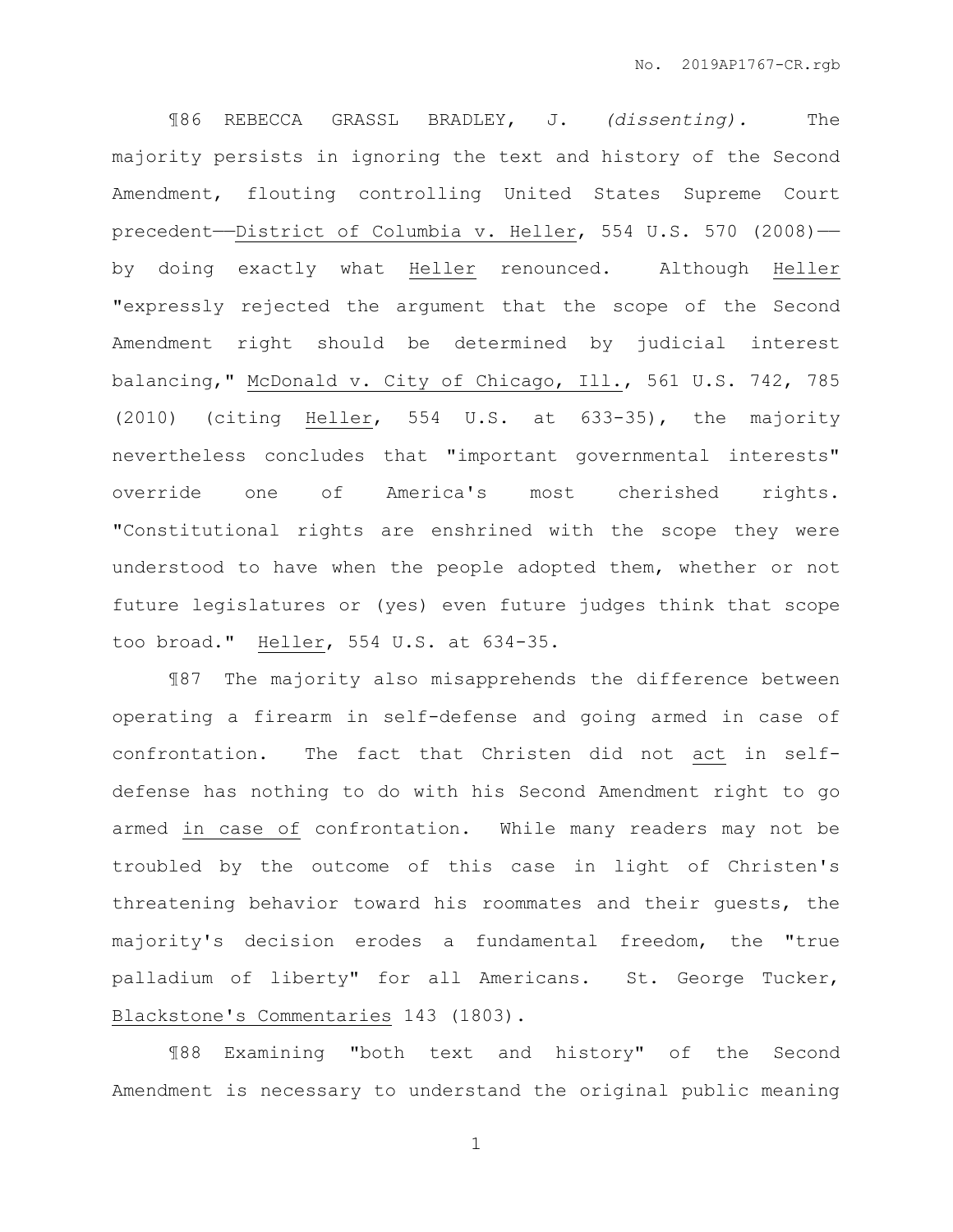of the "individual right to keep and bear arms." Heller, 554 U.S. at 595. The majority neglects to review either. Textually, the individual right to keep and bear arms "guarantee[s] the individual right to possess and carry weapons in case of confrontation." Id. at 592. Historically, legislatures did not limit the ability of individuals to carry firearms while under the influence of an intoxicant. Because "'the need for defense of self, family, and property is most acute' in the home[,]" McDonald, 561 U.S. at 767 (quoting Heller, 554 U.S. at 628), a law prohibiting individuals from going armed while intoxicated cannot constitutionally be applied to an individual who goes armed in his own home. Wisconsin Stat. § 941.20(1)(b) violated Christen's right to carry a firearm in his own home in case of confrontation, notwithstanding his intoxication. I respectfully dissent.

I. The Majority Applies an Incorrect Analytical

#### Framework.

A. Heller's Holding and Analytical Framework

¶89 The Second Amendment provides:

A well regulated Militia, being necessary to the security of a free State, the right of the people to keep and bear Arms, shall not be infringed.

U.S. Const. amend. II. Over a decade ago, the United States Supreme Court issued a decision in a "landmark case on the meaning of the Second Amendment," "writ[ing] on a slate that was almost clean" considering the dearth of Second Amendment jurisprudence from our nation's highest court. Lawrence B. Solum, District of Columbia v. Heller and Originalism, 103 Nw.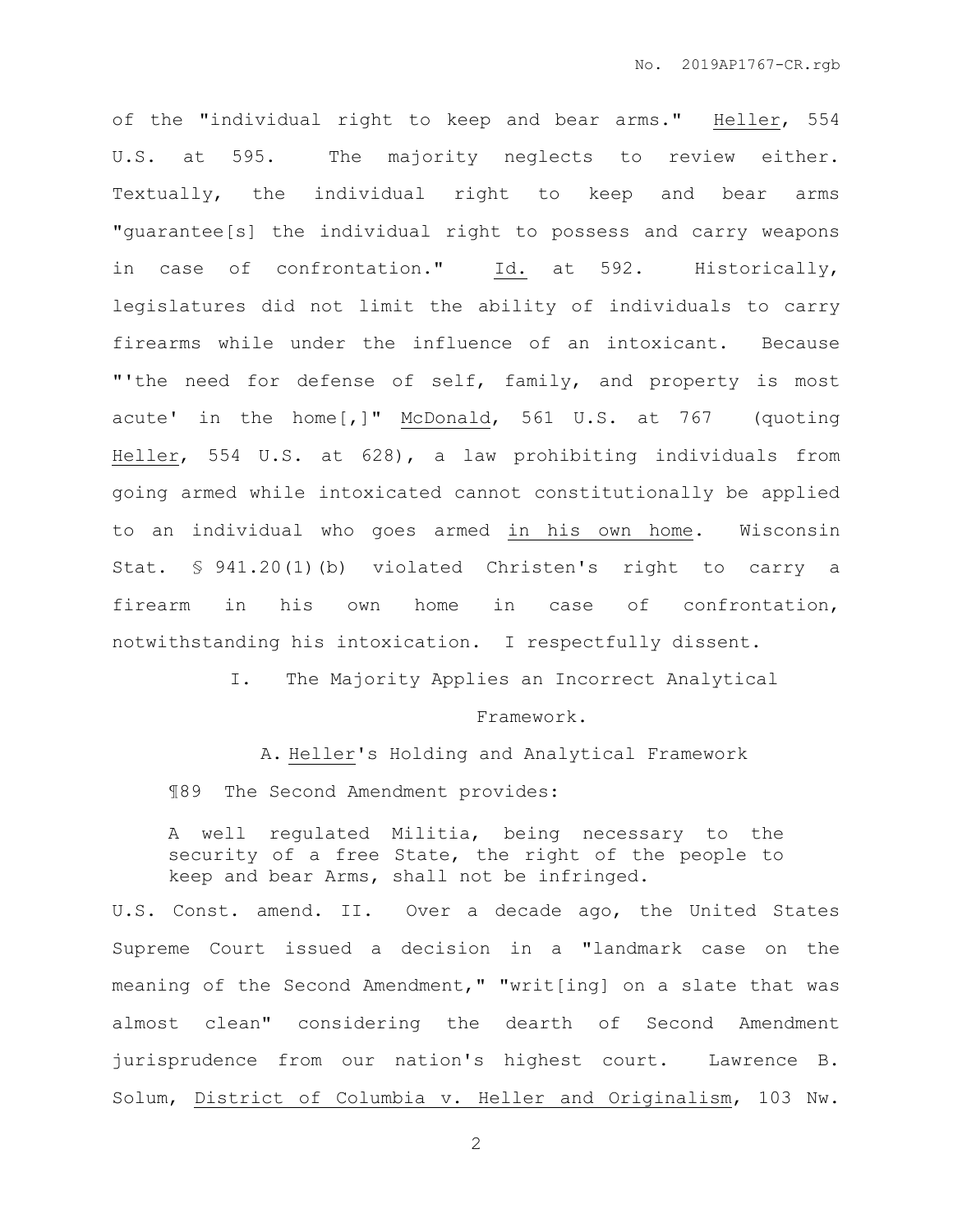U. L. Rev. 923, 925, 980 (2009). In Heller, the Court held, "on the basis of both text and history, that the Second Amendment conferred an individual right to keep and bear arms"——a right which "belongs to all Americans." Heller, 554 U.S. at 581, 595. In doing so, the Court "dispelled the prevalent, but historically ignorant notion that the Second Amendment protects merely a collective, militia member's right." State v. Roundtree, 2021 WI 1, ¶65, 395 Wis. 2d 94, 952 N.W.2d 765 (Rebecca Grassl Bradley, J., dissenting). Although the Court wrote that the Second Amendment "conferred" the right, the Court clarified that "[t]he very text of the Second Amendment implicitly recognizes the pre-existence of the right and declares only that it 'shall not be infringed.'" Heller, 594 U.S. at 592 (emphasis added). Like other rights protected by the Constitution, the right to keep and bear arms "is not a right granted by the Constitution. Neither is it in any manner dependent upon that instrument for its existence." Id. (quoted source omitted). Instead, the Framers "codified a pre-existing right"——one that "elevates above all other interests the right of law-abiding, responsible citizens to use arms in defense of hearth and home." Id. at 635.

¶90 But Heller did more than just confirm that the right to keep and bear arms is retained individually. It also set forth the proper analytical framework for courts to consider Second Amendment inquiries. In particular, the Heller Court arrived at its seminal holding by substantively analyzing the "text and history" of the Second Amendment's "operative clause":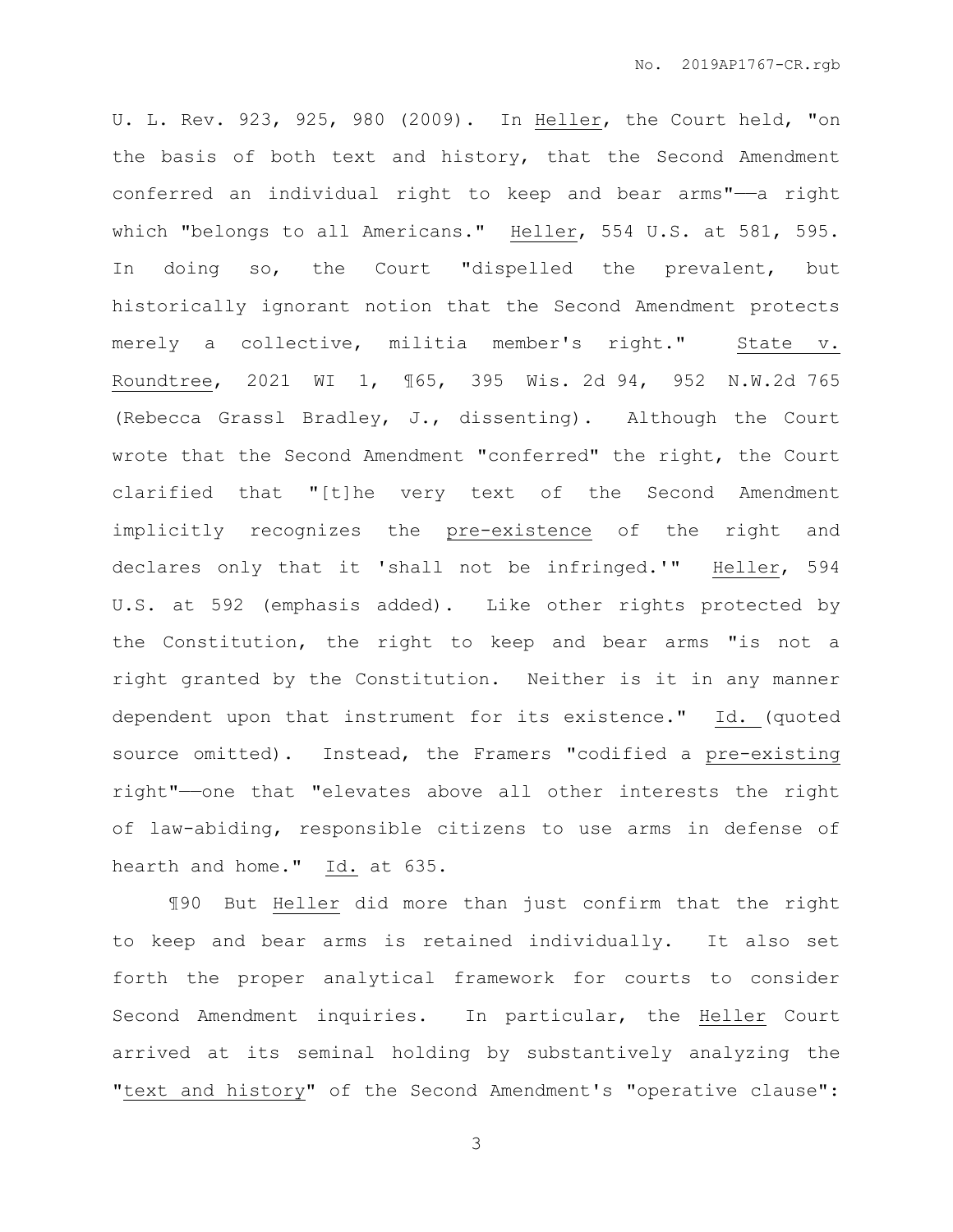"the right of the people to keep and bears Arms."<sup>1</sup> Id. at 595 (emphasis added).

¶91 The Court determined that the phrase "the people"——as used in the First Amendment, the Second Amendment, the Fourth Amendment, and elsewhere in the Constitution-"unambiguously refers to all members of the political community, not an unspecified subset."  $Id.$  at 580. After ascertaining the holder of the right-"the people"-the Court turned to its substance. The phrase "to keep [arms]" most reasonably means to "to have weapons" and the phrase "to bear arms" means "to carry arms." Id. at 581-84. "The 18th-century meaning [of these phrases] is no different from the meaning today." Id. at 581. Drawing upon a wealth of 18th century dictionaries and authorities (e.g., William Blackstone's Commentaries on the Laws of England), the Court declared these clauses "guarantee the individual right to possess and carry weapons in case of confrontation"-a conclusion "strongly confirmed by the historical background of the Second Amendment." Id. at 592 (emphasis added).

¶92 The Court then explored how the scope of the Second Amendment was understood during the founding era. The Court first examined constitutions of four states——Pennsylvania, Vermont, North Carolina, and Massachusetts——that predated the federal Constitution. Each state adopted language analogous to

 $\overline{a}$ 

<sup>1</sup> Drawing upon founding-era sources, the Court also analyzed the Second Amendment's "prefatory clause," which provides: "A well regulated Militia, being necessary to the security of a free State." District of Columbia v. Heller, 554 U.S. 570, 595- 98 (2008).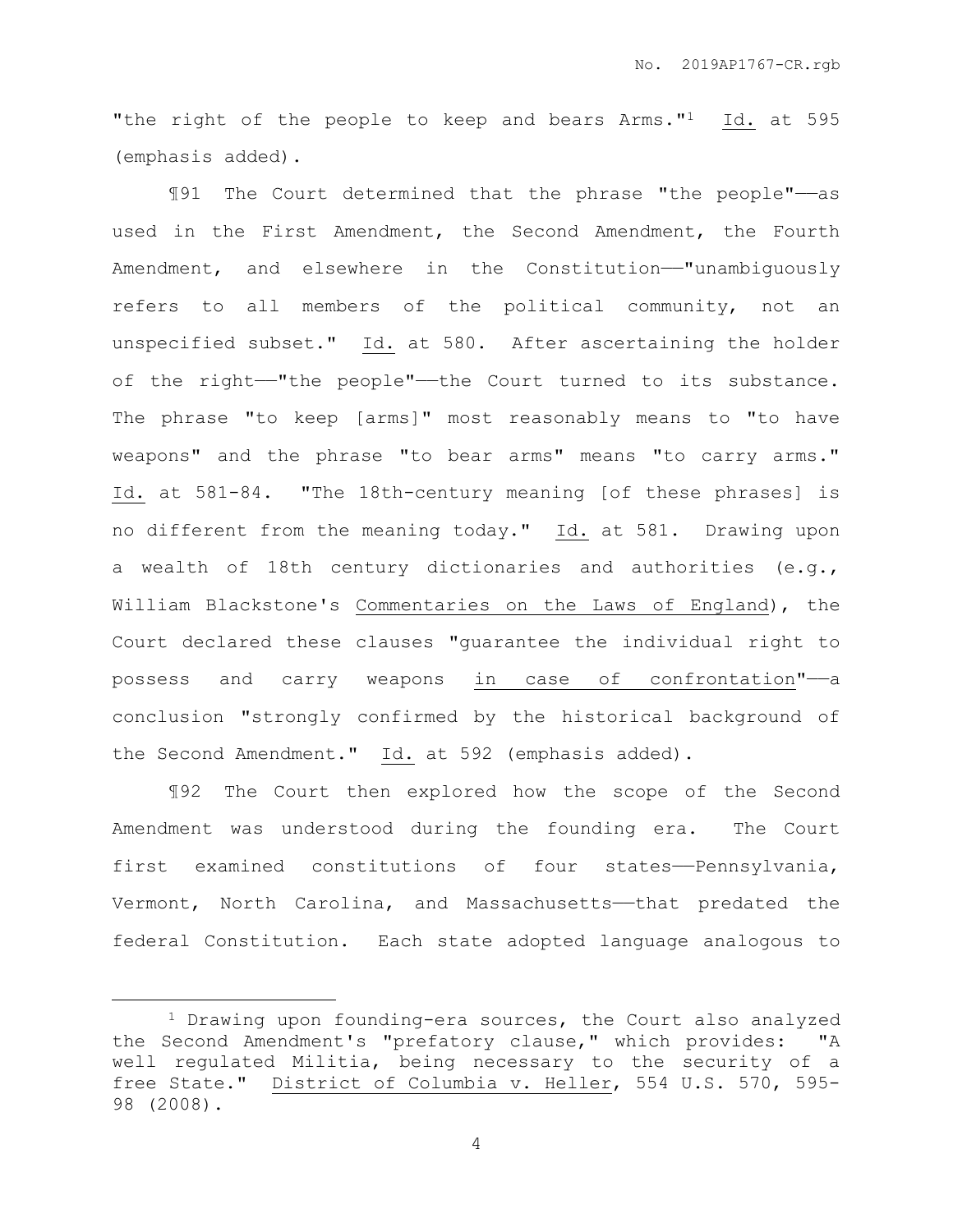the Second Amendment regarding the right to bear arms. According to the Court, "the most likely reading of all four of these pre-Second Amendment state constitutional provisions is that they secured an individual right to bear arms for defensive purposes." Id. at 602. Post-ratification commentary supports this conclusion. Similar to William Blackstone, St. George Tucker understood the right to bear arms as "the palladium of liberty." Id. at 606 (citing 2 St. George Tucker, Blackstone's Commentaries 143 (1803)). Tucker declared "[t]he right to self defence is the first law of nature: in most governments it has been the study of rulers to confine the right within the narrowest limits possible. Wherever standing armies are kept up, and the right of the people to keep and bear arms is, under any colour or pretext whatsoever, prohibited, liberty, if not already annihilated, is on the brink of destruction." Id. (citing Tucker, infra, at 300). Other prominent scholars during the founding era——from William Rawle to Joseph Story to preeminent abolitionists——understood the Second Amendment in a similar light. Id. at 606-10. With only a single exception, all post-ratification commentators construed the Second Amendment "to protect an individual right unconnected with militia services," particularly in regard to confrontation and self-defense. Id. at 605-10.<sup>2</sup>

 $\overline{a}$ 

<sup>2</sup> The Court also extensively examined pre-civil war cases, post-civil war legislation, and post-civil war commentary to document the historical foundation for the Second Amendment. Heller, 554 U.S. at 610-19.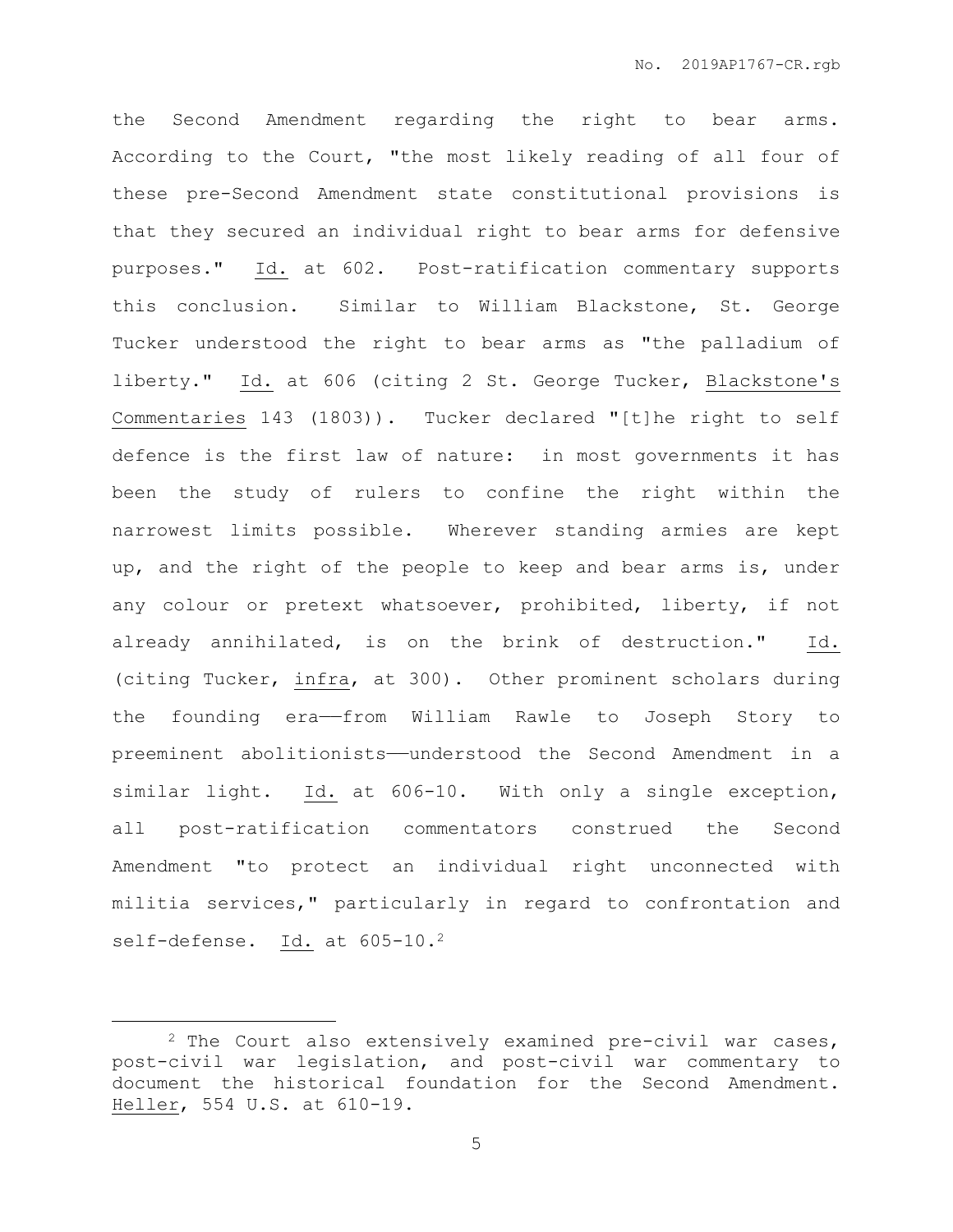¶93 The Court then applied its textual interpretation and historical study to the particular restriction before the Court: the District of Columbia's ban on firearms, which the Court concluded was unconstitutional. Specifically, the Court determined that "the District's ban on handgun possession in the home violates the Second Amendment, as does its prohibition against rendering any lawful firearm in the home operable for the purpose of immediate self-defense." Id. at 635. "Assuming that Heller is not disqualified from the exercise of Second Amendment rights," concluded the Court, "the District must permit him to register his handgun and issue him a license to carry it in the home." Id.

¶94 The Heller Court was exhaustive in its historical research into the meaning of the Second Amendment. In considering the District of Columbia's firearm ban, at no point did the Court weigh the interests of the government against the Constitution's clear language, nor did it undertake the judicially-invented intermediate or strict scrutiny analysis preferred by many lower courts. Instead, it examined the text and history of the Second Amendment, asking whether the statute violated the original public meaning of the right to keep and bear arms. In doing so, the Court prescribed the proper method of interpretation for resolving challenges under the Second Amendment.

¶95 In employing this framework, the Heller Court decidedly rejected the sort of interest-balancing tests the majority applies in this case. As the Court explained, the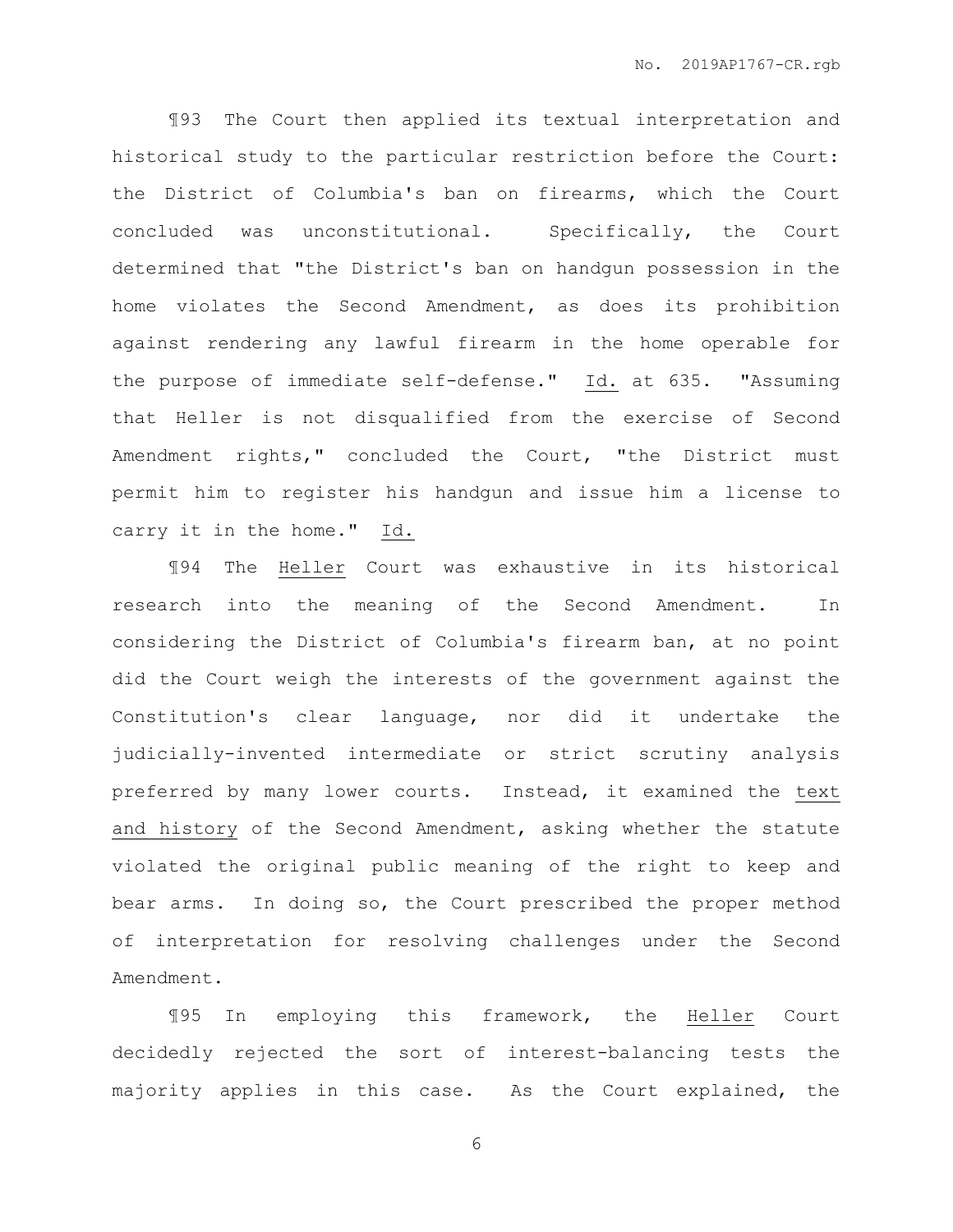Second Amendment is "the very product of an interest balancing by the people." Id. at 635 (emphasis added). Just two years later, the Court reiterated this point, noting that Heller "expressly rejected the argument that the scope of the Second Amendment right should be determined by judicial interest balancing[.]" McDonald, 561 U.S. at 785 (citing Heller, 554 U.S. at 633-35). "The very enumeration of the right takes out of the hands of government—even the Third Branch of Government-—the power to decide on a case-by-case basis whether the right is really worth insisting upon. A constitutional guarantee subject to future judges' assessments of its usefulness is no constitutional guarantee at all." Heller, 554 U.S. at 634.

¶96 Heller unequivocally superseded judicial balancing tests with an analysis of whether the original public meaning of the Second Amendment text, in the context of the history and tradition enveloping the right, would support the regulation or restriction challenged in a particular case. As then-Judge Brett Kavanaugh confirmed, "Heller and McDonald leave little doubt that courts are to assess gun bans and regulations based on text, history, and tradition, not by a balancing test such as strict or intermediate scrutiny." Heller v. District of Columbia, 670 F.3d 1244, 1271 (D.C. Cir. 2011) (Kavanaugh, J., dissenting). And for good reason: "the Heller test [is] more determinate and 'much less subjective' because 'it depends upon a body of evidence susceptible of reasoned analysis rather than a variety of vague ethico-political First Principles whose combined conclusion can be found to point in any direction the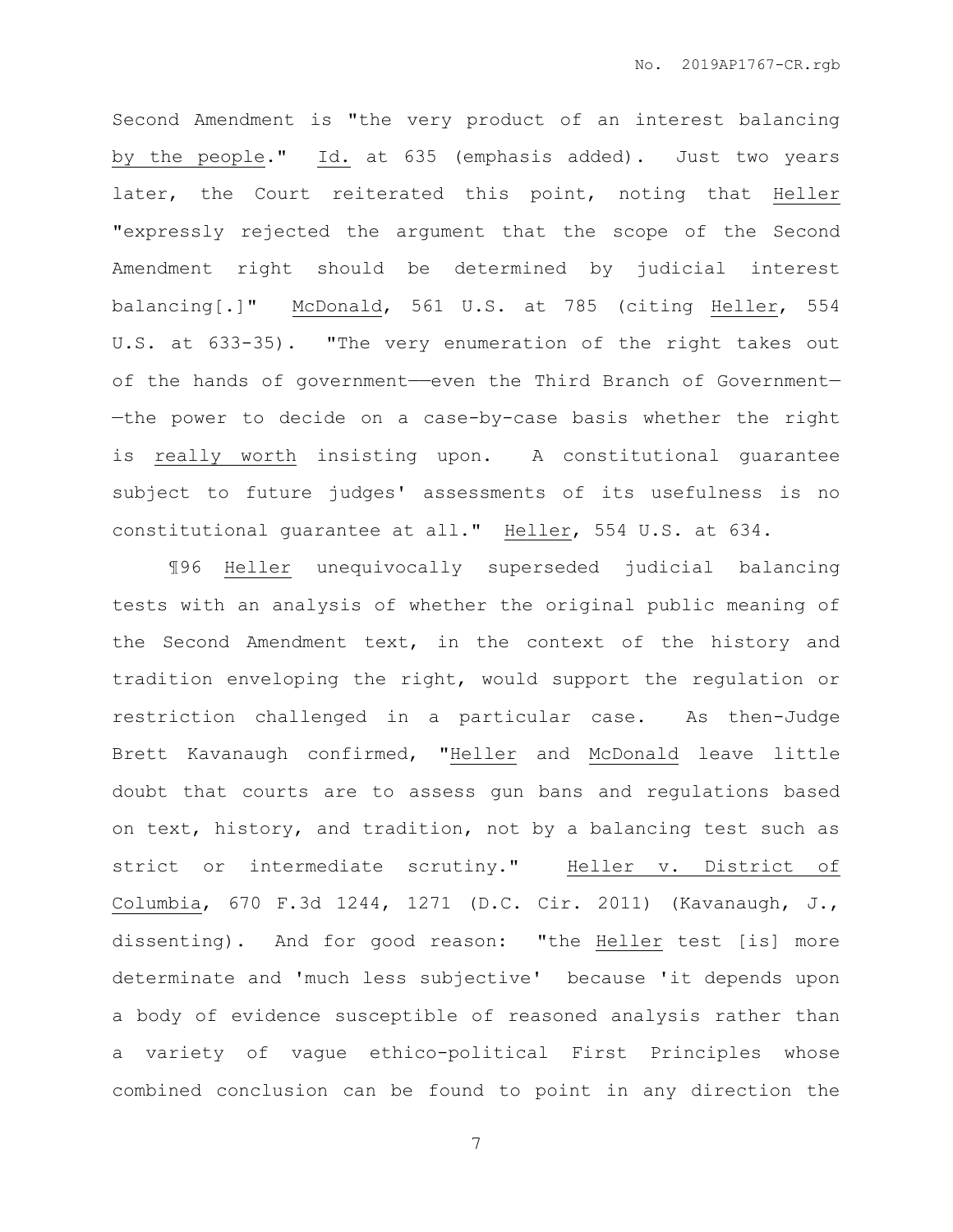judges favor.'" Id. at 1275 (Kavanaugh, J., dissenting) (quoting McDonald, 561 U.S. at 804 (Scalia, J., concurring)).

¶97 While conducting this "historical analysis can be difficult," "it is the best means available in an imperfect world" and avoids "intrud[ing] . . . upon the democratic process." McDonald, 561 U.S. at 804 (Scalia, J., concurring) (emphasis in original). The Court "based [Heller] on the scope of the right to keep and bear arms as it was understood at the time of the adoption of the Second Amendment." New York State Rifle & Pistol Ass'n, Inc. v. City of New York, New York, U.S. , 140 S. Ct. 1525, 1540 (2020) (Alito, J., joined by Thomas and Gorsuch, JJ., dissenting) (emphasis added). "Because history provided no support for laws like the District [of Columbia's]," the law at issue in Heller violated the individual right protected by the Second Amendment. Id. (Alito, J., joined by Thomas and Gorsuch, JJ., dissenting) (emphasis added).

B. The Majority Eschews Heller's Framework.

¶98 Troublingly, although the United States Supreme Court has established a Second Amendment analytical framework rooted in text, history, and tradition, "many courts have resisted [the Court's] decisions in Heller and McDonald." Rogers v. Grewal, \_\_\_ U.S. \_\_\_, 140 S. Ct. 1865, 1866 (2020) (denying petition for writ of certiorari) (Thomas, J., dissenting). "Instead of following the guidance provided in Heller, these courts minimized that decision's framework. They then 'filled' the self-created 'analytical vacuum' with a 'two-step inquiry' that incorporates tiers of scrutiny on a sliding scale." Id.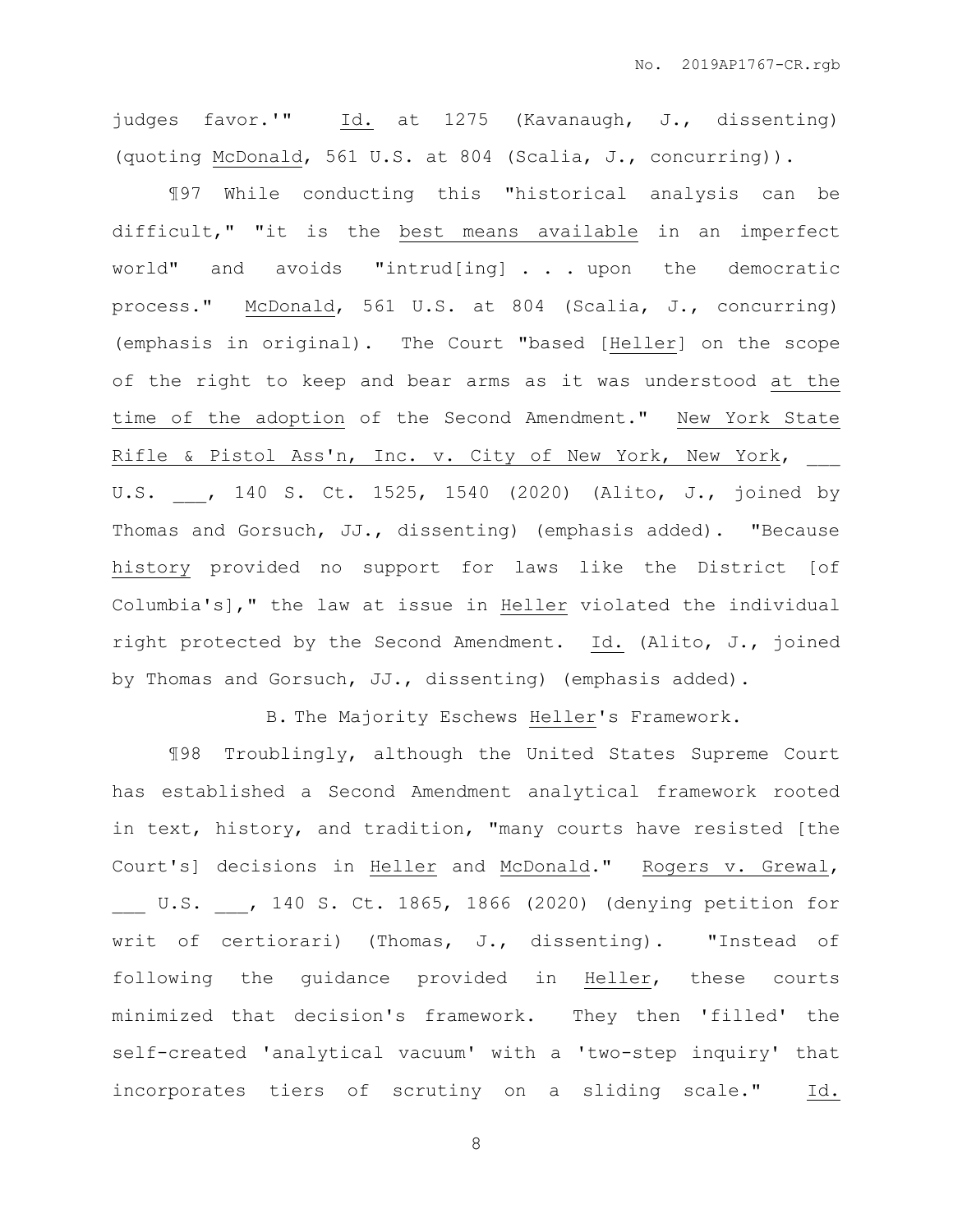(Thomas, J., dissenting) (internal quotations and citations omitted). "Under this test, courts first ask 'whether the challenged law burdens conduct protected by the Second Amendment. If so, courts proceed to the second stepdetermining the appropriate level of scrutiny," applying either intermediate or strict scrutiny. Id. at 1867 (Thomas, J., dissenting).

¶99 This is precisely the two-step process the majority of this court erroneously follows in the case before us. See majority op., ¶34. This "two-step inquiry" leads the majority to conclude that Wis. Stat. § 941.20(1)(b)——Wisconsin's law prohibiting individuals from going armed while intoxicated-may be constitutionally applied to Christen in his own home. Using this "entirely made up" judicial balancing test contravenes Heller and McDonald. Rogers, 140 S. Ct. at 1867 (Thomas, J., dissenting).

¶100 "The critical tool of constitutional interpretation in this area is examination of a variety of legal and other sources to determine the public understanding of a legal text in the period after its enactment or ratification." Binderup v. Att'y Gen. United States of Am., 836 F.3d 336, 362 (3d Cir. 2016) (Hardiman, J., concurring) (emphasis in original) (internal quotations omitted). The two-step test applied by the majority in this case never takes up the "critical tools" of Heller's originalist and textualist approach, favoring Justice Stephen Breyer's outcome-oriented dissent in Heller instead. Rather than ascertaining the original public meaning of the Second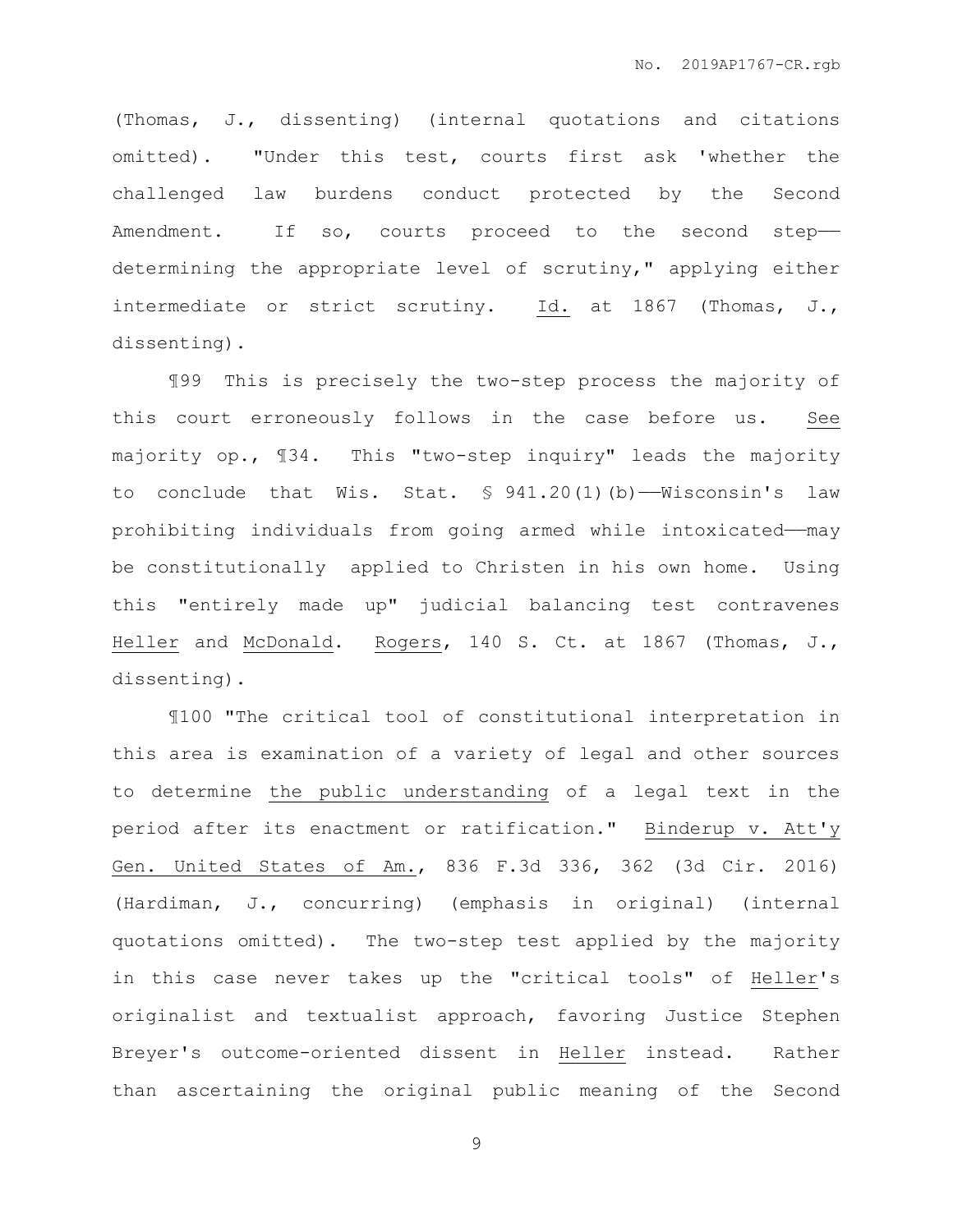Amendment, Justice Breyer advocated "simply adopt[ing] . . . an interest-balancing inquiry explicitly," which would ask "whether [a] statute burdens a protected interest in a way or to an extent that is out of proportion to the statute's salutary effects upon other important governmental interests." Heller, 554 U.S. at 689-90 (Breyer, J., dissenting). The fact that both federal and state courts, including our own, have embraced Heller's dissent does not make it lawful. See, e.g., Kanter v. Barr, 919 F.3d 437 (7th Cir. 2019); State v. Weber, 2020-Ohio-6832, N.E.3d . Not only does the two-step test run afoul of the law pronounced by the United States Supreme Court, it is antithetical to our duty to protect the people's rights as "established by a constitutional history formed by democratic decisions." McDonald, 561 U.S. at 805 (Scalia, J., concurring). The people should be alarmed that their constitutionallyguaranteed rights may be infringed whenever a majority of judges on a reviewing court quite subjectively decides the "salutary effects" of a regulation outweigh them, as the majority does in this case.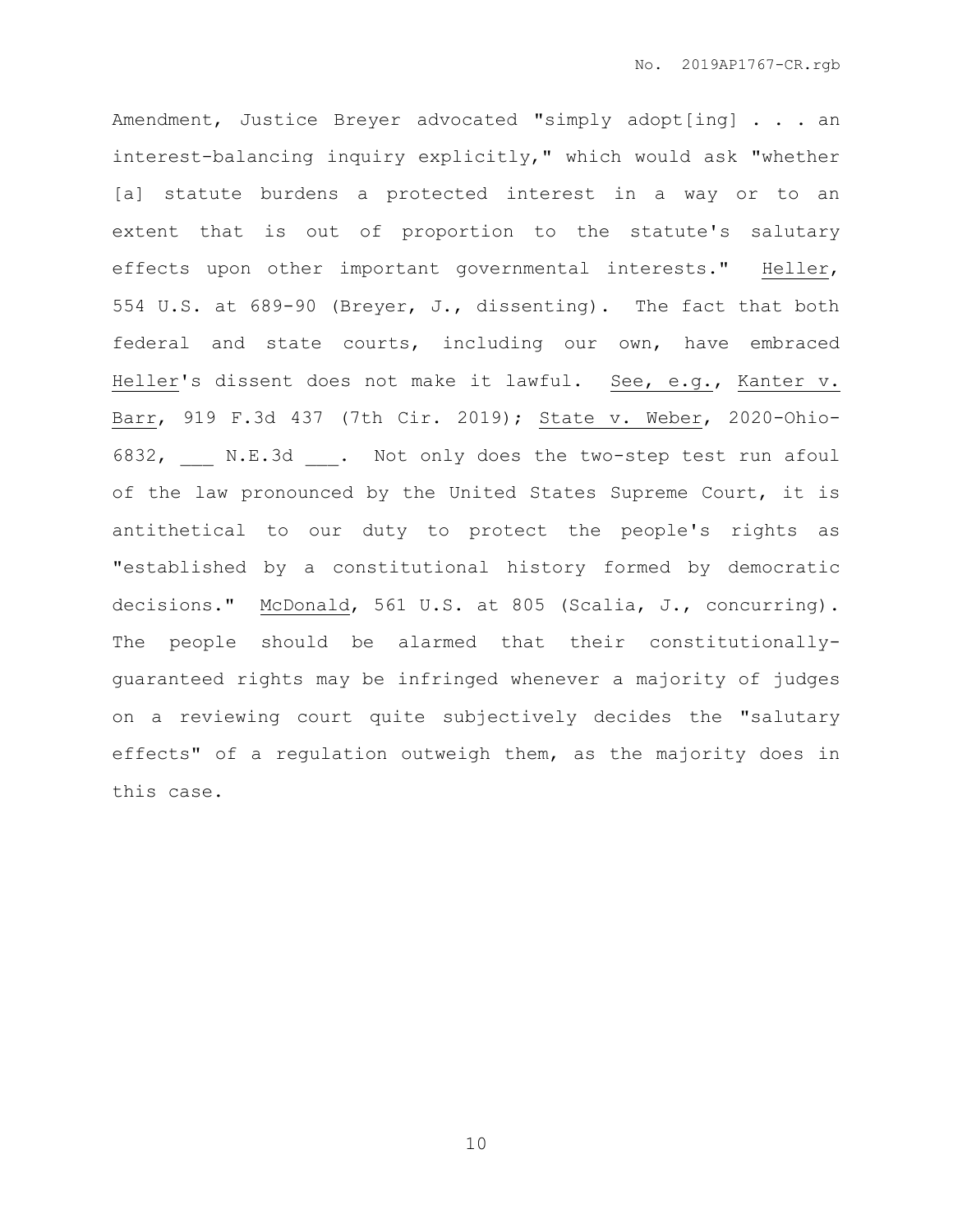¶101 The majority's two-step approach is not only wrong,<sup>3</sup> its application in this case is decidedly haphazard. The majority conducts a meager review of the first step-that is, whether Wis. Stat. § 941.20(1)(b) burdens conduct protected by the Second Amendment. Confusingly, the majority concludes the statute "does not strike at the core right of the Second Amendment" but in the next sentence contradicts itself, saying the statute "does not severely burden [that] right." Majority op., ¶¶3, 63. Logically, if a right is not even implicated, it cannot be burdened. Rather than engaging in what it acknowledges should be "a textual and historical inquiry" the majority instead skips to the second step, employing intermediate scrutiny in order to elevate "important governmental objectives" over a fundamental individual right. See majority op., ¶¶36, 39, 60. It selects the wrong test and then applies only part of it. The majority's decision to employ means-end scrutiny—abandoning any meaningful inquiry into the protections afforded to the people under the Second Amendment because, in its mind, the historical record is "debatable"——

 $\overline{a}$ 

<sup>&</sup>lt;sup>3</sup> The right to keep and bear arms is a "species of right we denominate as fundamental." State v. Roundtree, 2021 WI 1, ¶72, 395 Wis. 2d 94, 952 N.W.2d 765 (Rebecca Grassl Bradley, J., dissenting) (quoting Wisconsin Carry, Inc. v. City of Madison, 2017 WI 19, ¶9, 373 Wis. 2d 543, 892 N.W.2d 233). If a statute restricts a fundamental right, this court applies strict scrutiny review. Id., ¶73 (citing Mayo v. Wisconsin Injured Patients & Families Comp. Fund, 2018 WI 78, ¶28, 383 Wis. 2d 1, 914 N.W.2d 678). Accordingly, if this court insists on applying a judicial balancing test in reviewing a statute restricting the right to keep and bear arms (notwithstanding Heller's contrary direction), the intermediate scrutiny the majority applies in Christen's case is in error.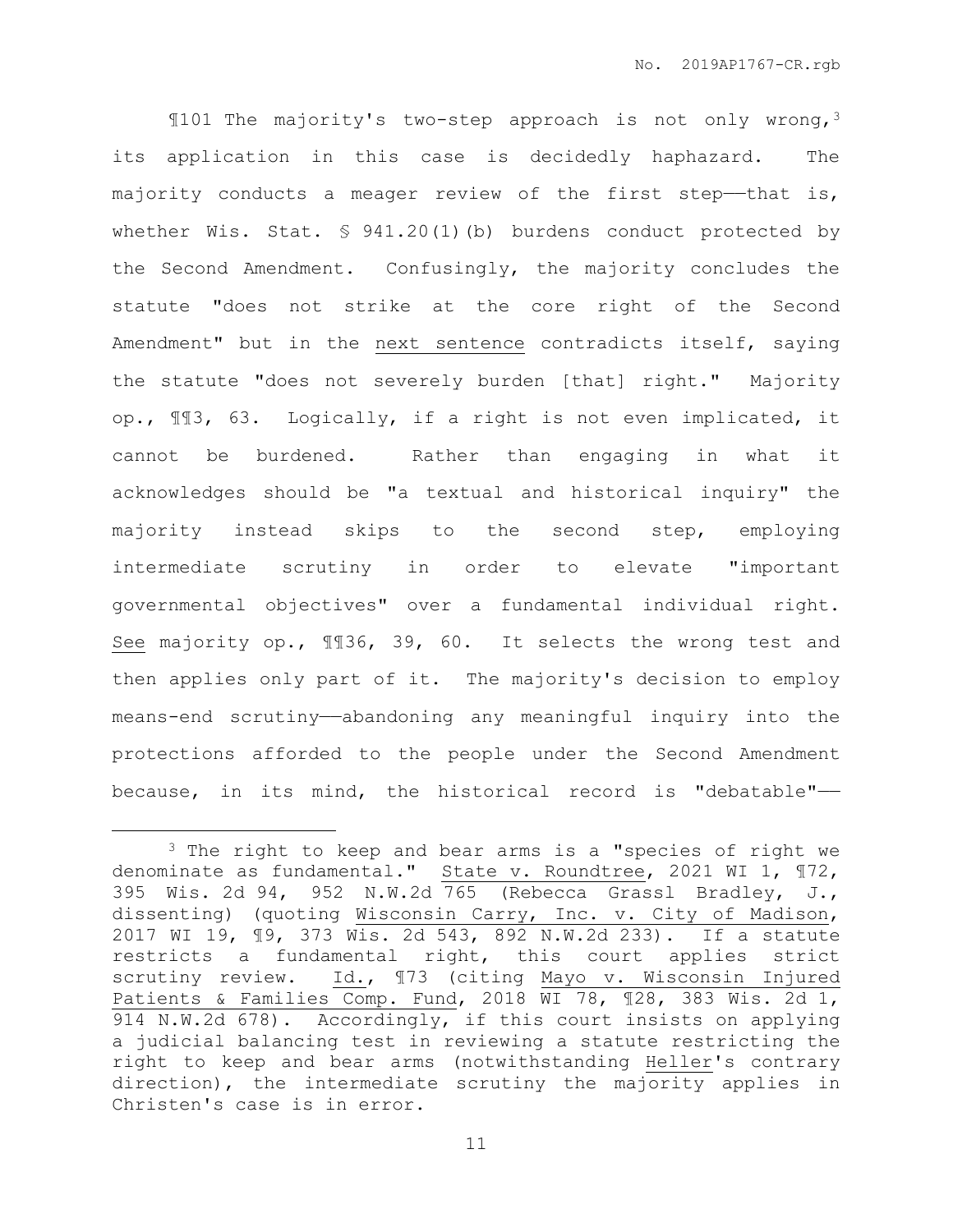lends the majority a license to declare the meaning of the Constitution's "list of protected rights" as "whatever [it] wish[es] it to be." McDonald, 561 U.S. at 805 (Scalia, J., concurring). Under the majority's approach, Second Amendment analysis becomes a "system in which . . . judges always get their way": if the court's "balancing" weighs in favor of stripping individuals of protected rights, then so it shall be. Id. (Scalia, J., concurring). Ungrounded in text or history, the majority's approach subjects a fundamental constitutional right to the will, rather than the judgment, of the judiciary.

¶102 Using a balancing test in Second Amendment cases facilitates judicial contortions utterly untethered to the original meaning of the Constitution. The majority's reliance upon social science research to buoy its means-end analysis illuminates the problem. To support the State's proffered "substantial interest" in prohibiting intoxicated individuals from carrying firearms, the majority cites "studies show[ing] that there is a strong correlation between heavy drinking and self-inflicted injury" due to a firearm. See majority op., ¶58 (quoted source omitted). Because the results of social science studies are unavoidably imbued with the biases of their authors and their interpretation subject to society's evolving sensitivities, courts should never "consult social science research to interpret the Constitution." State v. Roberson, 2019 WI 102, ¶84, 389 Wis. 2d 190, 935 N.W.2d 813 (Rebecca Grassl Bradley, J., concurring); see Missouri v. Jenkins, 515 U.S. 70, 119-20 (1995) (Thomas, J., concurring). "Only the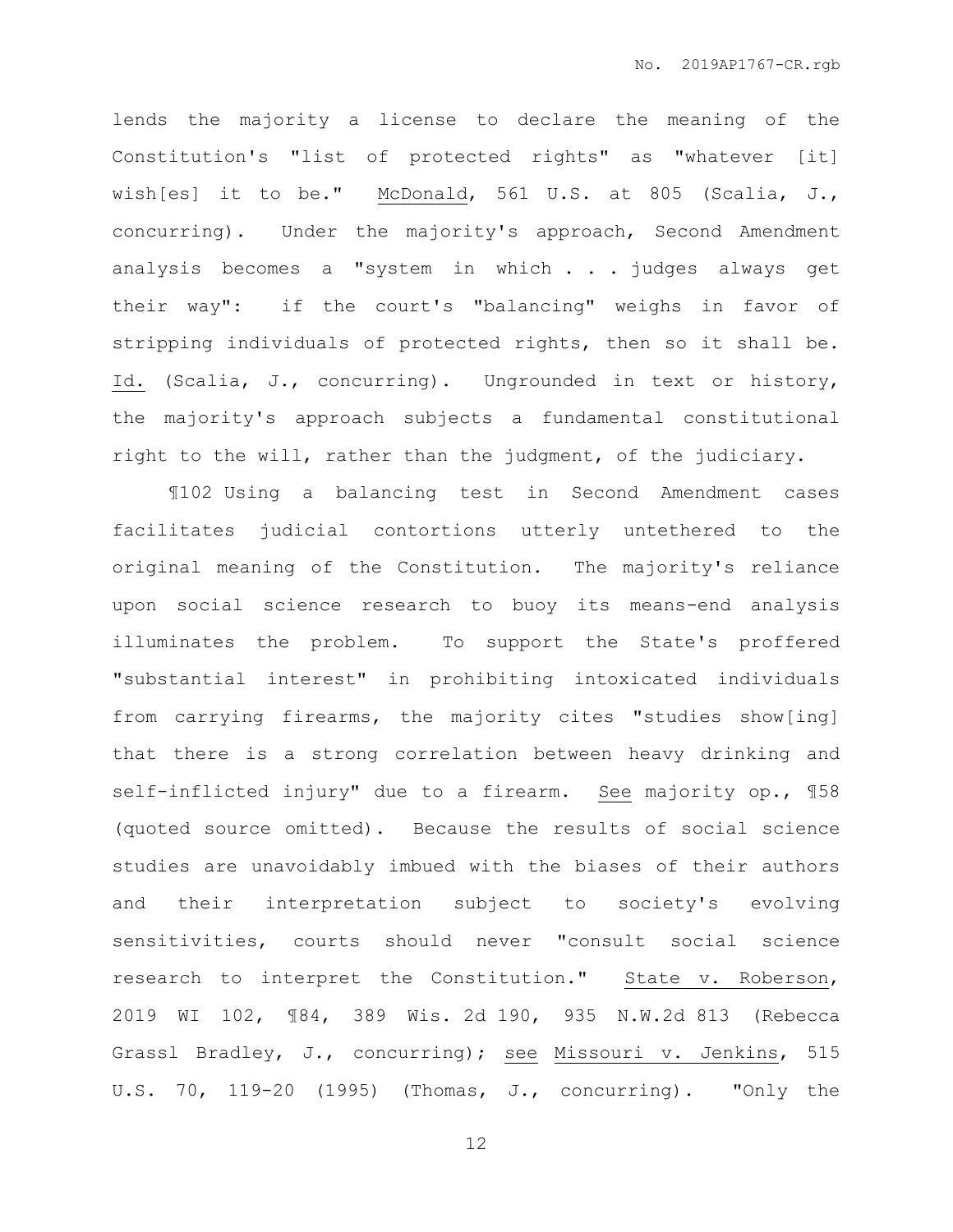Constitution can serve as a reliable bulwark of the rights and liberty of the people." Roberson, 389 Wis. 2d 190, ¶86 (Rebecca Grassl Bradley, J., concurring). In the majority's estimation, if social science dictates that the State's interest in regulating firearms is "substantial," then it may circumscribe constitutional rights in conformance with the research of the day.

¶103 Constitutional rights rest on perilously fragile footing if they may be curtailed by subjective judicial predilections. Only the text and history of the Second Amendment should inform the analysis of whether Wis. Stat. § 941.20(1)(b)——Wisconsin's law prohibiting an intoxicated individual from going armed with a firearm in his own home——may be constitutionally applied to Christen. Text and history show it may not.

II. Wisconsin Stat. § 941.20(1)(b) As Applied to Christen ¶104 In full, Wis. Stat. § 941.20(1)(b) reads:

- (1) Whoever does any of the following is guilty of a Class A misdemeanor:
	- . . . .

(b) Operates or goes armed with a firearm while he or she is under the influence of an intoxicant.

(Emphasis added.) This statute criminalizes going armed with a firearm while intoxicated, even within the confines of one's home. The State charged Christen for going armed with a firearm while intoxicated in violation of  $\frac{1}{2}$  941.20(1)(b) and the jury convicted him.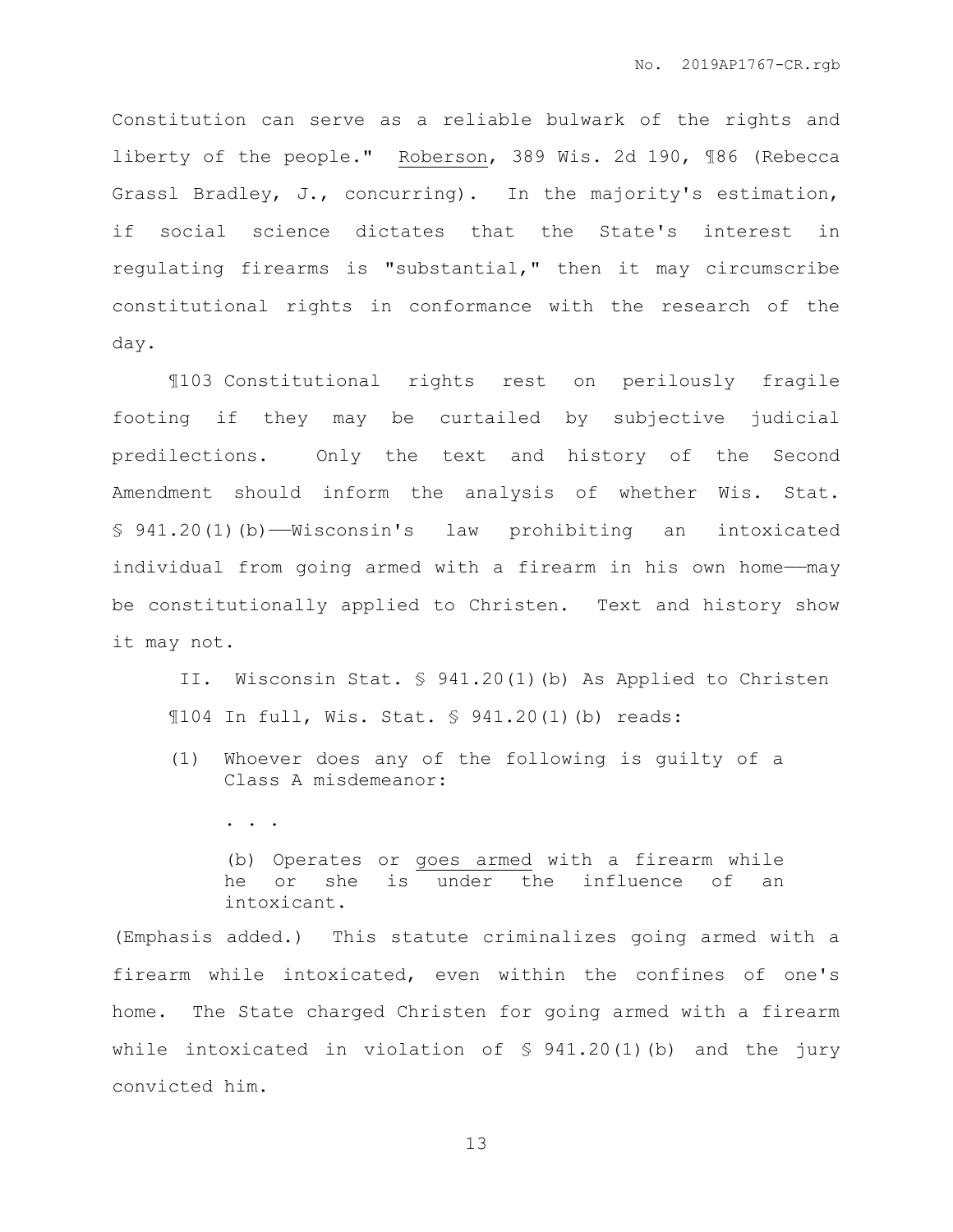¶105 Christen challenges the constitutionality of Wis. Stat. § 941.20(1)(b) as applied to him. The record shows that Christen did not operate a firearm while under the influence of an intoxicant. Instead, Christen went armed with (carried) a firearm while under the influence of an intoxicant. "[I]n an as-applied challenge, we assess the merits of the challenge by considering the facts of the particular case in front of us, 'not hypothetical facts in other situations.'" League of Women Voters of Wisconsin Educ. Network, Inc. v. Walker, 2014 WI 97, ¶13, 357 Wis. 2d 360, 851 N.W.2d 302. Accordingly, the analysis is limited to Christen's right to "go[] armed with a firearm"— not his ability to "operate" one.

¶106 A review of the text and history of the Second Amendment establishes that Wis. Stat. § 941.20(1)(b) is unconstitutional as applied to Christen. The Second Amendment does not countenance restricting Christen's fundamental right to go armed in his own home, even while under the influence of an intoxicant. Historically, legislatures did not limit the ability of individuals to carry firearms while under the influence of an intoxicant, and the Second Amendment affords heightened protections of the right as exercised in the home. Accordingly, Wis. Stat. § 941.20(1)(b) unconstitutionally infringed Christen's right to bear arms within his own home.

# A. Legislatures did not historically limit an individual's right to bear arms while under the influence of an intoxicant.

¶107 Contrary to the majority's mode of analysis, "Heller signals that courts should approach challenges to statutes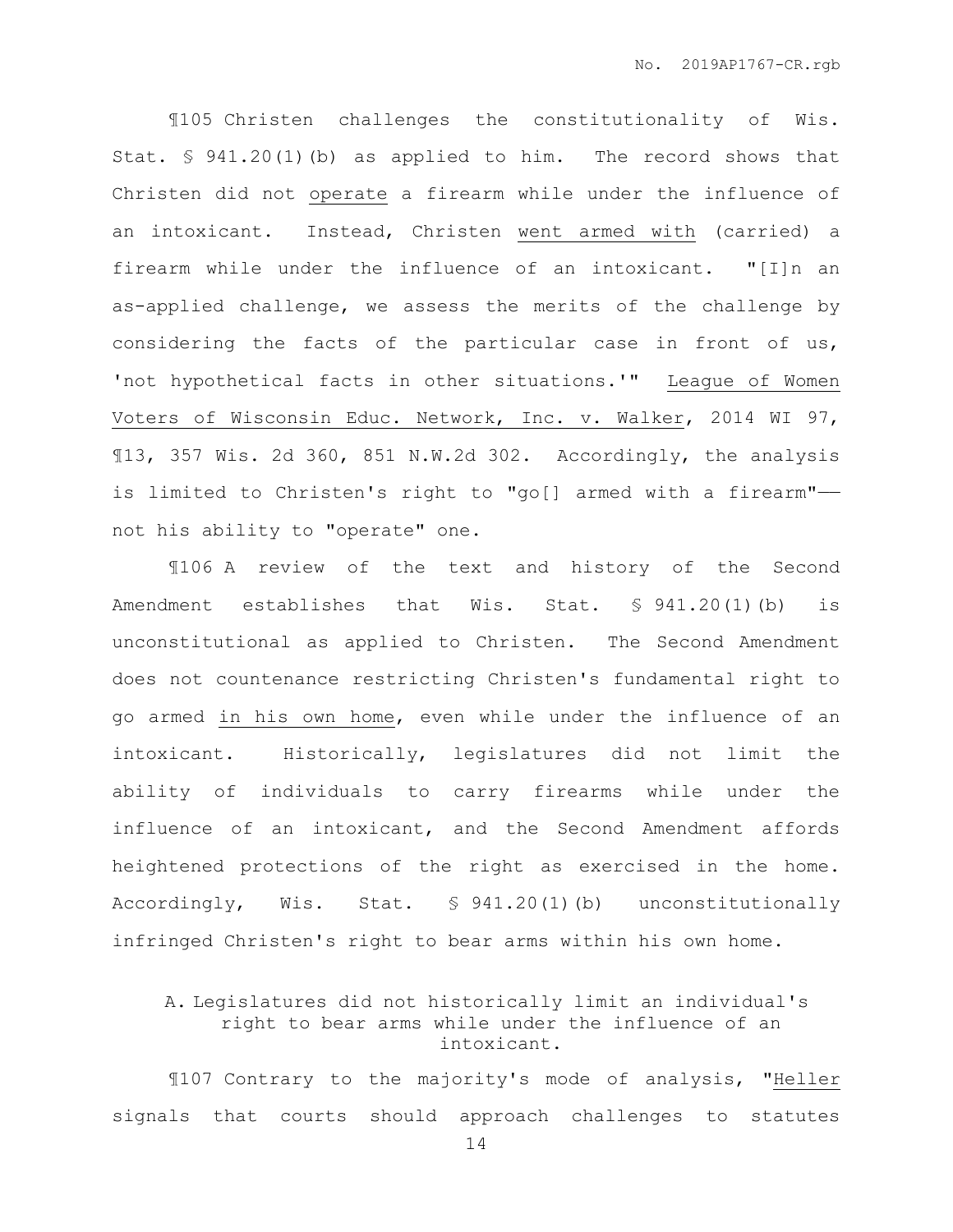infringing the Second Amendment right with a rigorous review of history, rather than the inherently subjective consideration of whether the government's interest in curtailing the right outweighs the individual's interest in exercising it." Roundtree, 395 Wis. 2d 94, ¶75 (Rebecca Grassl Bradley, J., dissenting) (emphasis added). From before the enactment of the Second Amendment through the late-18th and early-19th centuries, legislatures did not limit the individual right to bear arms while under the influence of an intoxicant. Indeed, few colonial-era laws even regulated the use of firearms while consuming alcohol, and none dealt with carrying while intoxicated. See Mark Frassetto, Firearms and Weapons Legislation up to the Early 20th Century (January 15, 2013).<sup>4</sup> For example, in 1655 Virginia passed a law stating: "What persons or persons soever shall, after publication hereof, shoot any guns at drinking (marriages and funerals only excepted) that such person or persons so offending shall forfeit 100 lb. of tobacco . . . ." 1655 Va. Acts 401, Acts of March 10, 1655, Act XII (emphasis added). This law had nothing to do with bearing a firearm while drinking; instead, it prohibited shooting while drinking, although shooting guns while celebrating a marriage or mourning a death was completely lawful.

¶108 Other states regulated the firing of guns on particular occasions. A 1665 New York law, for example, stated: "Whereas experience hath demonstrated and taught that . . . much

 $\overline{a}$ 

<sup>4</sup> This source is readily available at: https://papers.ssrn.com/sol3/papers.cfm?abstract\_id=2200991.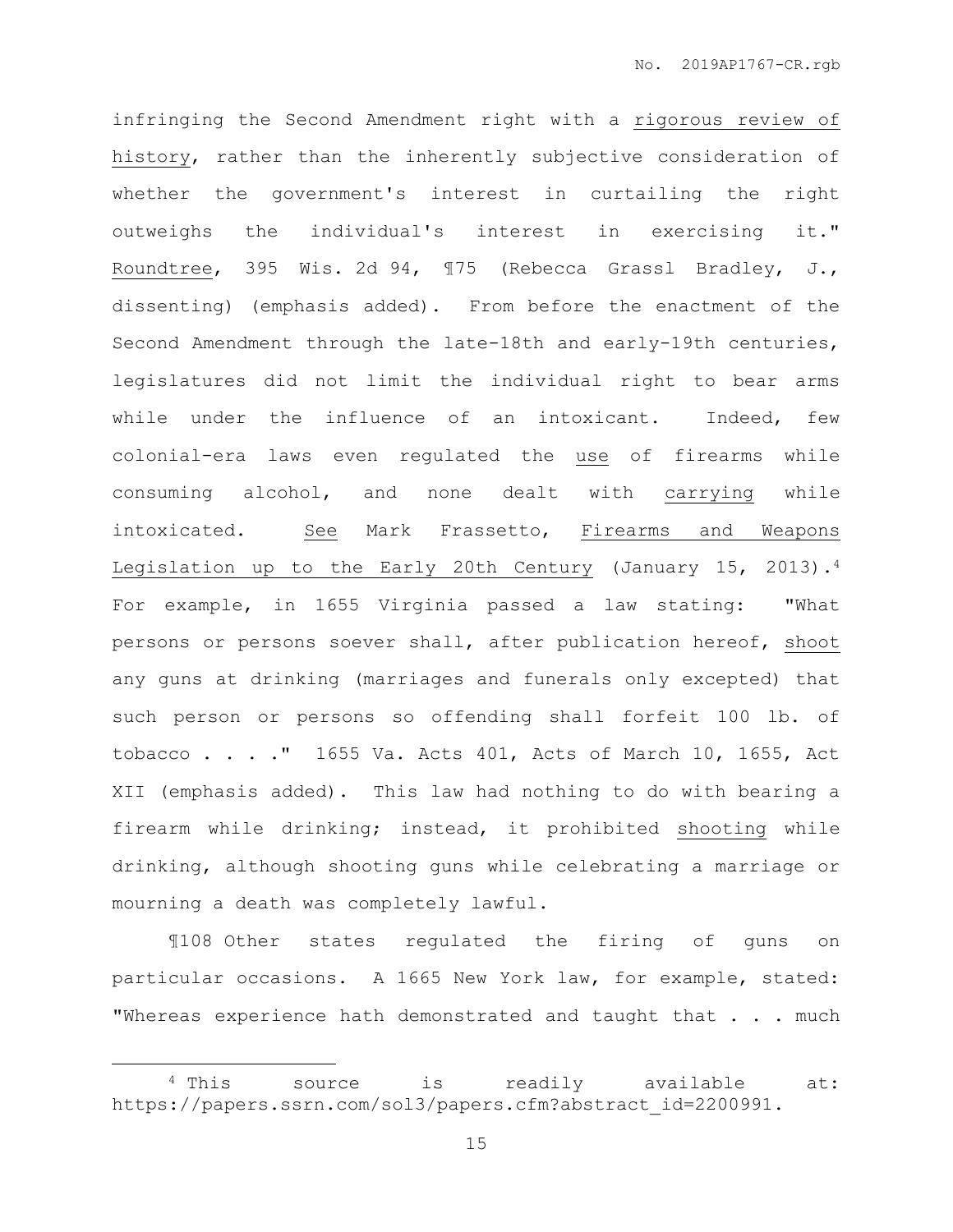Drunkenness and other insolence prevail on New Year's and May Days, by firing of guns, . . . [which leads] to deplorable accidents such as wounding, . . . the director General . . . expressly forbids from this time forth all firing of Guns." Ordinance of the Director General and Council of New Netherland to Prevent Firing of Guns, 1665 N.Y. Laws 205. New York did not prohibit the carrying of weapons while consuming alcohol, but forbade the firing of guns on only two days out of the year-New Years and May Day-due to the "Drunkenness and insolence prevail[ing]" on those holidays. Even the shooting of firearms while under the influence of intoxicants remained lawful the other 363 days of the year, while the act of carrying guns was lawful every day.

¶109 Other laws closely predating ratification of the Second Amendment also indicate that early Americans regulated only the shooting or operation of guns but not the act of bearing them. In 1769, New York passed a law prohibiting "any person" from "fir[ing] and discharg[ing] any guns . . . in any street, lane, or alley, garden, or other inclosure, or from any house, or in any other place where persons frequently walk." An Act for the More Effectual Prevention of Fires in the City of New York, 1761-1775 N.Y. Laws 548 (1769). Likewise, in 1771 New Jersey passed a law prohibiting "any person . . . to set any loaded gun in such manner as that the same shall be intended to go off or discharge itself." An Act to Prevent Trespassing with Guns, 1763-1775 N.J. Laws 346, ch. 539, § 10. Neither of these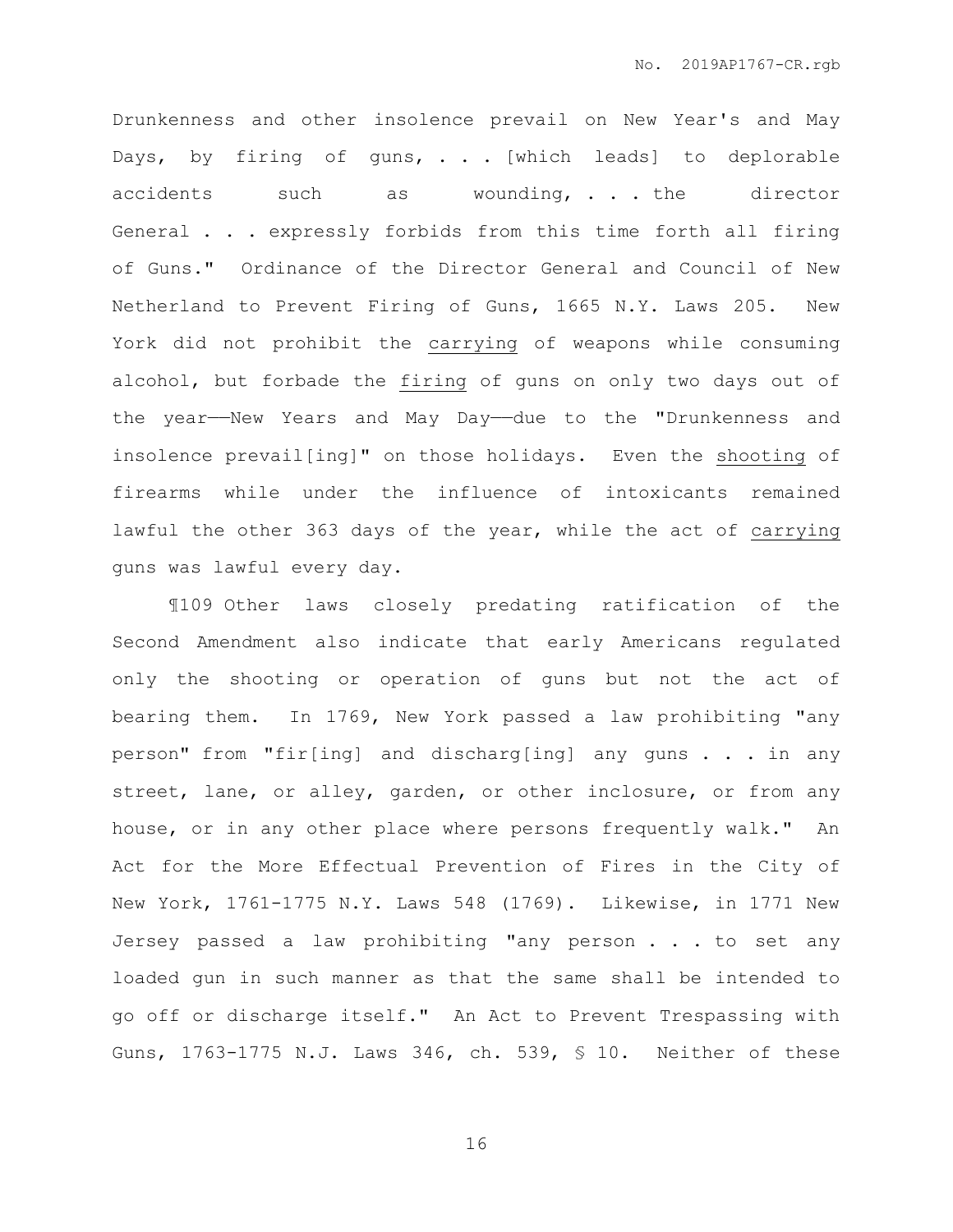laws restricted the carrying of a firearm, regardless of a person's state of sobriety or level of intoxication.

¶110 Influencing colonial regulation of shooting——whether intoxicated or sober- was a concern for the wasteful expenditure of gunpowder and the potential for its unsafe storage. See Saul Cornell & Nathan DeNino, A Well-Regulated Right: The Early American Origins of Gun Control, 73 Fordham L. Rev. 487, 510-11 (2004). Indeed, an array of 18th century statutes in the founding era "provide[d] for the safe storage and transport of gunpowder" and set "[l]imits on the amount of gunpowder a person could possess." Id. at 510 n.159, 511 (collecting statutes). Early 17th century laws also reflected this concern by proscribing the expenditure of gunpowder while drinking. In 1632, for example, Virginia passed a law prohibiting the "commander of any plantation" from "spend[ing] powder unnecessarily, that is to say in drinking or entertainment." 1632 Va. Acts 178, Acts of September 4th, 1632, Act XLIV (emphasis added). Laws criminalizing the carrying of a weapon while consuming alcohol are non-existent in the historical record predating and surrounding ratification of the Second Amendment.

¶111 The realities of life in early America explain why individuals under the influence of an intoxicant were able to carry arms with no legal impediment. "In early America, drinking alcohol was an accepted part of everyday life at a time when water was suspect[.]" Bruce I. Bustard, Alcohol's Evolving Role in U.S. History, Spirited Republic, Winter 2014, at 15, 15.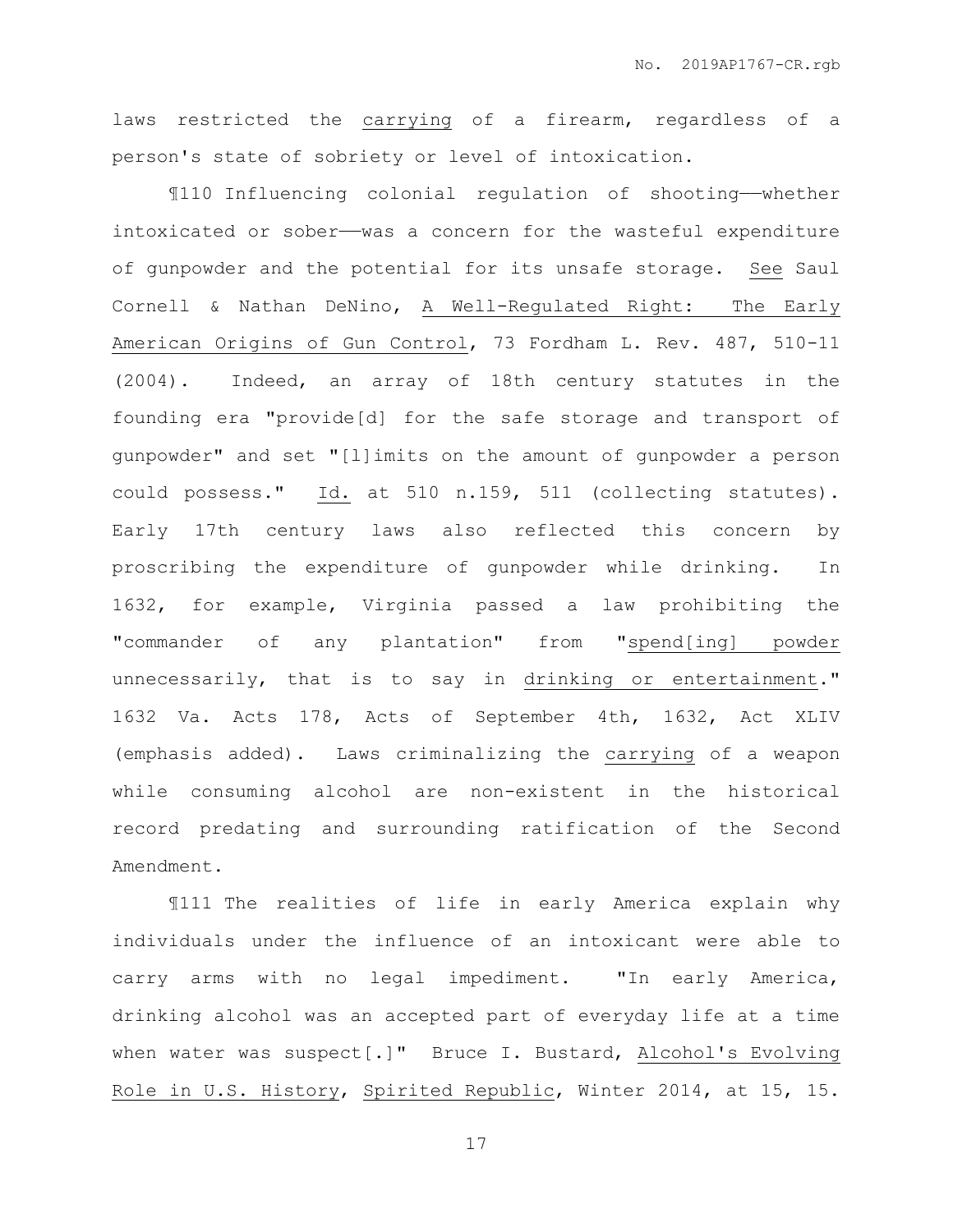"Farmers took cider, beer, or whiskey into their fields," and ale would often accompany supper for many early Americans. Id. From the late-18th century until the mid-19th century, annual alcohol consumption was on average much higher than present day. Id.; see Bradley J. Nicholson, Courts-Martial in the Legion Army: American Military in the Early Republic, 1792-1796, 144 Mil. L. Rev. 77, 93 n.69 ("Heavy alcohol consumption was common in early America.") (citation omitted). In 1790, the average early American consumed approximately 5.8 gallons of alcohol annually, a figure which rose to 7.1 gallons by 1830. Bustard, supra, at 15. Contrast this to contemporary times, during which the average American consumes only 2.3 gallons per year. Id.

¶112 Coinciding with early America's culture of alcohol consumption was the widespread ownership of arms. "Gun owning was so common in colonial America (especially in comparison with other commonly owned items) that any claim that 18th-century America did not have a 'gun culture' is implausible, just as one could not plausibly claim that early Americans did not have a culture of reading or wearing clothes." James Lindgren & Justin L. Heather Counting Guns in Early America, 43 Wm. & Mary L. Rev. 1777, 1840-41 (2002). Guns were held by many Americans and were often passed down from generation to generation. See id. 1800- 01, 1811 ("Guns were common in 1774 estates, even in admittedly incomplete probate records."). Accordingly, while founding-era lawmakers may have limited an individual's ability to shoot guns while drinking, prohibiting the carrying of firearms while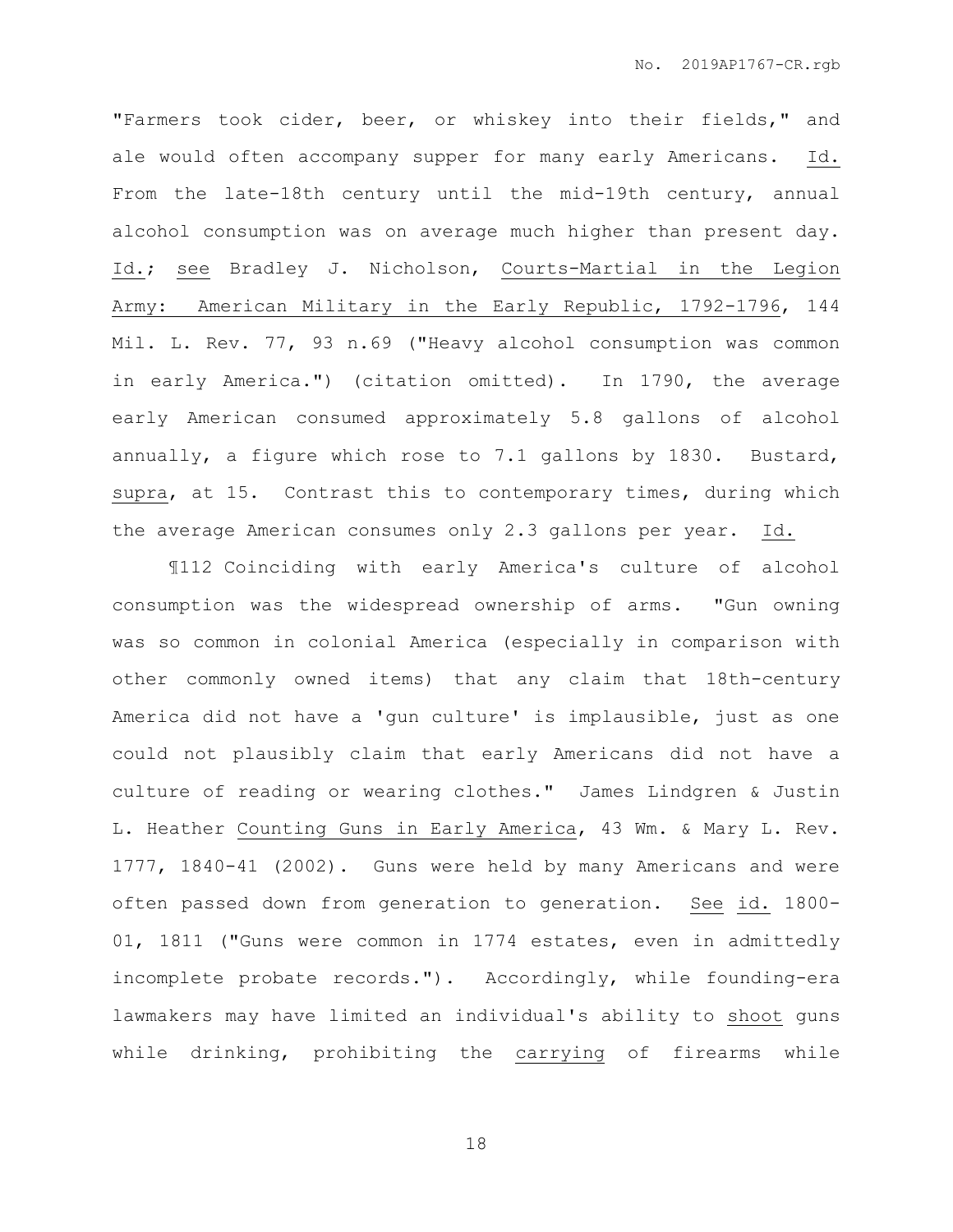drinking did not square with the prevalence of early-American alcohol consumption and the carrying of firearms.

¶113 The right to bear arms was not unlimited, even in the founding era. During that time period, legislatures "disqualified categories of people from the right to bear arms . . . when they judged that doing so was necessary to protect the public safety." Kanter v. Barr, 919 F.3d 437, 451 (7th Cir. 2019) (Barrett, J., dissenting). In particular, early Americans restricted the possession of firearms by individuals who were "dangerous to society," such as violent felons. See Roundtree, 395 Wis. 2d 94, ¶75 (Rebecca Grassl Bradley, J., dissenting). However, there is no evidence in the historical record indicating that individuals under the influence of intoxicants were understood to present a "danger" to society much less temporarily disqualified from using firearms. To the contrary, the common law restricted firearm possession by those who committed "very serious, very dangerous offenses such as murder, rape, arson, and robbery." Don B. Kates & Clayton E. Cramer, Second Amendment Limitations and Criminological Considerations, 60 Hastings L.J. 1339, 1362 (2009). Additionally, "colonial legislatures passed statutes disarming Native Americans and slaves, purportedly out of fear of their armed 'revolt' or other threats to 'public safety.'" Roundtree, 395 Wis. 2d 94, ¶89 (Rebecca Grassl Bradley, J., dissenting) (citing Kanter, 919 F.3d at 458 (Barrett, J., dissenting) (citing Joyce Lee Malcolm, To Keep and Bear Arms 122 (1994))). Reflecting English parliament's fear of Catholic "revolt,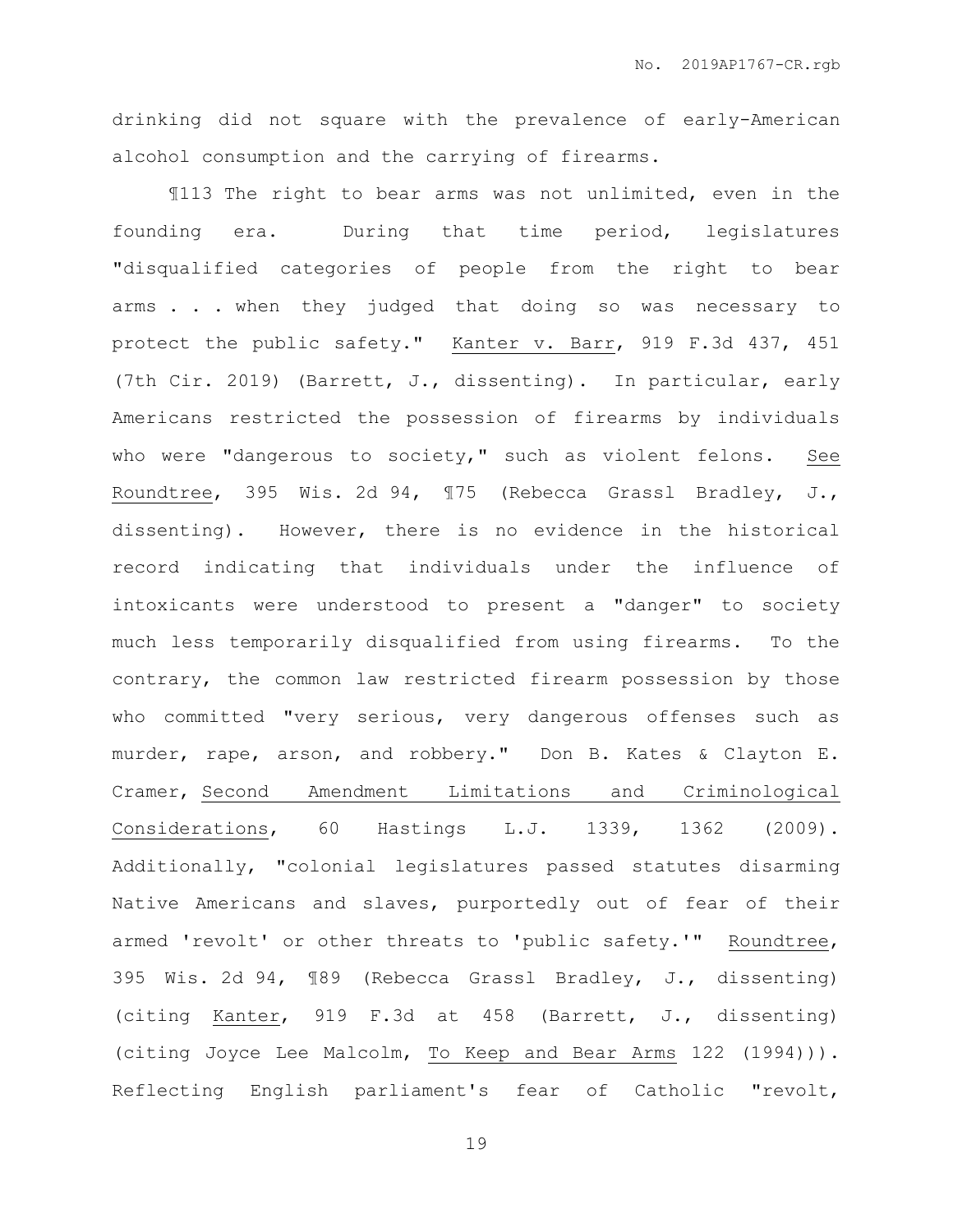massacre, and counter-revolution," American colonists also dispossessed Catholics of their firearms. Kanter, 919 F.3d at 457 (Barrett, J., dissenting). Individuals temporarily under the influence of an intoxicant simply did not fall under any categorical exclusions from firearm possession, even temporarily, as confirmed by the lack of any founding-era laws imposing such restrictions.<sup>5</sup>

¶114 Founding-era history supports the conclusion that the Second Amendment protects the individual right to bear arms, notwithstanding the concurrent consumption of alcohol, but resolving Christen's as-applied challenge rests on a more fundamental foundation of the Second Amendment: an individual's right to bear arms within the home.

# B. The Second Amendment provides heightened protections in the home.

¶115 The Second Amendment's protection of the individual right to bear arms is most heightened in the home——where the State alleged Christen violated Wis. Stat. § 941.20(1)(b). As recognized by the United States Supreme Court, "'the need for defense of self, family, and property is most acute' in the home." McDonald, 561 U.S. at 767 (quoting Heller, 554 U.S. at

 $\overline{a}$ 

<sup>5</sup> Heller's language stating that the opinion should not be read to "cast doubt on longstanding prohibitions on the possession of firearms by felons and the mentally ill" is of no relevance in assessing the constitutionality of laws criminalizing the intoxicated bearing of firearms. Heller, 554 U.S. at 626. Heller decided the constitutionality of a ban on handguns in the home and the Court unequivocally ruled that challenges to other restrictions on the Second Amendment right must be resolved based upon its text, history, and tradition.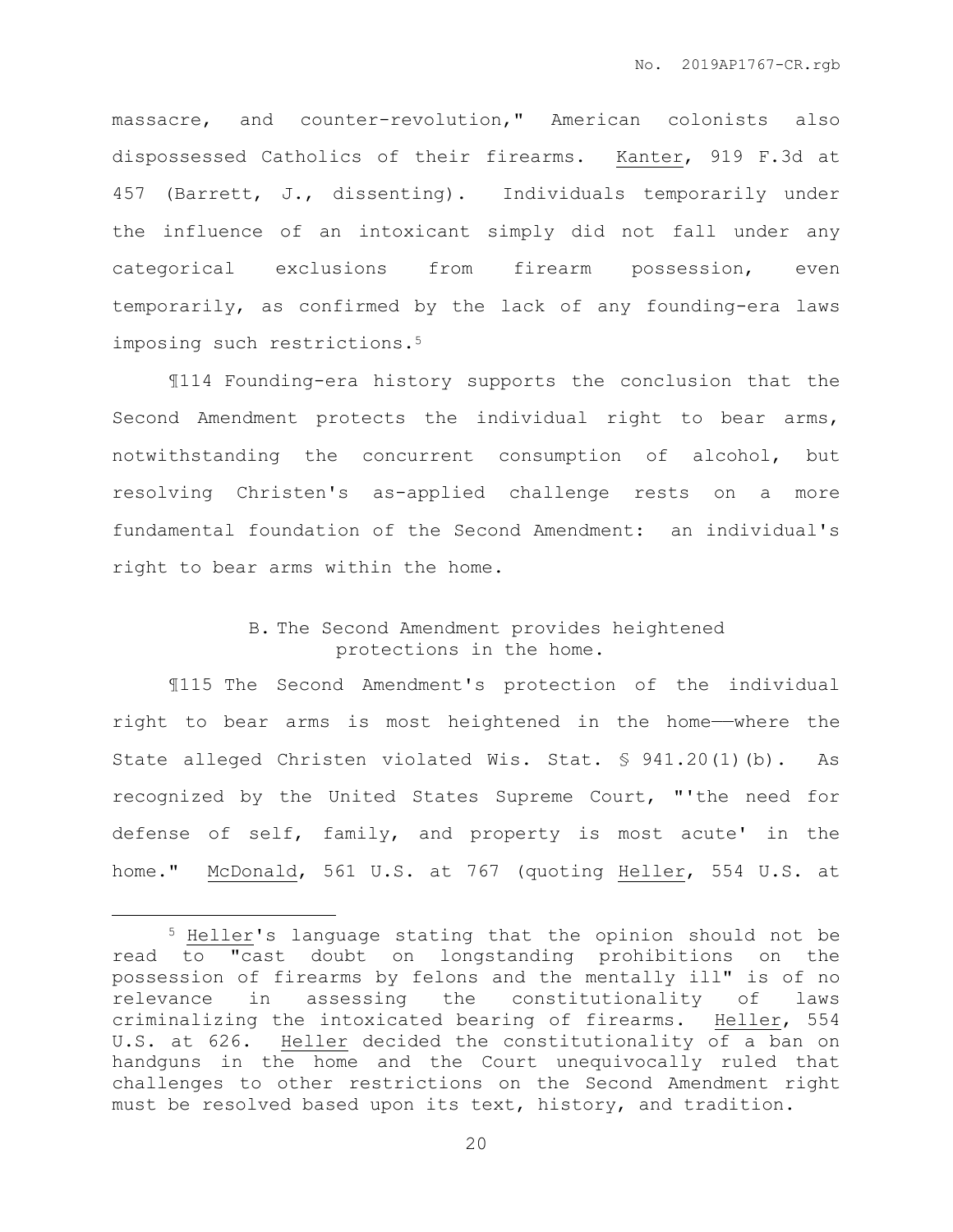628). For this reason, the Second Amendment "elevates above all other interests the right of law-abiding, responsible citizens to use arms in defense of hearth and home." Heller, 554 U.S. at 635.

¶116 Unlike the majority's conclusions in this case, the United States Supreme Court's holdings are grounded in constitutional history. In colonial times, many able-bodied men were "not simply allowed to keep their own arms, but affirmatively required to do so." Don B. Kates, Jr., Handgun Prohibition and the Original Meaning of the Second Amendment, 82 Mich. L. Rev. 204, 214-15 (1983). This duty was deeply rooted in the English tradition, under which individuals had "arms readily available in their homes, . . . prepared at all times to chase down felons in response to the hue and cry, or to assemble together . . . in case of foreign invasion." Id. at 215 (citing F. Maitland, The Constitutional History of England 276 (Fisher ed., 1961)). In keeping with this tradition, "the [early American] duty to keep arms applied to every household, not just to those containing persons subject to militia services." Id. In this manner, colonial settlers provided "for the defense of their homes from criminals and foreign enemies." Id. (citing The Laws and Liberties of Massachusetts 42 (M. Farrard ed., 1929, reprinted from the 1648 ed.)).

¶117 Many founding-era scholars, who either influenced the Framers or interpreted the Constitution shortly after its adoption, understood the importance of keeping firearms in the home. William Blackstone, for example, described the right to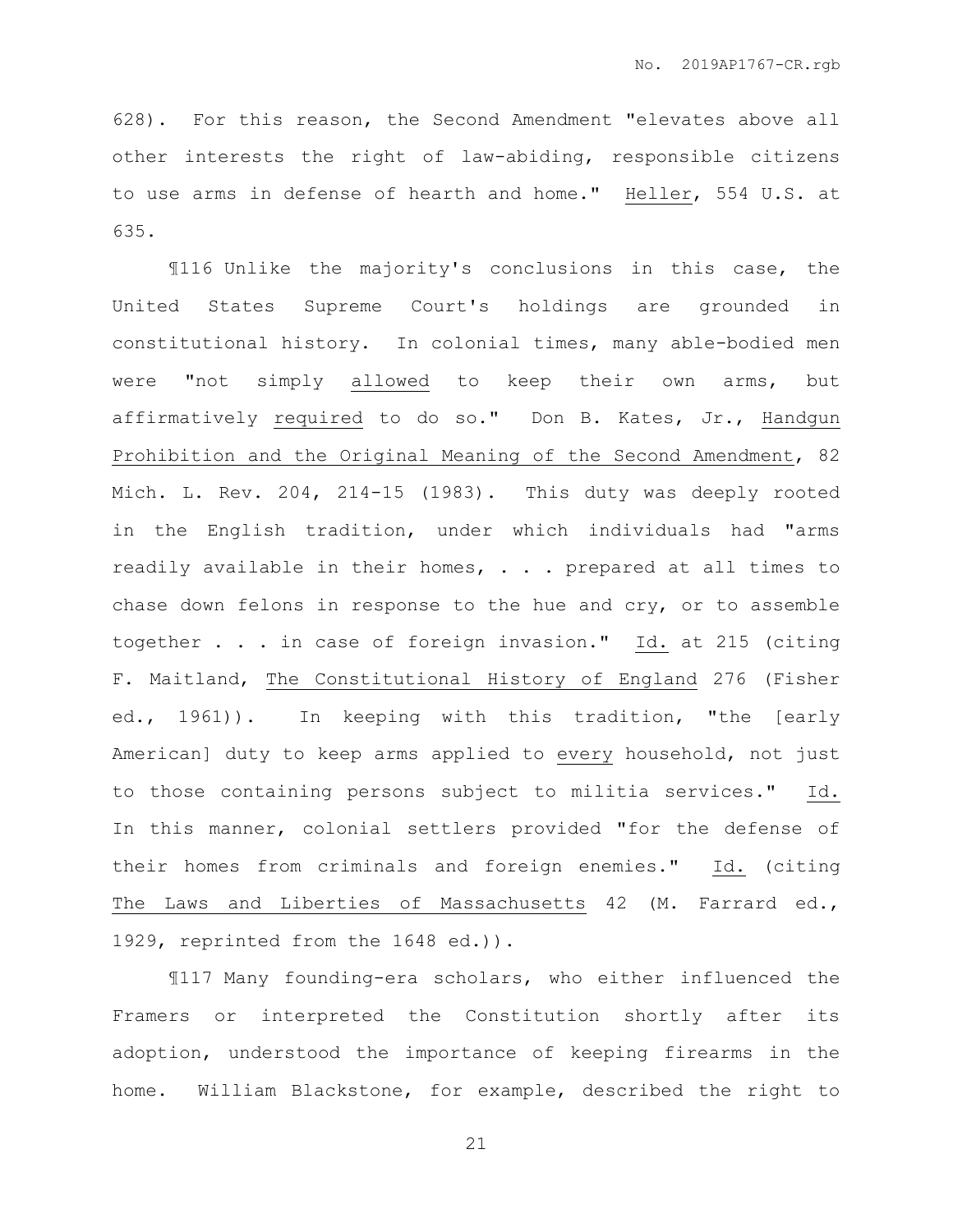keep and bear arms in the home as an "absolute right of individuals," explaining that "having arms for . . . defence" is a "natural right of resistance and self-preservation." William Blackstone, Commentaries on the Laws of England 144 (John Murray, ed., 1857). St. George Tucker, a prominent antifederalist, described the right to bear arms as the "true palladium of liberty" and cautioned against gradual encroachments on this right as witnessed in England. St. George Tucker, Blackstone's Commentaries 143 (1803). Tucker feared the State's "specious pretext[s]" for disarmament where "not one man in five hundred can keep a gun in his house without being subject to a penalty." Id. Both Blackstone's and Tucker's conceptions of the Second Amendment were deeply rooted in the writings of Sir Edward Coke, who likewise influenced the Framers. Coke adamantly affirmed the existence of the right to possess arms for home defense. See 3 Sir Edward Coke, The Third Part of the Institutes of the Laws of England 161 (5th ed., 1671). "For a mans house is his castle," wrote Coke, and "for where shall a man be safe, if it be not in his house?" Id.

¶118 "At the time of the founding, as now, 'to bear' meant to 'carry'"——a term which some understood, among other things, to reflect "the natural right of defense 'of one's person or house.'" Heller, 554 U.S. at 584 (citing 2 Collected Works of James Wilson (K. Hall & M. Hall eds., 2007)). Similarly, "arms" were understood to mean "weapons of offence, or armour of defence"——a right which unsurprisingly would retain paramount significance in the home. Id. at 581 (citing Samuel Johnson, 1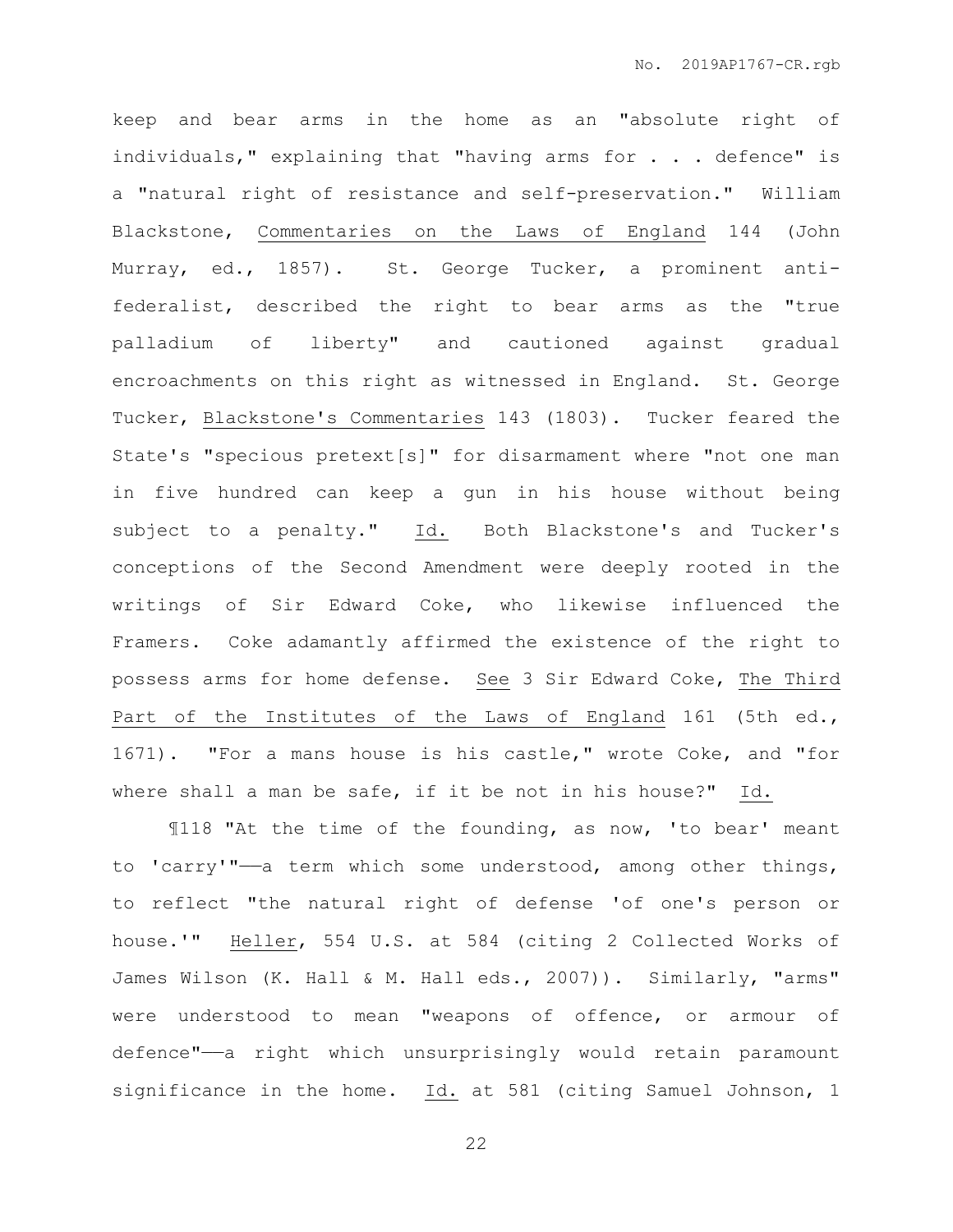Dictionary of the English Language (1773)). Given the original meaning of the "right to bear arms," the Heller Court naturally determined that the Second Amendment "guarantee[s] the individual right to possess and carry weapons in case of confrontation," particularly in "defense of hearth and home."<sup>6</sup> Heller, 554 U.S. at 592, 635 (emphasis added).

C. Wisconsin Stat. § 941.20(1)(b) as applied to Christen's right to bear arms in case of confrontation in his home

¶119 The Second Amendment's protection of the individual right to bear arms in the home in case of confrontation renders Wis. Stat. § 941.20(1)(b) unconstitutional as applied to Christen. On the night in question, Christen consumed alcohol to a point of intoxication. He went armed in case of confrontation with his roommates or their guests. Importantly, all of this conduct occurred within the confines of his own home. The Second Amendment most assuredly protects "carrying a gun from the bedroom to the kitchen" in one's home, yet § 941.20(1)(b) criminally penalized Christen for exercising this fundamental right. Rogers, 140 S. Ct. at 1868 (Thomas, J.,

 $\overline{a}$ 

<sup>6</sup> This is not to say that the Second Amendment does not apply with full force outside the home. Far from it. "It would take serious linguistic gymnastics——and a repudiation of [the] Court's decisions in Heller--to claim that the phrase 'bear arms' does not extend the Second Amendment beyond the home." Rogers v. Grewal, \_\_\_ U.S. \_\_\_, 140 S. Ct. 1865, 1869 (2020) (denying petition for writ of certiorari) (Thomas, J., dissenting). Indeed, "the full context . . . [of Heller] shows that the Second Amendment" is not "confined to the 'defense of hearth and home.'" State v. Roundtree, 2021 WI 1, 192, 395 Wis. 2d 94, 952 N.W.2d 765 (Rebecca Grassl Bradley, J., dissenting).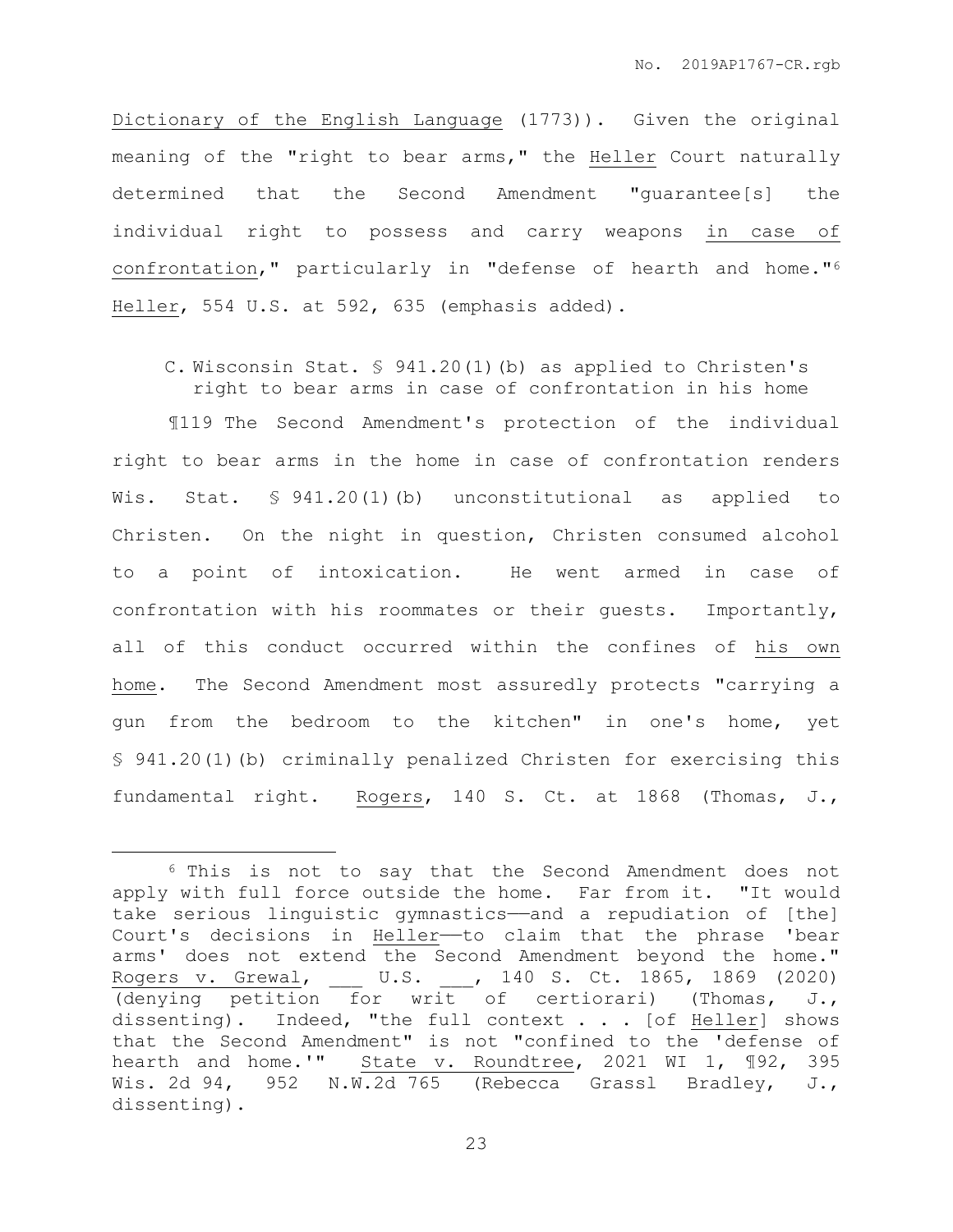dissenting) (quoted source omitted). The Second Amendment does not countenance such a restriction on the fundamental individual right to bear arms in case of confrontation in the home.

¶120 The fact that Christen was intoxicated does not justify the State's encroachment on this fundamental right. During the founding era, legislatures did not restrict the individual right to bear arms to periods of sobriety, even outside the home. Within the home, the right to bear arms is "most acute." McDonald, 561 U.S. at 767 (quoting Heller, 554 U.S. at 628).

¶121 While the majority acknowledges that "[a] lawful firearm owner, even if intoxicated, cannot be convicted under § 941.20(1)(b) if he or she acts in self-defense," majority op., ¶27 (emphasis added), the majority fails to understand the difference between acting in self-defense and going armed in case of confrontation. In Wisconsin, "[a] person is privileged to threaten or intentionally use force against another for the purpose of preventing or terminating what the person reasonably believes to be an unlawful interference with his or her person by such other person." Wis. Stat. § 939.48(1). In this case, because a jury concluded that Christen did not act in selfdefense, the majority leaps to the conclusion that he was properly convicted. See majority op., ¶46. But in rejecting Christen's self-defense argument, the jury concluded only that Christen was not privileged to threaten or use force against his roommates or their guests. In upholding Christen's conviction, the majority conflates carrying a gun with actions taken in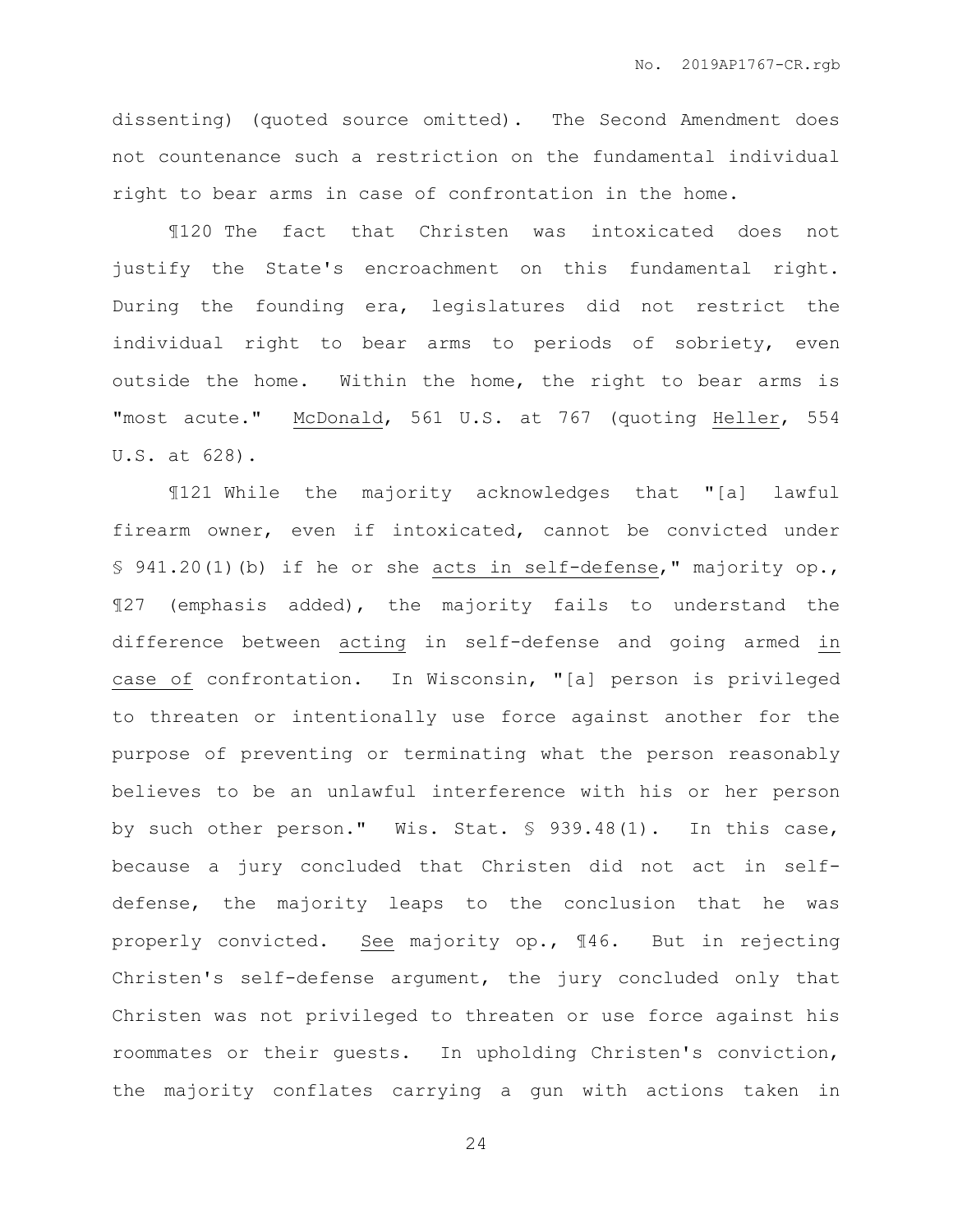self-defense—the threat or intentional use of force. The majority never addresses Christen's argument that the Second Amendment guarantees the right to bear arms in the home in case of confrontation, whether intoxicated or sober. It does.

¶122 As the constitutional text and the historical record establish, criminalizing the intoxicated carrying of firearms in the home violates the original meaning of the Second Amendment, which "guarantee[s] the individual right to possess and carry weapons in case of confrontation." Heller, 554 U.S. at 592. This exercise of the right to bear arms retains heightened protections in the home, "where the need for defense of self, family, and property is most acute." Id. at 628. Because Wis. Stat.  $\frac{6}{5}$  941.20(1)(b) criminalized the right to bear arms in case of confrontation in the home, the statute violated Christen's Second Amendment right to bear arms.

\* \* \*

A blind enforcement of every act of the legislature, might relieve the court from the trouble and responsibility of deciding on the consistency of the legislative acts with the constitution; but the court would not be thereby released from its obligations to obey the mandates of the constitution, and maintain the paramount authority of that instrument[.]

Philip B. Kurland & Ralph Lerner, The Founders' Constitution, Vol. V, p. 213 (1987) (quoting Bliss v. Commonwealth, 12 Little 90 (Ky. 1822)). The majority reflexively defers to the legislature's encroachment of fundamental constitutional rights, in derogation of the "paramount authority" of the Constitution. In doing so, the majority embraces the policy-laden notion that